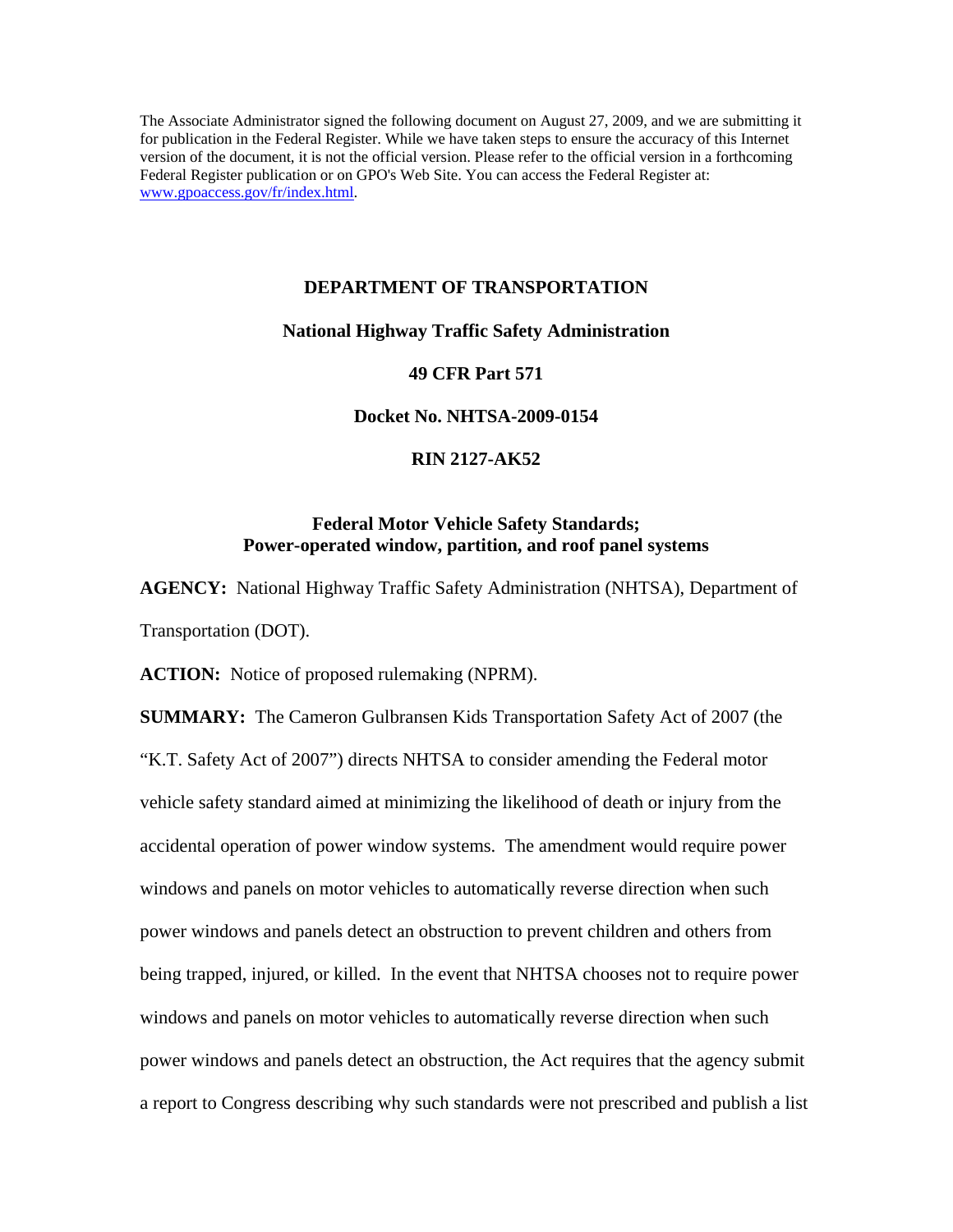of vehicles that are or are not equipped with power windows and panels that automatically reverse direction when an obstruction is detected.

In this document, NHTSA summarizes its most recent rulemakings related to power window hazards and the types of injuries and fatalities they were aimed at mitigating; discusses its current assessment of the number and causes of the remaining deaths and injuries related to power windows; and analyzes the means of mitigating those remaining injuries and fatalities. While the agency analyzed and considered the benefits of installing automatic reversal systems in all types of vehicle windows, including front and rear main windows, sunroofs, and small "vent" windows, NHTSA is proposing to require automatic reversal systems on "express-up" or "one-touch closing" windows, i.e., those windows that close without continuous actuation of the window switch by the window operator. We believe that this is an efficient, targeted rule that would close this gap in our power window safety requirements. We are also seeking comments on a broader requirement for automatic reversal systems, and could include such a requirement in a final rule. Additionally, we will be providing consumers with information regarding which vehicles are equipped with automatic reversal systems at [www.safercar.gov](http://www.safercar.gov/) by October 2009.

**DATES:** You should submit your comments early enough to ensure that Docket Management receives them not later than **[INSERT DATE 60 DAYS AFTER** 

# **PUBLICATION IN THE FEDERAL REGISTER]**.

**ADDRESSES**: You may submit comments to the docket number identified in the heading of this document by any of the following methods:

2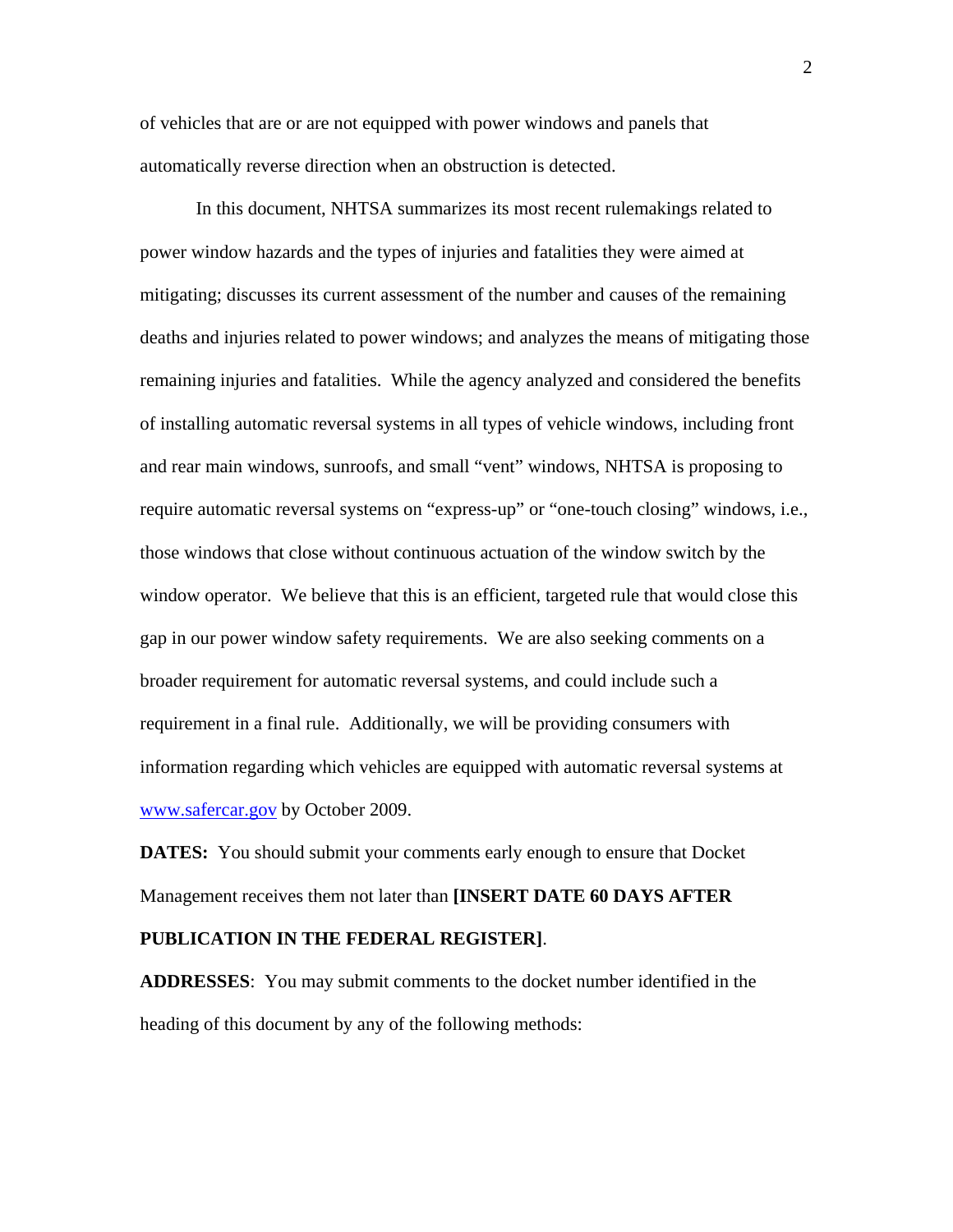- Federal eRulemaking Portal: Go to [http://www.regulations.gov.](http://www.regulations.gov/) Follow the online instructions for submitting comments.
- Mail: Docket Management Facility: U.S. Department of Transportation, 1200 New Jersey Avenue S.E., West Building Ground Floor, Room W12-140, Washington, D.C. 20590-0001.
- Hand Delivery or Courier: 1200 New Jersey Avenue S.E., West Building Ground Floor, Room W12-140, between 9 a.m. and 5 p.m. ET, Monday through Friday, except Federal holidays.
- Fax:  $202 493 2251$ .

*Instructions:* For detailed instructions on submitting comments and additional information on the rulemaking process, see the Public Participation heading of the Supplementary Information section of this document. Note that all comments received will be posted without change to [http://www.regulations.gov](http://www.regulations.gov/), including any personal information provided. Please see the Privacy Act heading below.

*Privacy Act*: Anyone is able to search the electronic form of all comments received into any of our dockets by the name of the individual submitting the comment (or signing the comment, if submitted on behalf of an association, business, labor union, etc.). You may review DOT's complete Privacy Act Statement in the *Federal Register* published on April 11, 2000 (65 FR 19477-78) or you may visit http://DocketInfo.dot.gov.

*Docket*: For access to the docket to read background documents or comments received, go to [http://www.regulations.gov](http://www.regulations.gov/) or the street address listed above. Follow the online instructions for accessing the dockets.

# **FOR FURTHER INFORMATION CONTACT:**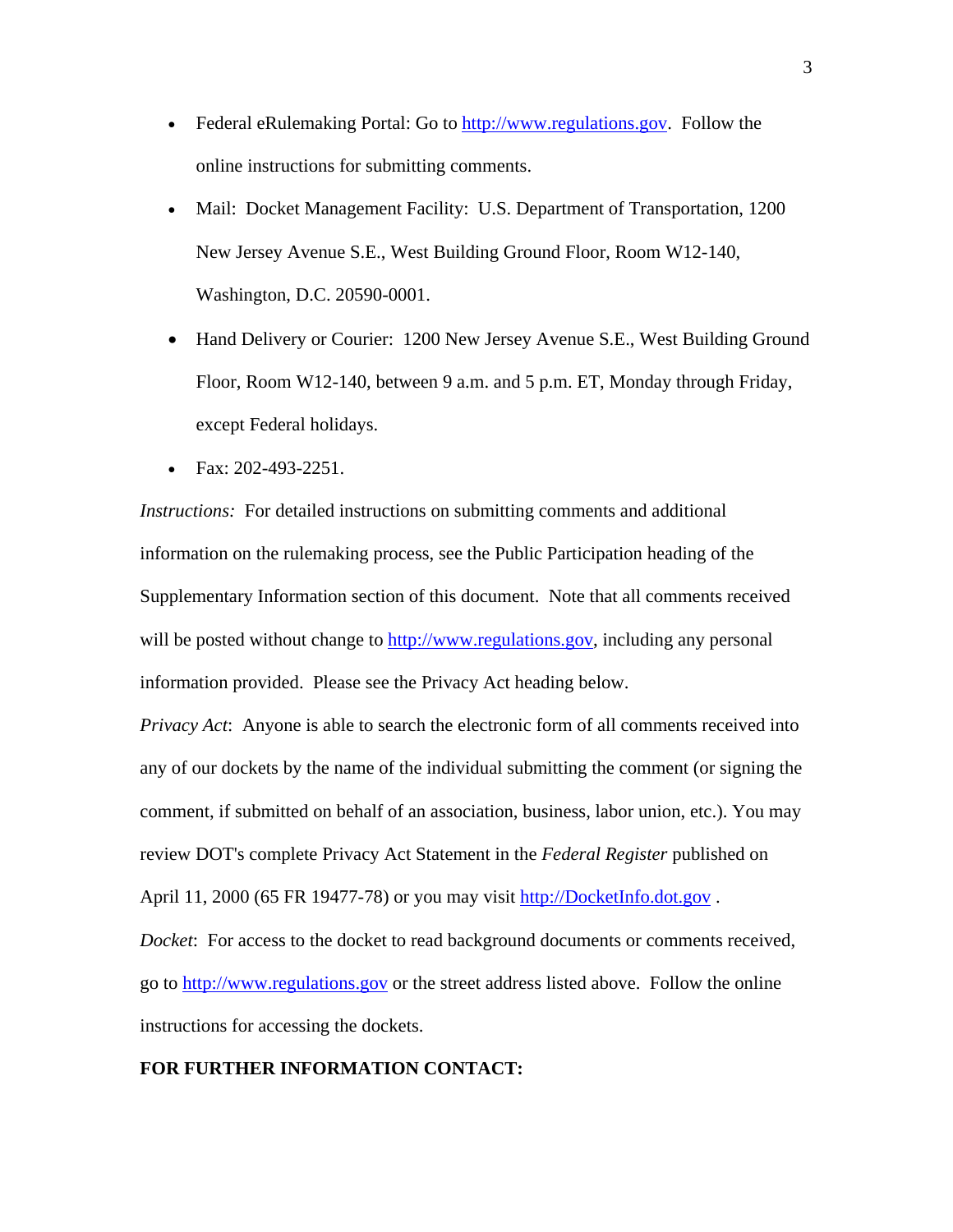For technical issues, you may contact Mr. Michael Pyne, Office of Rulemaking

(Email: [mike.pyne@dot.gov\)](mailto:mike.pyne@dot.gov) (Telephone: 202-366-2720) (Fax: 202-493-2739). For

legal issues, you may contact Mr. Ari Scott, Office of Chief Counsel (Email:

[ari.scott@dot.gov\)](mailto:ari.scott@dot.gov) (Telephone: 202-366-2992) (Fax: 202-366-3820). You may send mail

to these officials at National Highway Traffic Safety Administration, 1200 New Jersey

Avenue SE, Washington, DC 20590.

# **SUPPLEMENTARY INFORMATION:**

# **TABLE OF CONTENTS**

- I. Executive Summary
- II. Cameron Gulbransen Kids Transportation Safety Act of 2007
- III. Background
	- a. Power Window Related Injuries and Past Efforts to Combat Them
	- b. Information on Automatic Reversal Systems (ARS)
- IV. Safety Issues Addressed in this Rulemaking
	- a. Fatalities and Severe Injuries
	- b. Less Severe Injuries
- V. Current Regulatory Requirements for ARS
	- a. Key Requirements of S4
	- b. ARS Requirements of S5
	- c. Safer Switches Requirements
	- d. Requirements of ECE R21
- VI. Current Implementation of ARS and Compliance With FMVSS No. 118 in the United States
	- a. Differences in FMVSS and ECE Performance Specifications
	- b. Implementation of ARS in the U.S. and Other Countries
- VII. Expanding ARS to Various Subsets of Windows
	- a. Windows Equipped with "Express-up"
	- b. Main Windows Not Equipped with Express-up
	- c. Sunroofs and Power Vent Windows
	- d. Lockout Switch Considerations
- VIII. Proposal to Mandate that Main Windows with Express-up be Equipped with ARS
	- a. Costs and Benefits
	- b. Listing of Power Windows without ARS
- IX. Public Participation
- X. Regulatory Analyses
- XI. Proposed Regulatory Text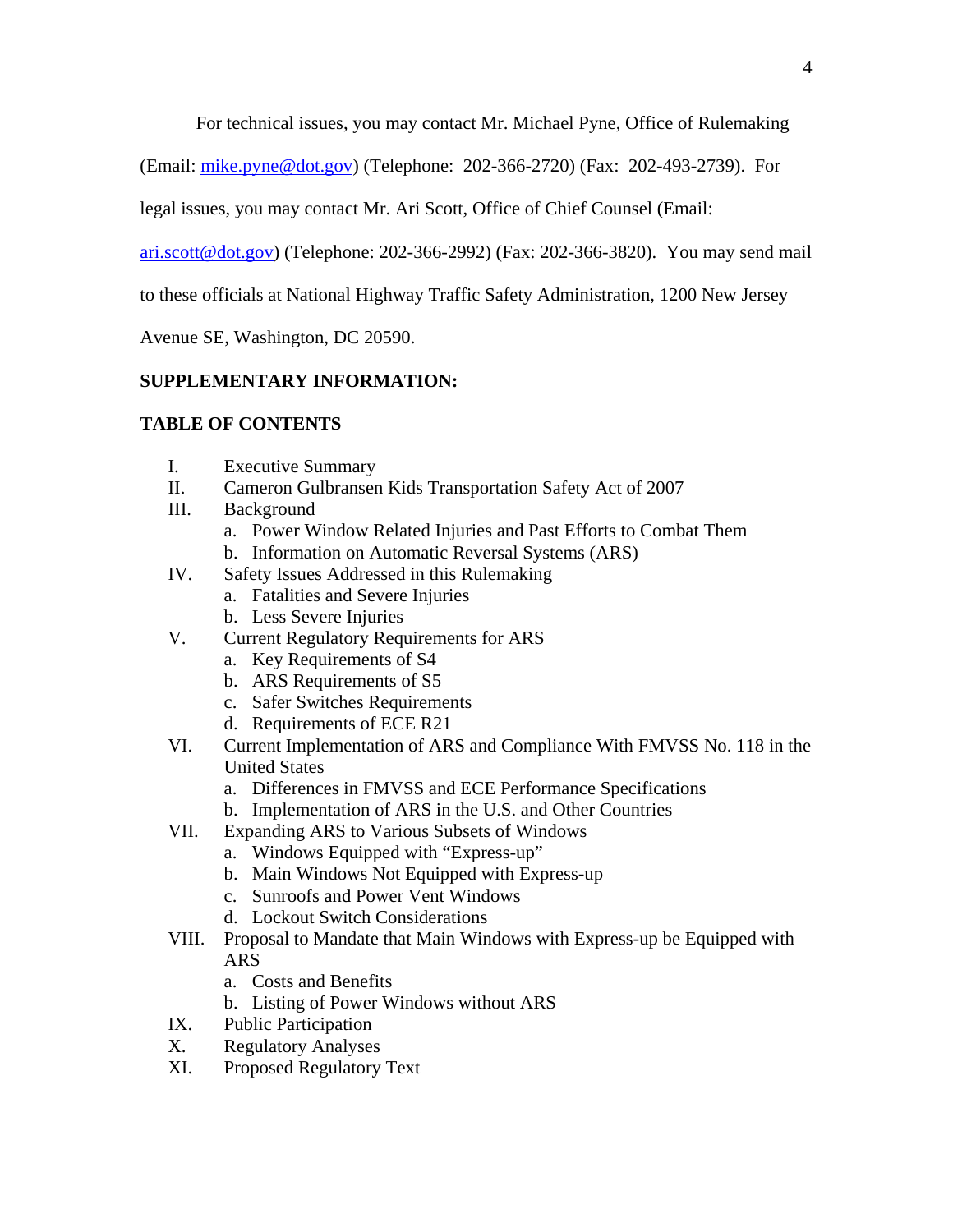# **I. Executive Summary**

Federal Motor Vehicle Safety Standard (FMVSS) No. 118, Power-operated window, partition, and roof panel systems<sup>[1](#page-4-0)</sup> specifies requirements for power operated window, partition, and roof panel systems to minimize the likelihood of death or injury from the accidental operation. The National Highway Traffic Safety Administration (NHTSA) has reevaluated the safety concerns inherent in the operation of power windows and is proposing an amendment to ensure that the requirements of the standard address a safety problem that is not addressed by the current requirements. This rulemaking is being undertaken in response to the Cameron Gulbransen Kids Transportation Safety Act of [2](#page-4-1)007 (the "K.T. Safety Act of 2007"), $^2$  in which Congress required NHTSA to consider requiring automatic reversal systems (ARS) on all power windows for light passenger vehicles.

 While the K.T. Safety Act of 2007 required that NHTSA consider requiring ARS on all power windows in vehicles, the agency has tentatively determined that the scope of the power window safety issue can be effectively addressed without mandating ARS on all windows. In large part, this is because NHTSA has recently addressed the majority of the safety problem associated with power windows by establishing new "safer switch" requirements. Under these new requirements, as of October 1, 2008, vehicles with power windows must have switches designed to prevent inadvertent actuation. In promulgating that earlier rule, we believed that the fatalities associated with power windows were

<span id="page-4-0"></span> $1$  49 CFR 571.118.

<span id="page-4-1"></span><sup>&</sup>lt;sup>2</sup> P.L. 100-189, February 28, 2008, 122 Stat 639.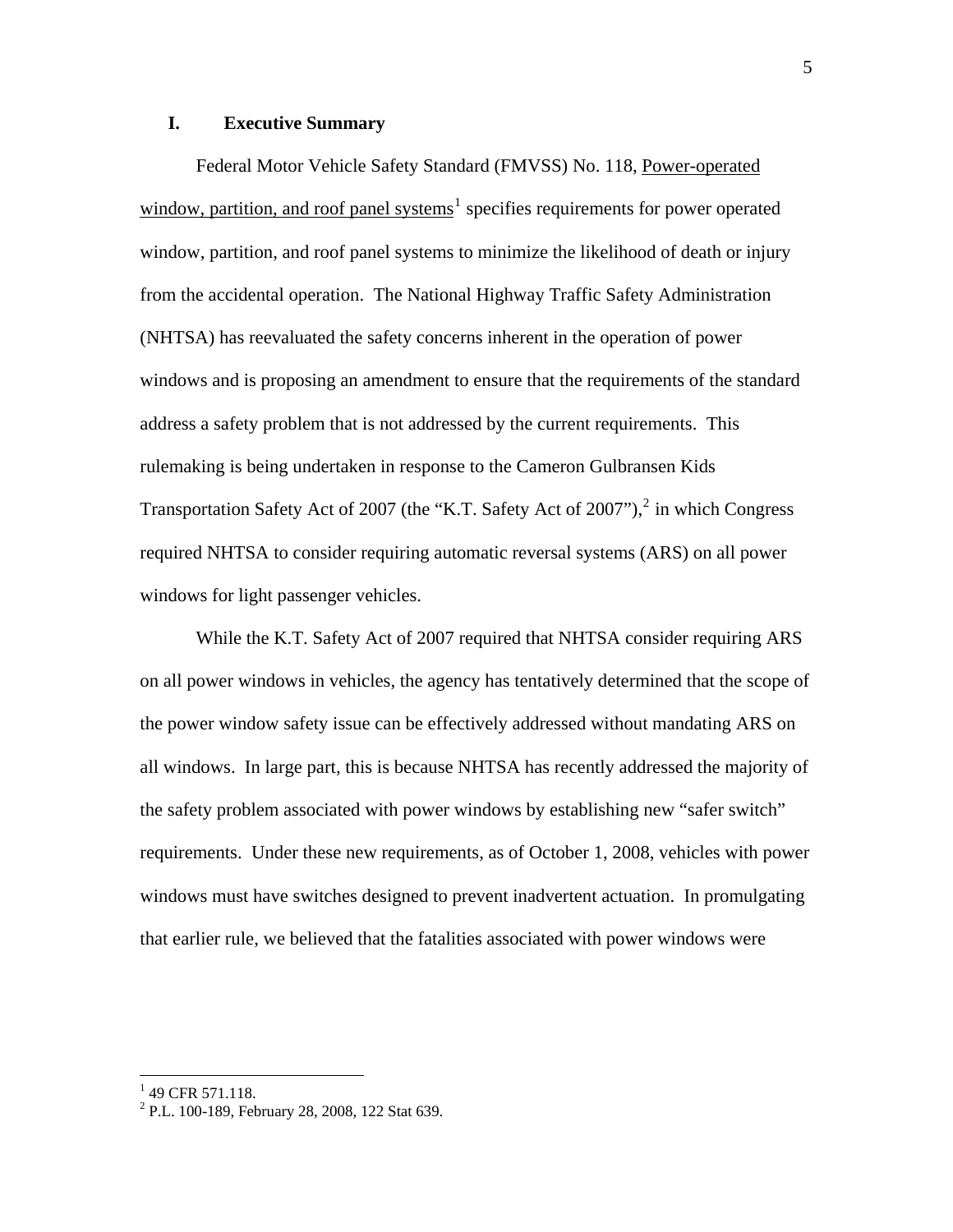largely due to this type of incident.<sup>[3](#page-5-0)</sup> We continue to believe that the "safer switch" rule will have the effect of eliminating the majority of the most severe power window-related incidents. Thus, in evaluating the remaining safety issues that an automatic reversal system could address, the data indicate that there are few if any fatalities and serious injuries remaining.

 Despite the small relative size of the problem, NHTSA's assessment did show one area in which it may be possible to improve safety. This is with regard to windows that close with one touch of the switch (referred to as "express-up" functionality). Because closing these windows does not require the continuous engagement of a human operator, we believe there is a potential risk of injury to persons in or around the vehicle. We are accordingly proposing to require automatic reversal systems on those windows that close without continuous actuation of the window switch by the window operator. We are also seeking comments on a broader requirement for automatic reversal systems, and could include such a requirement in a final rule. Additionally, in order to provide comprehensive information on the subject and per the direction of the K.T. Safety Act of 2007, we will be providing consumers with information regarding which vehicles are equipped with ARS. We expect to provide this information on [www.safercar.gov](http://www.safercar.gov/) by October 2009.

## **II. Cameron Gulbransen Kids Transportation Safety Act of 2007**

1

Subsection (b) of the Cameron Gulbransen Kids Transportation Safety Act, directs the Secretary of Transportation to initiate a rulemaking to amend Federal Motor

<span id="page-5-0"></span> $3$  We note that these incidents typically occurred when children were left in vehicles with the ignition on. In these cases, removal of the ignition key would have disabled the power windows, as required by a longstanding FMVSS No. 118 criterion.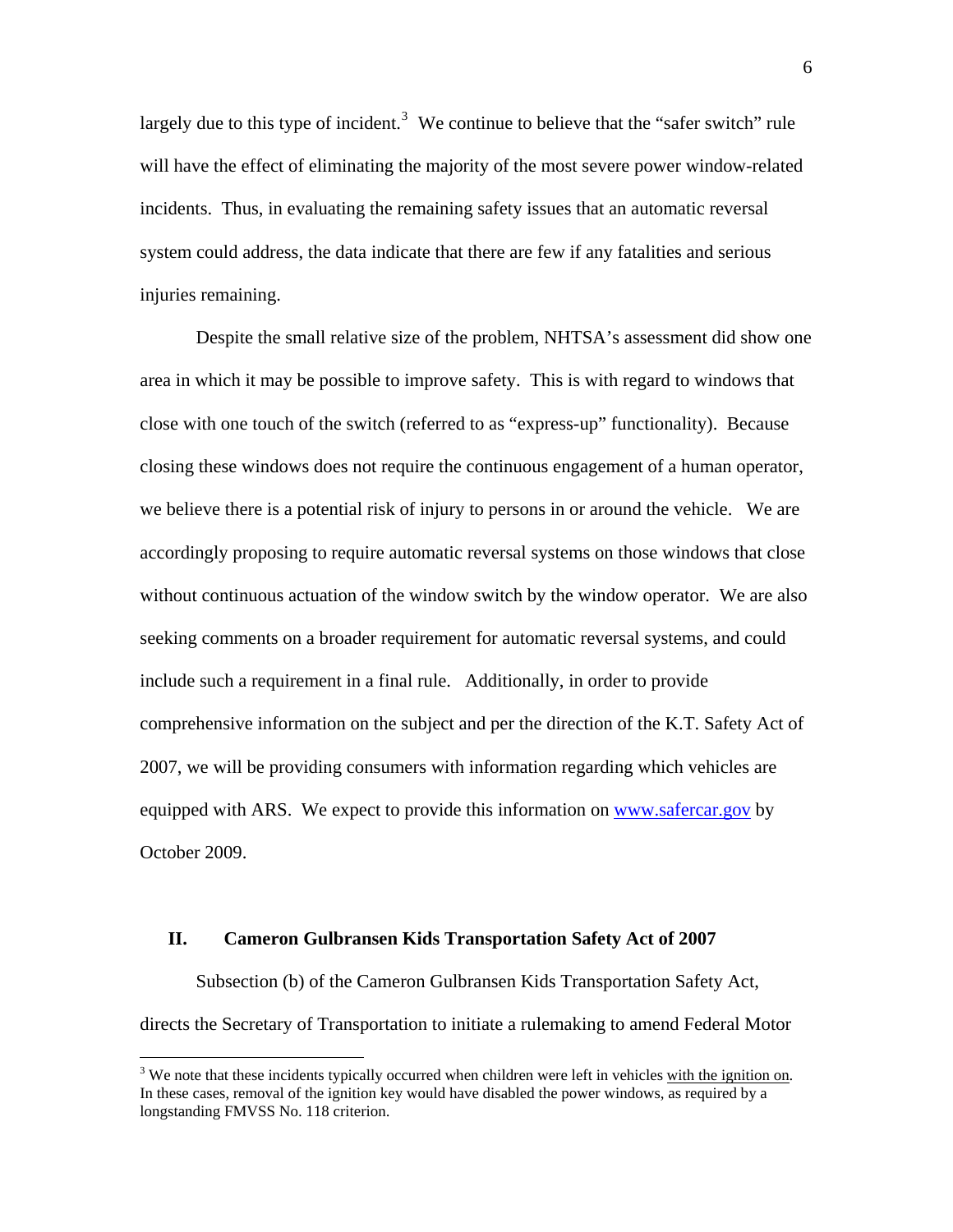Vehicle Safety Standard (FMVSS) No. 118, Power-operated window, partition, and roof panel systems, to consider requiring power windows and panels on motor vehicles to automatically reverse direction when they detect an obstruction.

The relevant provisions in subsection (a) are as follows:

# (a) POWER WINDOW SAFETY.—

(1) CONSIDERATION OF RULE.—Not later than 18 months after the date of the enactment of this Act, the Secretary of Transportation (referred to in this Act as the ''Secretary'') shall initiate a rulemaking to consider prescribing or amending Federal motor vehicle safety standards to require power windows and panels on motor vehicles to automatically reverse direction when such power windows and panels detect an obstruction to prevent children and others from being trapped, injured, or killed. (2) DEADLINE FOR DECISION.— If the Secretary determines such safety standards are reasonable, practicable, and appropriate, the Secretary shall prescribe, under section 30111 of title 49, United States Code, the safety standards described in paragraph (1) not

later than 30 months after the date of enactment of this Act. If the Secretary determines that no additional safety standards are reasonable, practicable, and appropriate, the Secretary shall—

(A) not later than 30 months after the date of enactment of this Act, transmit a report to the Committee on Energy and Commerce of the House of Representatives and the Committee on Commerce, Science, and Transportation of the Senate describing the reasons such standards were not prescribed; and

(B) publish and otherwise make available to the public through the Internet and other means (such as the ''Buying a Safer Car'' brochure) information regarding which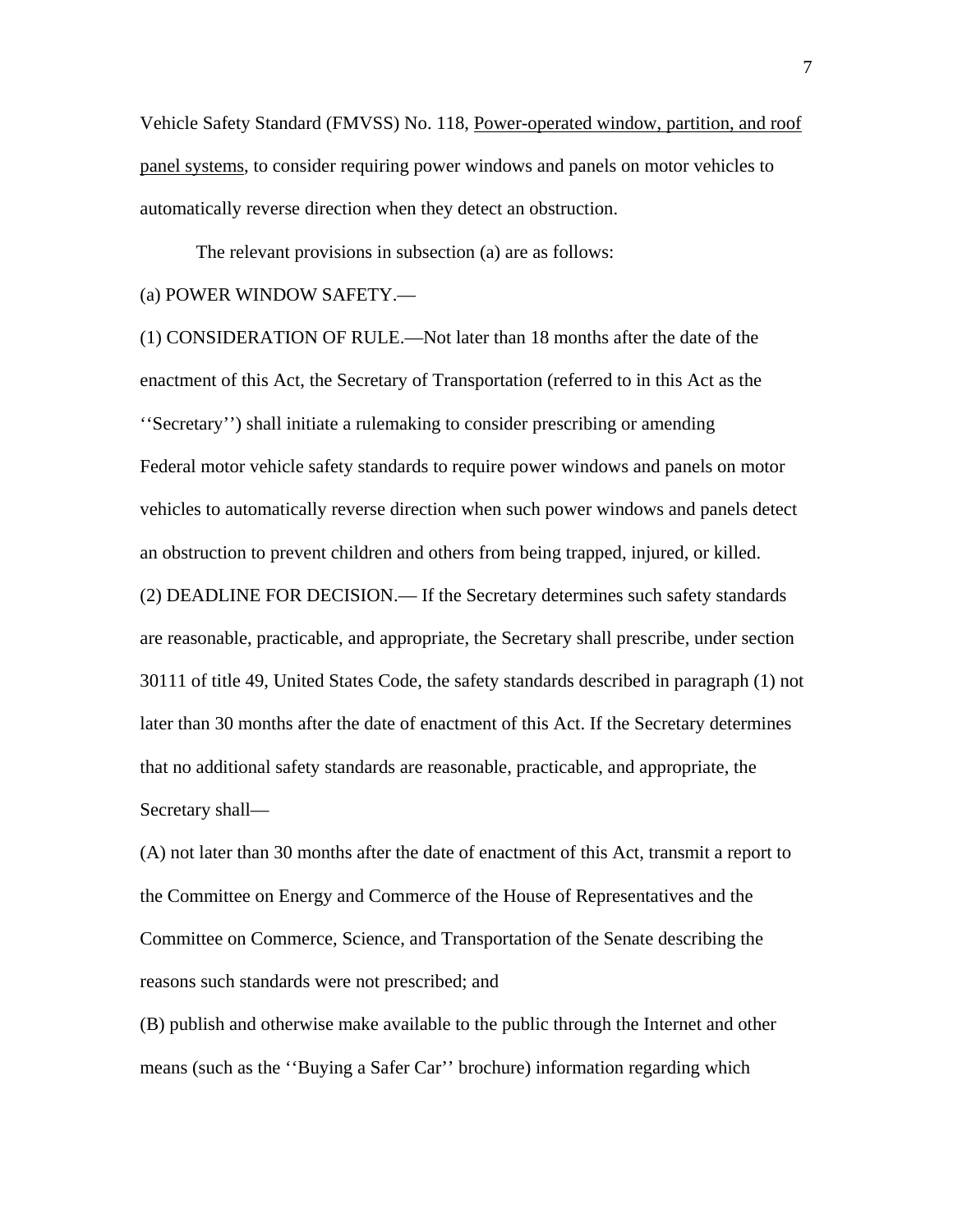vehicles are or are not equipped with power windows and panels that automatically reverse direction when an obstruction is detected.

(c) Phase-In Period-

(1) PHASE-IN PERIOD REQUIRED- The safety standards prescribed pursuant to subsections (a) and (b) shall establish a phase-in period for compliance, as determined by the Secretary, and require full compliance with the safety standards not later than 48 months after the date on which the final rule is issued.

# *Applicability*

With regard to the scope of vehicles covered by the mandate, the Act refers to all motor vehicles less than 10,000 pounds (except motorcycles and trailers) in gross vehicular weight. This language means that the revised regulation would apply to passenger cars, multipurpose passenger vehicles, buses, and trucks with a Gross Vehicle Weight Rating (GVWR) less than 10,000 lbs (4,536 kg).

#### *Statutory Deadline*

The Cameron Gulbransen Kids Transportation Safety Act of 2007 specified a rapid timeline for development and implementation of this rulemaking. Specifically, the Secretary is required to publish a final rule within 30 months of the passage of the Act (August 28, 2010). Moreover, the agency must initiate rulemaking within 18 months of the Act (August 28, 2009). However, it should be noted that under Section 4 of the Act, if the Secretary determines that the deadlines applicable under this Act cannot be met, the Secretary shall establish new deadlines, and notify the Committee on Energy and Commerce of the House of Representatives and the Committee on Commerce, Science,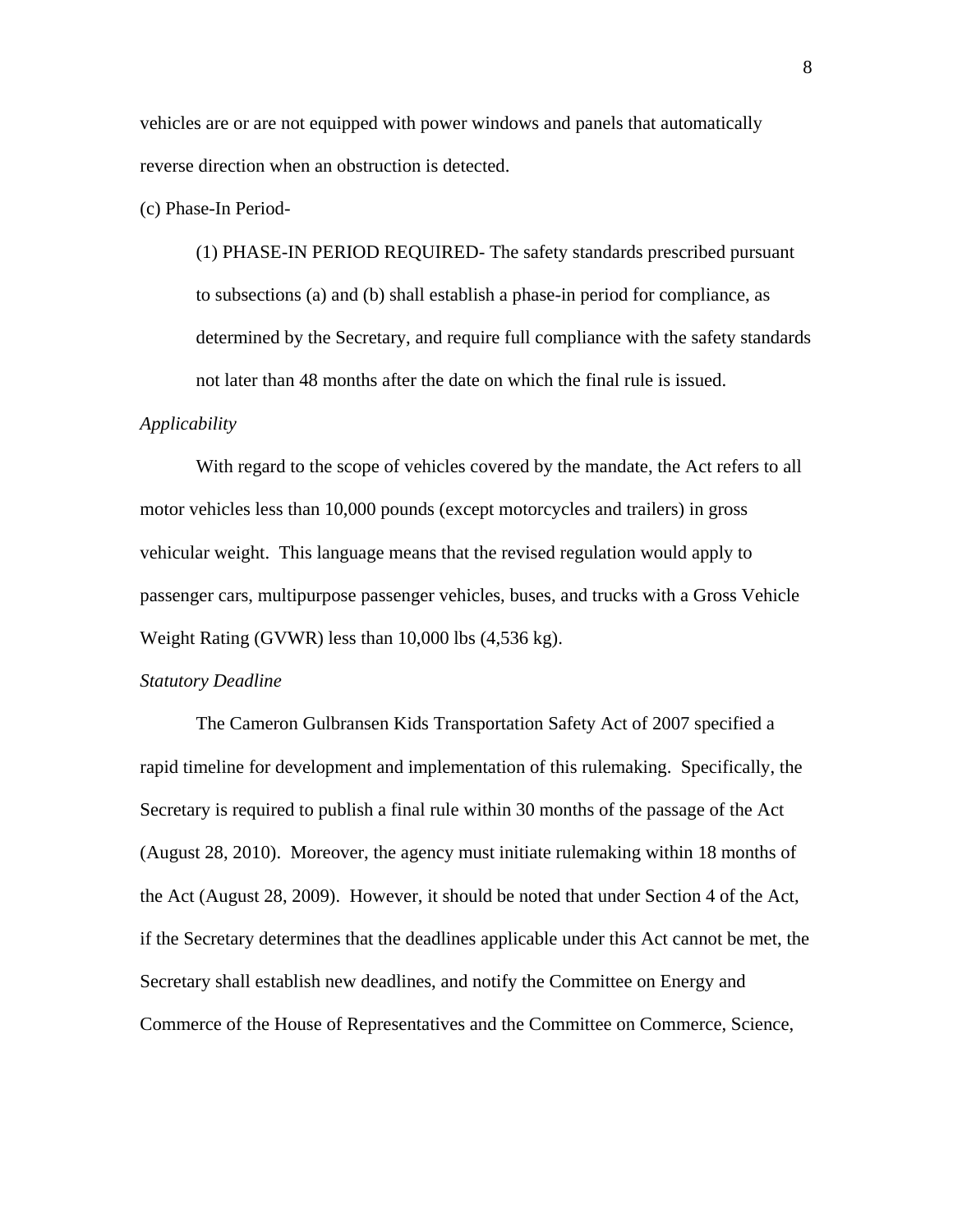and Transportation of the Senate of the new deadlines and describe the reasons the deadlines specified under the Act could not be met.

## **III. Background**

#### **a. Power Window Related Injuries and Past Efforts to Combat Them**

The matter of preventing injuries and fatalities that occur through the operation of power window systems is one that has been considered numerous times by NHTSA. These kinds of injuries fall into two predominant categories. Most severe, but most infrequent, are cases in which occupants, usually young children, are killed through strangulation or compression when trapped by a closing power window system. Even when no fatality occurs, serious brain or bodily injury can result when the neck, body, or a limb is trapped in a closing power window for a prolonged period of time. Much more common, although less severe, are injuries that occur when a power window closes on a person's hand or finger. Unlike the more severe types of incidents involving power windows, which usually involve occupants, these types of injuries also frequently involve non-occupants, such as those who are grasping the window or door frame from the outside of the vehicle, such as to open a vehicle door.

Due to the nature of power window-related injuries and fatalities, many of which occur off of public roadways, or otherwise may not be reported to authorities as automobile-related incidents specifically, it has been difficult to quantify the exact extent of this problem. However, based on analysis described below and in the accompanying Preliminary Regulatory Evaluation (PRE), included in the docket with this notice, we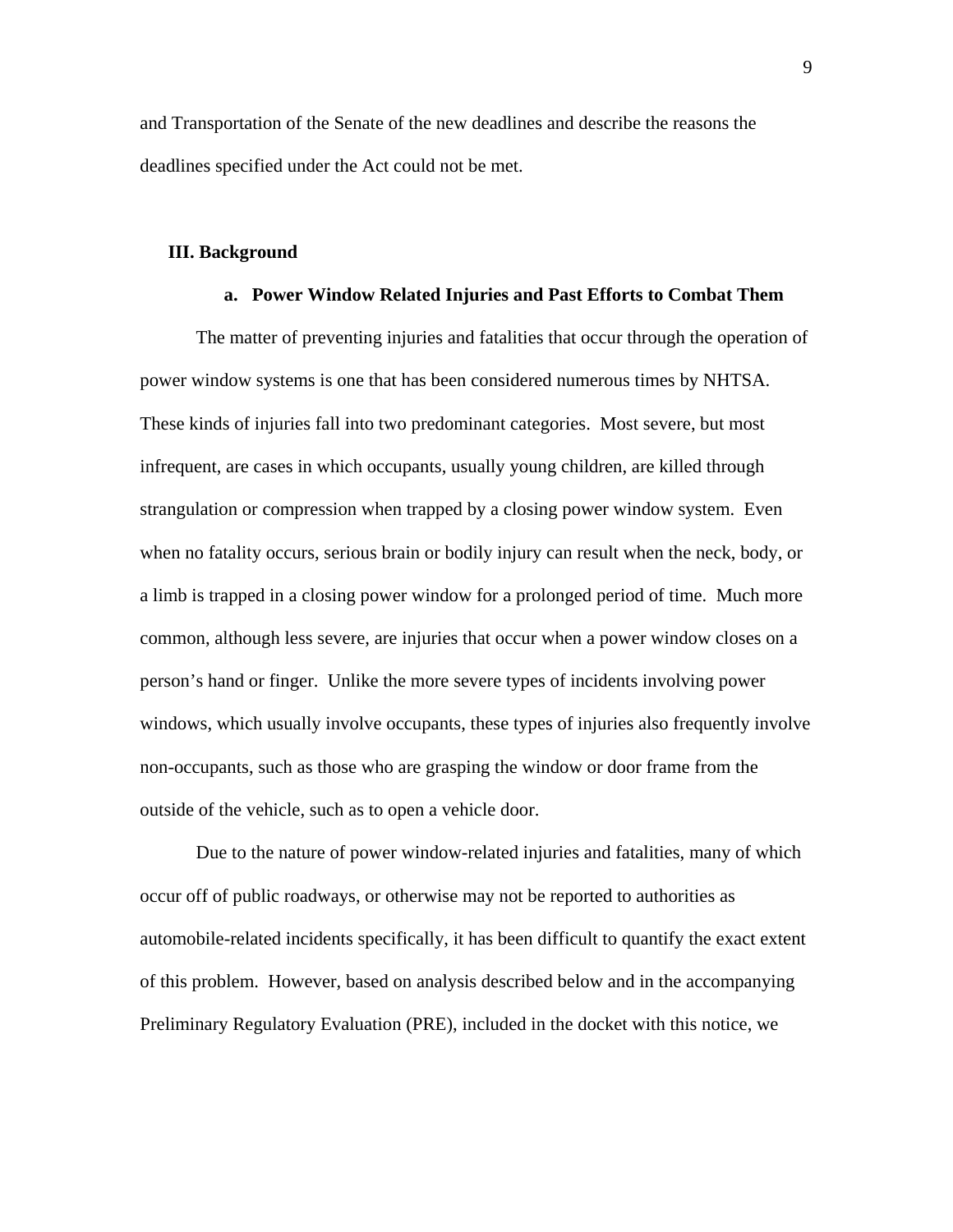estimate that approximately 6 fatalities and 1,955 injuries result every year from the operation of vehicle power window systems.

In order to prevent deaths and injuries that can occur from the operation of powered vehicle windows, there are several technical design features that can be implemented. These include modification of the window switch to prevent inadvertent actuation, additional window-closing safeguards such as lockout switches that prevent children from operating the windows, or installation of an automatic reversal system (ARS), which would cause the window to stop and reverse direction when it senses an obstruction in the window-closing path.

NHTSA has addressed the problem of power window safety through two prior rulemakings dealing with the switch design. Both of these rulemakings essentially addressed the same problem, which is what we call an "inadvertent actuation" of the window switch. Inadvertent actuation had been the root cause of the most serious and tragic power window safety incidents. In these events, an occupant, typically a toddler, would kneel, stand or lean on the door panel or armrest with his or her head or body outside an open window. Then the child occupant would inadvertently activate a "toggle" or "rocker" switch located in the armrest or door panel with his/her foot or knee, thereby closing the window. The result could be death or serious injury to the child.

NHTSA's response was to create a performance requirement for the power window switch, which mandated that the switch not be able to be activated by application of a metal sphere with the approximate diameter of a child's knee (this procedure is commonly known as the "ball test"). $4$  Following passage of SAFETEA-LU,<sup>[5](#page-9-1)</sup> NHTSA

<u>.</u>

<span id="page-9-1"></span><span id="page-9-0"></span><sup>4</sup> 69 FR 55517, September 15, 2004.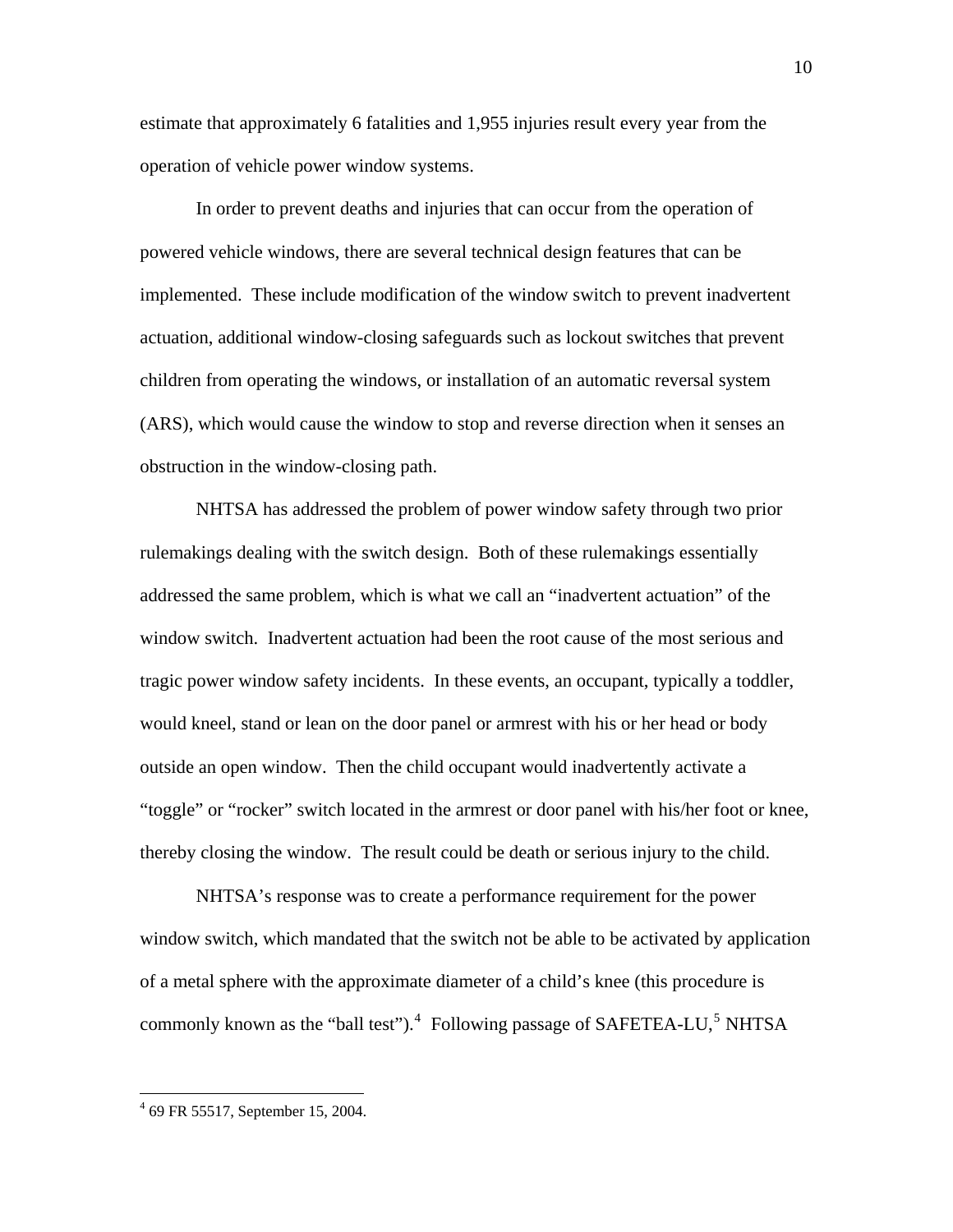further amended the standard to permit only "pull-to-close" window switch designs, which require that the user physically pull upward or outward on the switch in order to close the window.

In the K.T. Safety Act of 2007, Congress again addressed the issue of power window safety. This time, instead of focusing on the switches, Congress required the agency to consider the possibility of requiring automatic reversal systems (ARS) on all windows in passenger vehicles. Unlike safer switches, ARS can be effective in cases not only of inadvertent actuation, but also instances where the operator of a window is closing the window, but is unaware that another person's body may be obstructing the window. In this document, we are referring to this type of incident, generally, as an "obstructed closing."

While incidents involving inadvertent actuation of the window switch account for a large proportion of severe injuries and fatalities, incidents involving obstructed closings are more common, but also generally less severe than inadvertent actuations. Based on our analysis of the data, the overwhelming majority of these types of incidents involve injuries to fingers, hands, and arms that were caught in the path of a closing window as the occupant or driver closed a window. These injuries generally translate to the AIS 1 level on the Abbreviated Injury System (AIS) scale, the lowest classification available. However, there were still some instances in which obstructed closings led to more severe injuries, especially when a person's body, neck, or head was in the path of a window being closed. Other injuries were due to cases such as a piece of clothing or jewelry, such as an earring, becoming ensnared on a power window.

 <sup>5</sup> Safe, Accountable, Flexible, Efficient Transportation Equity Act: A Legacy for Users (SAFETEA-LU), Pub. L. No. 109-59, § 1109, 119 Stat. 1114, 1168 (2005).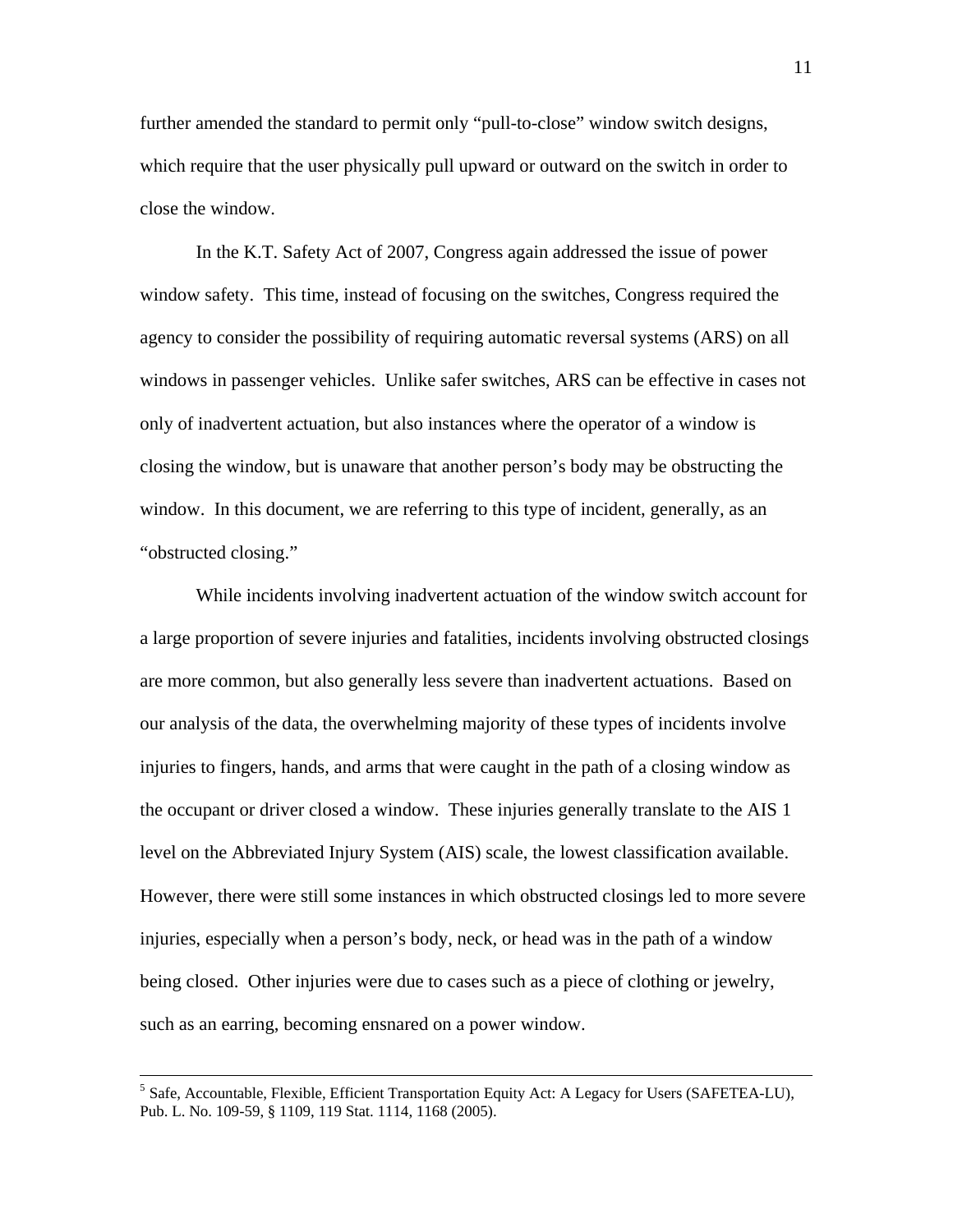Prior to the K.T. Safety Act of 2007, in response to petitions, NHTSA had evaluated the possibility of mandating ARS on all vehicle windows. However, in response to each petition, NHTSA declined to do so, because the requirements to prevent inadvertent actuation had addressed nearly all the safety risk from power windows. Most recently, in the rulemaking requiring safer switch designs, NHTSA again analyzed the possibility of requiring ARS, but concluded that the safer switch requirement would prevent a large proportion of the injuries associated with power windows.<sup>[6](#page-11-0)</sup>

Despite NHTSA's past position, in this document we are taking a new look at ARS and attempting to determine whether it would be an effective means of enhancing safety at this time. In doing so, we conducted more detailed investigations into the number of incidents involving power windows, the percentage of those that could have been prevented by ARS, and the cost of installing ARS. We have further broken down the analysis to examine scenarios where ARS is installed on three different window groups, namely, those equipped with an express-up feature, main (front and rear) power windows not equipped with express-up, as well as the possibility of installing ARS on sunroofs and power vent windows.

# **b. Information on Automatic Reversal Systems (ARS)**

Since the early 1990's when ARS was first introduced as a feature on a few luxury cars in the U.S., there have been a variety of technologies considered as the basis for ARS. These technologies fall into two main categories. The first category is contactbased or "force-sensing" systems which require contact between the window and an obstruction, i.e., they sense the build-up of resistive force that occurs when an object like

<span id="page-11-0"></span><sup>&</sup>lt;sup>6</sup> In the September 15, 2004 Final Rule (69 FR 55517), NHTSA denied three petitions, from Michael Garth Moore, David W. Little, and a coalition of auto safety advocates including Kids and Cars, requesting that the agency require ARS as a standard safety feature for power windows.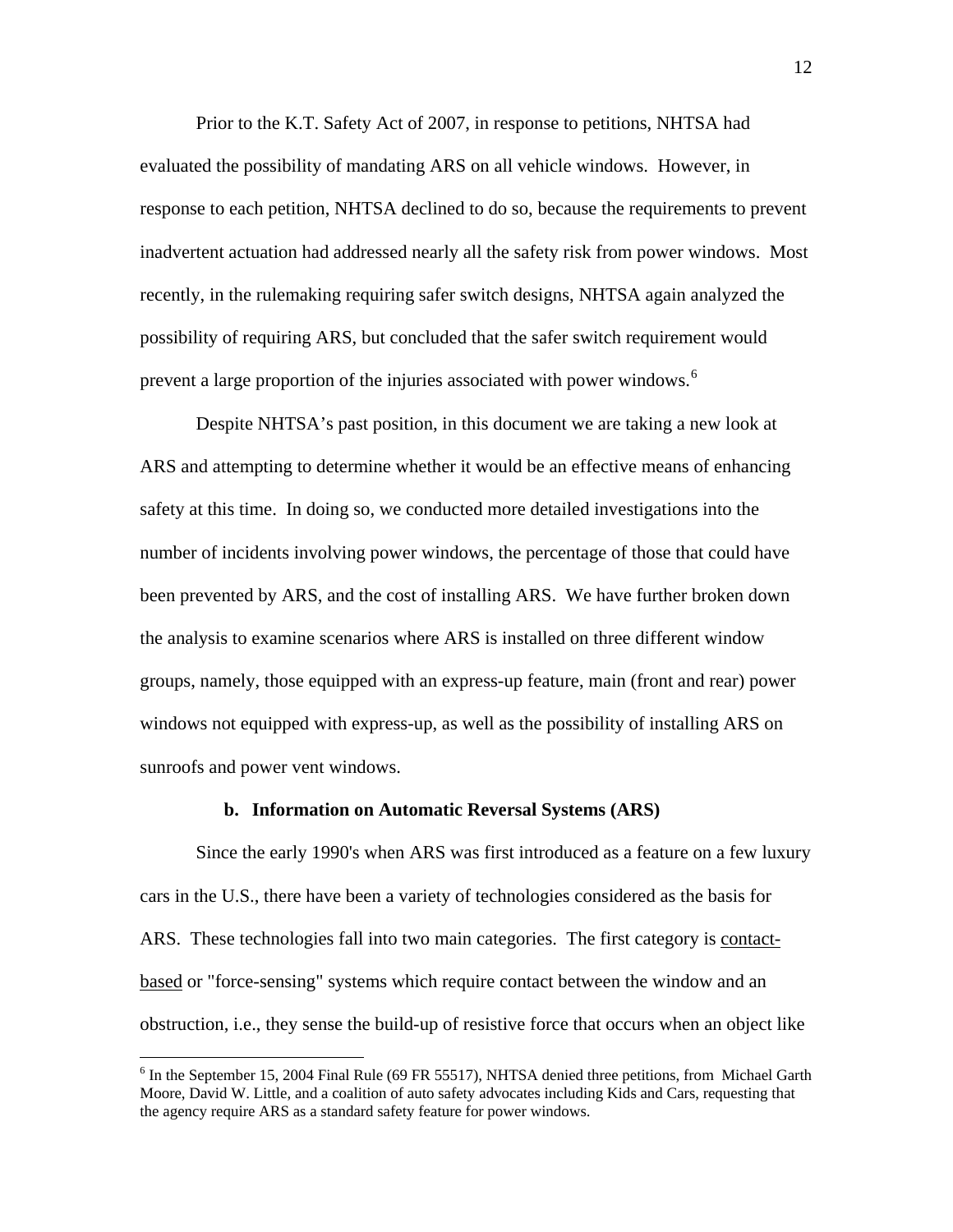a person's hand or arm is trapped between the frame and glass of a closing window. The second category is non-contact systems. Among the concepts in the latter category are light beam interruption ("electric eye") systems, infrared and ultrasonic scanning systems, and capacitive sensing systems. (There is also a type of system that is integrated into window seals (seal-based) that requires incidental contact with the window perimeter to close an electric circuit. Since it does not rely on a build up of pinch force, it is included in the non-contact category.)

In a 2004 final rule,<sup>[7](#page-12-0)</sup> NHTSA amended the FMVSS No. 118 automatic reversal requirements. These requirements, set forth is paragraph S5 of the standard, permit the windows to close in unsupervised situations, but require a higher level of reversal performance than many ARS in use today that are installed in S4-compliant (supervised closing only) vehicles. This amendment was made to accommodate an infrared ARS which was then under development by an automotive supplier. The amendment added to the standard new test rod specifications intended to facilitate testing of systems that sense obstructions by infrared reflection. However, to the best of our knowledge, no such system was ever put into production for use in U.S. vehicles.

It has been our observation that contact-based and force-sensing ARSs are the prevailing types of technology that have been broadly applied in light vehicles. They are designed to monitor electric current to the window drive motor and to reverse the motor by recognizing current spikes that exceed pre-determined limits. Force-sensing systems have also been designed to function by counting rotations of the window drive motor. Through a logic circuit, they are able to identify the window position relative to fully closed and can reverse the motor if there is a sudden change in the rotations per unit time

<span id="page-12-0"></span><sup>&</sup>lt;sup>7</sup> 69 FR 55517, September 15, 2004.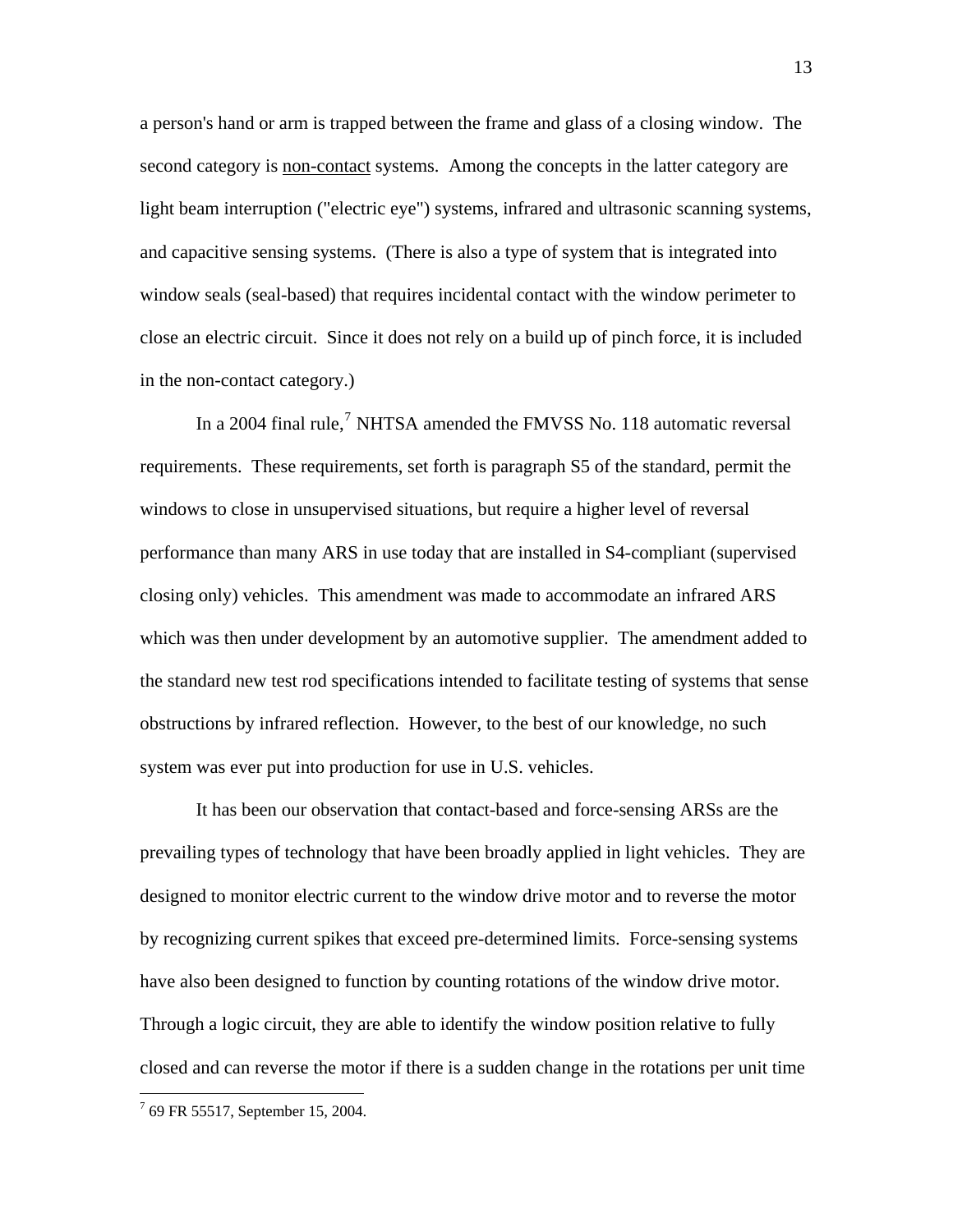prior to the window reaching the fully closed position. Our understanding is that this latter technology is favored in contemporary automatic reversal systems.

Over time, the technology has been improved where contact-based ARSs appear to have become sophisticated enough to differentiate between entrapments and other sources of window resistance and to have minimized some of the shortcomings that were characteristic of older force-sensing systems. At one time, the available ARS technology was somewhat unreliable when the presence of snow or ice, or even window seals that had become un-pliable in very cold conditions, resulting in high closing resistance and the likelihood of false reversals. Additionally, some current generation ARSs have been designed to be inactive during the normal closure mode (i.e., when the power window switch was continuously held in the window closing position), or they have an override feature. Although newer ARS operate more reliably under adverse conditions, they still provide this override feature.<sup>[8](#page-13-0)</sup>

Despite the continual improvement in force-sensing ARS technology, no current systems are certified as meeting the requirements of S5.

We have considered whether it may be possible for manufacturers to produce effective ARS systems that are less costly. We note that most current ARS are installed on a window-by-window basis, rather than using a centralized processor for the directional control of all of the windows. Therefore, each ARS-equipped window contains a motor, sensor, and processor to control the motor for ARS functionality (although the sensor and motor can be integrated into one unit). Because of this segmentation, the cost of installing ARS generally scales up with the number of windows

<span id="page-13-0"></span><sup>&</sup>lt;sup>8</sup> An ARS equipment supplier, Nartron, stated that another reason is to allow a customer the convenience of wedging something between the window glass and the seal or the hypothetical scenario where an intruder is trying to gain access into an occupied vehicle through an open window.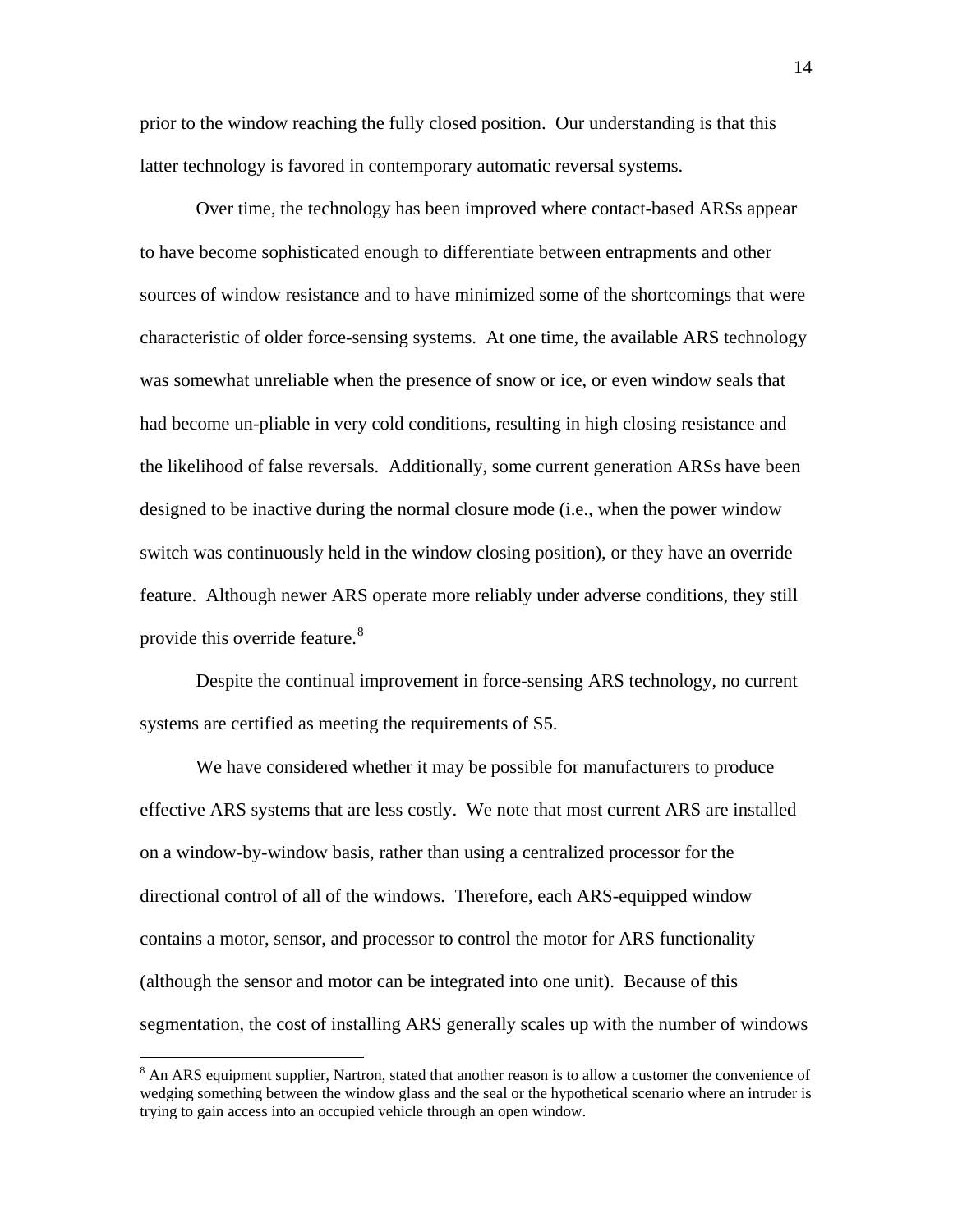it is installed on (e.g., the cost of installing ARS on four windows is approximately twice the cost of installing it on two windows).

The agency considered whether centralized processors could be used to consolidate the costs of ARS applications in multiple windows (thereby only requiring the motor and sensor to be installed in the individual windows). However, our current information indicates that this would not be a way of reducing costs compared to putting an independent ARS in each equipped window, for reasons described below.

 There are several problems with installing centralized ARS processors that can lead to increased costs or degraded system performance. These problems include power/signal degradation through the wires connecting the window motors to the centralized processor, the need for ARS suppliers to have "full system understanding," and the high cost of the centralized processor itself, compared to the costs of individual processors for each window's ARS. Based on our understanding of various systems, these factors have the effect of increasing the costs of a centralized system beyond the costs of individualized sensors. However, NHTSA welcomes comments relating to centrally-controlled ARS, its costs, and its relative benefits or drawbacks.

#### **IV. Safety Issues Addressed in this Rulemaking**

In two previous rulemakings relating to power window switches, we had estimated an average of only two fatalities occurred per year due to the operation of power windows. Those rulemakings, which mandated safer window switches designs in order to prevent inadvertent power window actuation, were estimated to have prevented half of all power window-related fatalities, on the order of one per year.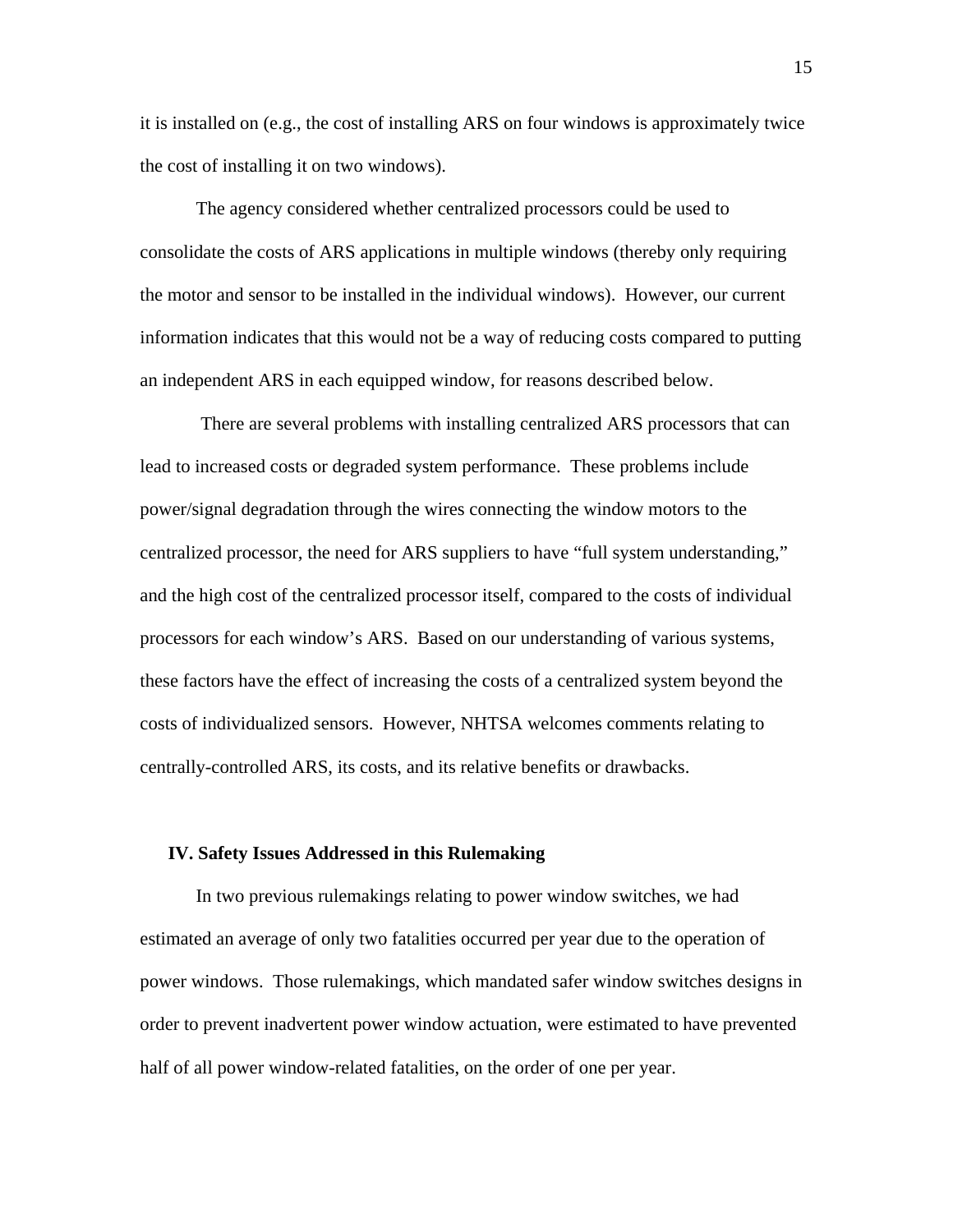In accordance with the mandate in the K.T. Safety Act of 2007, we have closely reexamined the fatalities and injuries associated with the functioning of power windows. We used a variety of surveys and case studies to obtain a more recent determination of fatalities and serious injuries relating to this issue. Additionally, we analyzed data taken from a sample of hospital emergency room records to compile a more comprehensive picture of the injuries associated with power windows. These studies presented a more comprehensive picture of the safety problem.

 We note that the initial iteration of the safer switches rule (mandating the ball test) only came into effect on September 1, 2008, and the second iteration (the "pull-to-close" requirement) is not fully effective until October 1, 2010. Therefore, given the overall population of vehicles and the dates of the data collected, the vast majority of injuries and fatalities captured by our studies occurred in vehicles that were not subject to these safer switch requirements. <sup>[9](#page-15-0)</sup> Based on the availability of information on more cases, the agency now estimates that safer switches are likely to prevent 50 to 75 percent of all power window-related fatalities. Therefore, in determining the likely benefits of mandating ARS technology, NHTSA is estimating that 62.5 percent (the mid-point of this range) of the serious injuries and fatalities captured in our studies would have been prevented by safer switches (had they been installed fleet-wide), and therefore cannot be factored in when determining the benefits of mandatory ARS. This is a little higher than our earlier estimates for the benefits of the safer switches rulemaking.

 In order to develop an up-to-date and more comprehensive tabulation of the data on fatalities and severe injuries associated with power windows, NHTSA acquired data

<span id="page-15-0"></span><sup>&</sup>lt;sup>9</sup> As shown below and in the accompanying regulatory evaluation, most of the vehicles examined were built prior to 2006.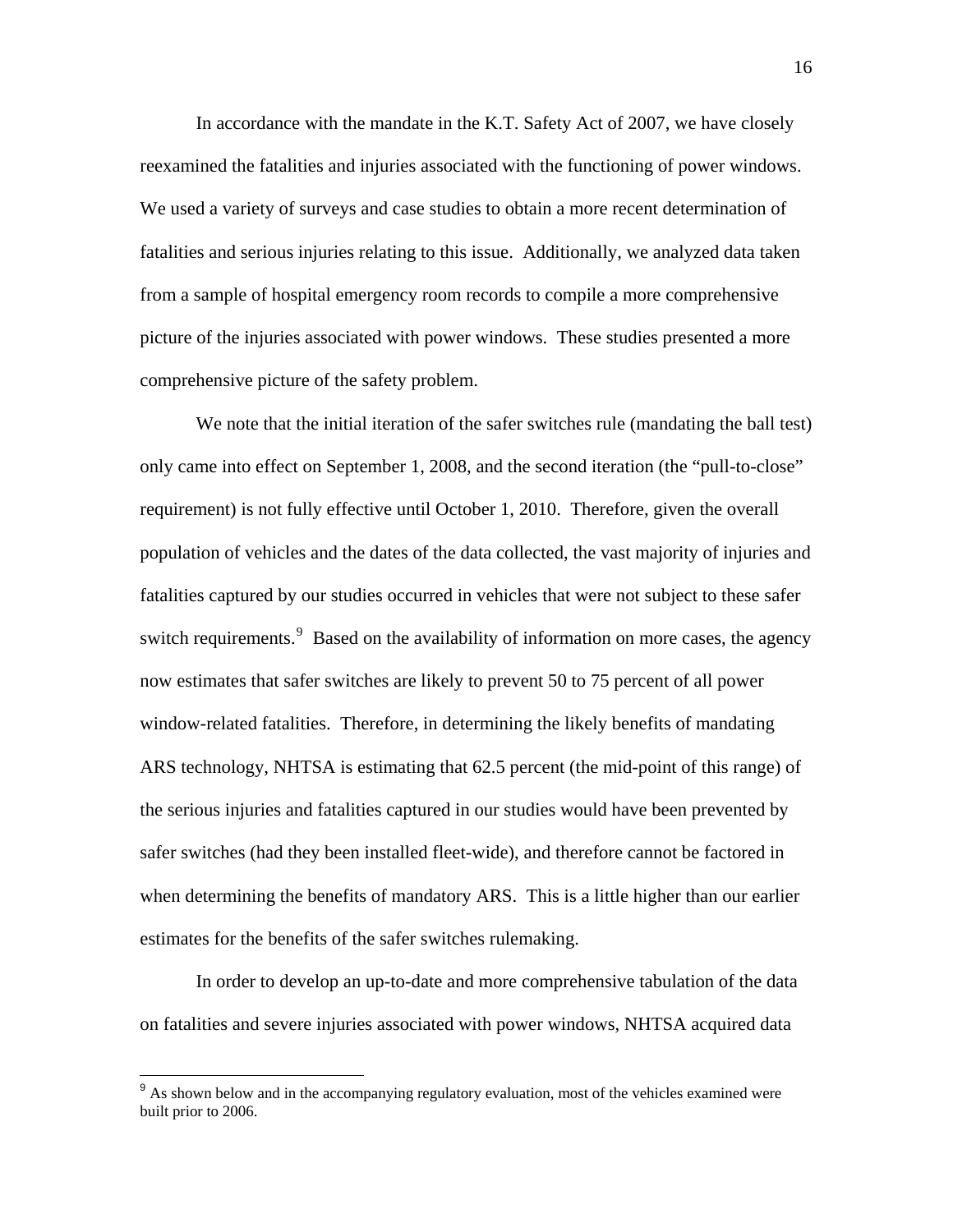from a variety of sources. NHTSA obtained mortality data from the Center for Health Statistics' National Vital Statistics System (NVSS) for 2003 and 2004, using death certificates. We also used Special Crash Investigation (SCI) data to further develop our understanding of power window related incidents. While the SCI case reviews are not a comprehensive sample of all incidents, they provide detailed information about how the incidents occurred, and the data also can be also used to extrapolate the relative ratio of those incidents that would have been prevented by safer switches, and those that would have been mitigated if a vehicle had an ARS. Finally we searched for severe injuries in the Consumer Product Safety Commission's National Electronic Injury Surveillance System All Injury Program (NEISS-AIP) statistical sample of emergency department records from 2004 through 2007. The results of our searches are summarized in the following table:

| Data Source                | <b>Fatalities</b> | <b>Severe Injuries</b> |
|----------------------------|-------------------|------------------------|
| NVSS 2003-2004             |                   |                        |
| SCI Oct. 2006 – Mar. 2009  |                   |                        |
| <b>NEISS-AIP 2004-2007</b> |                   |                        |

To better analyze the remaining safety problem associated with power windows, NHTSA wanted to focus on the injuries and fatalities that ARS could address. As such, for the purposes of this analysis, we have made a distinction between two broad types of injuries and fatalities. This is because they can occur for different reasons and require different preventative measure to mitigate them. The first type includes fatalities and severe injuries resulting from asphyxia when a power window is closed on the chest or neck of a victim. The second type includes the type of injuries that occur when fingers,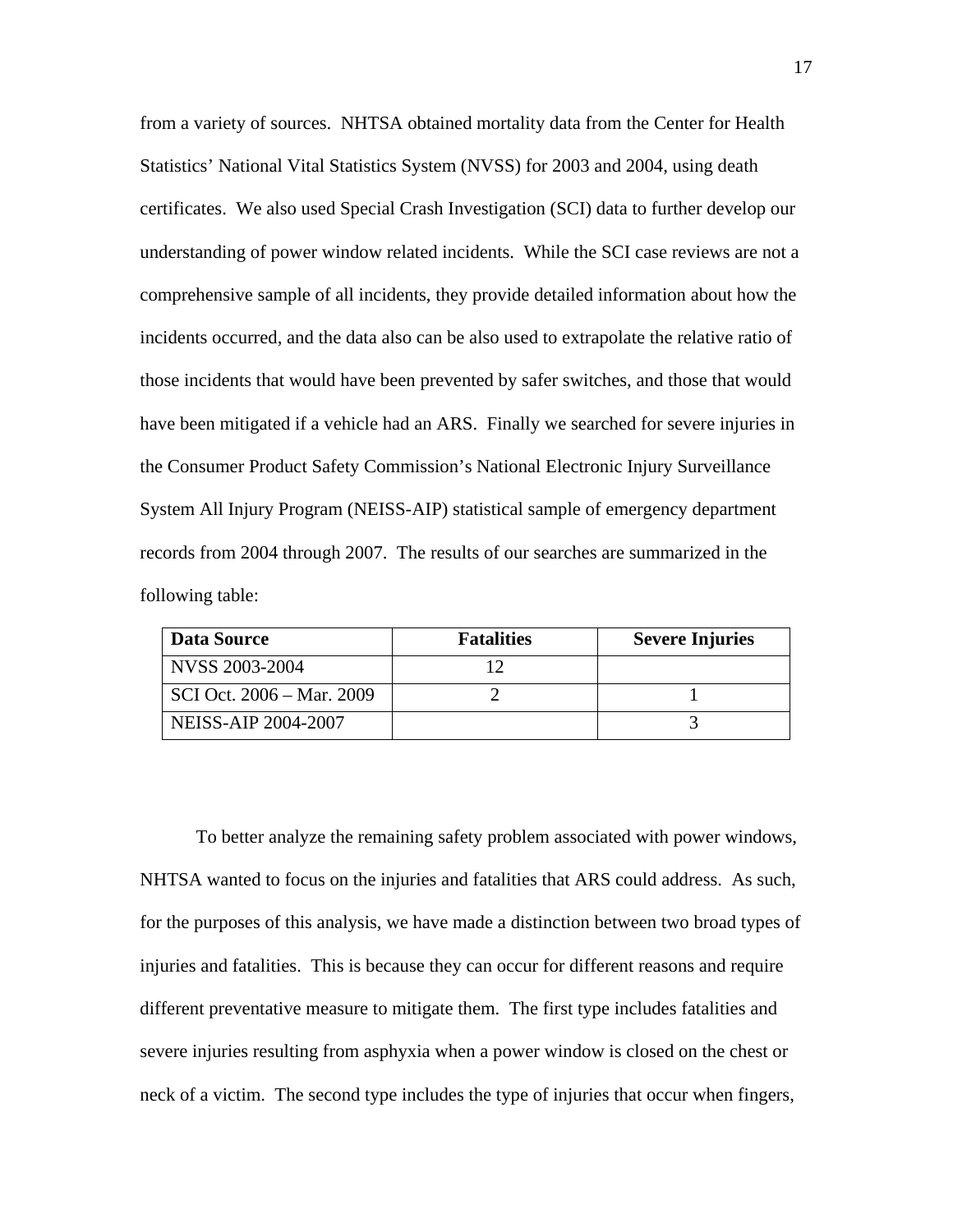hands, or limbs are trapped in power windows, which can result in bruises, broken bones, and more severe injuries.

#### **a. Fatalities and Severe Injuries**

The most serious aspect of the safety concern is the fatalities and severe injuries that can result from asphyxiation when a child is trapped in a power window. There are several scenarios where this can occur. The most common is a situation that NHTSA has attempted to address in the past, which are inadvertent actuation scenarios where a child inadvertently activates the power window (typically, using his or her foot or knee), while leaning out the window. This problem, we believe, will largely be alleviated by the safer switches rulemakings, which prevent this sort of actuation by requiring that a switch require a pulling-out motion to close the window. All vehicles already are required to meet the performance specifications of the ball test, and will need to meet the pull-toclose specifications beginning October 1, 2010. Therefore, when calculating the benefits of the installation of ARS, we exclude those injuries and fatalities that would have already been prevented had the vehicles been equipped with safer switches.

However, asphyxiation can also occur when a driver closes another occupant's window from the driver controls, without knowing that a passenger is entrapped in the closing window. Given that this type of actuation has nothing to do with the switch design, we would not expect the safer switch regulations to have any effect on this type of incident. Nor would lockout switches have any effect, as the window is being operated by the driver, and not the occupant in the seat. Incidents like these may only be prevented by an ARS having appropriate override safeguards that function in such a way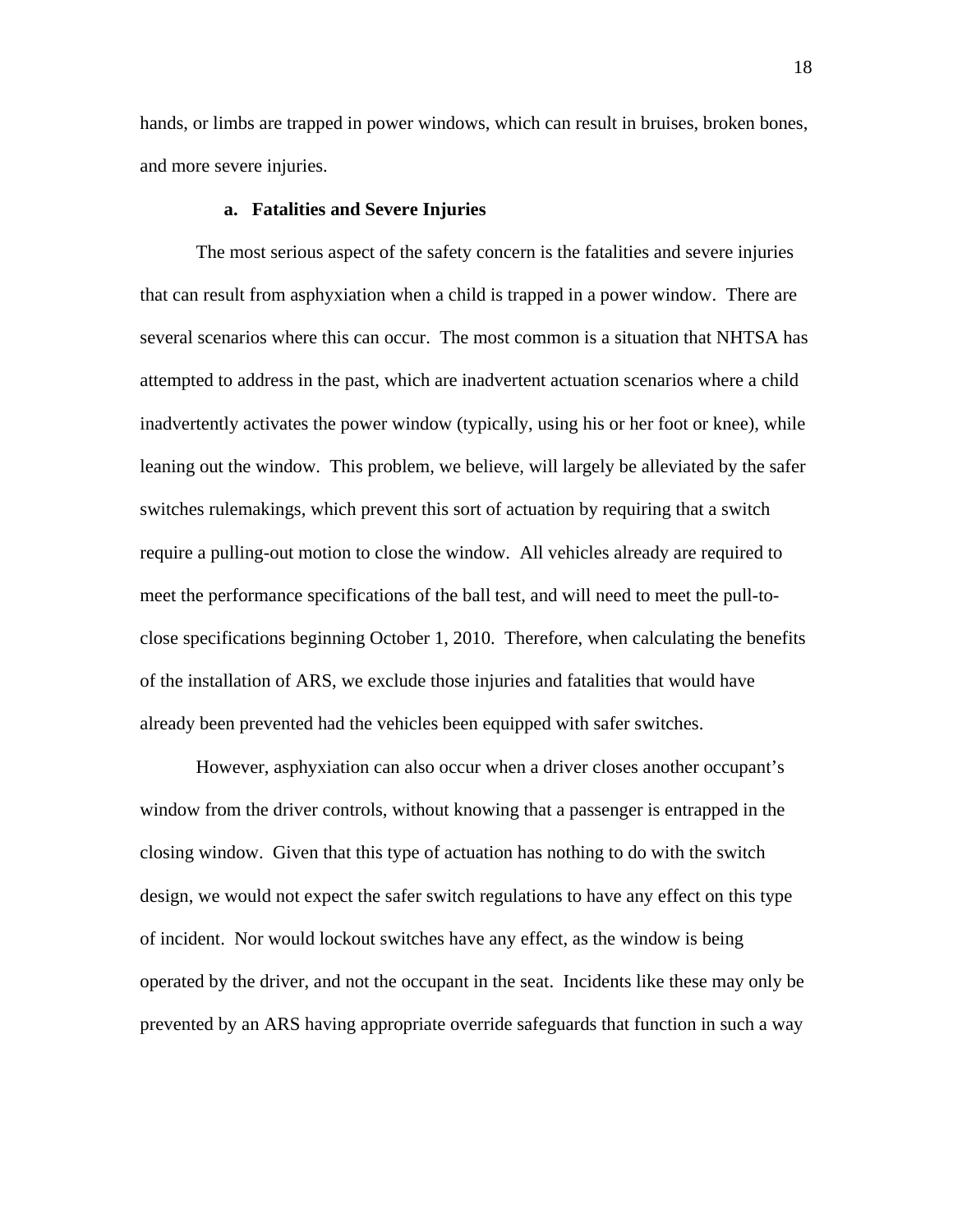that they do not prevent an ARS from engaging when the window is operated by a single, continuous activation of the window switch.

Our search of the mortality data uncovered 12 fatalities over a two-year-period that were likely related to power windows, all of which were caused by asphyxiation. Close examination of the death certificate records, however, provided only three cases where enough information was provided to determine what could have prevented the incident. Of those three, we believe that all three would have been prevented by safer switches.

SCI investigations to date have produced three reports detailing severe injuries and fatalities relating to power windows. Of those, one appeared to be an inadvertent closing cause by a child and could have been prevented by safer switches. A second case involved an injury caused by a driver using her window controls to close a rear window, unaware that a child had become entrapped in the process, and may have been preventable with an ARS (assuming that the driver was not engaging an ARS override feature). In the third case, it is not clear whether the driver or the child caused the fatal window closure incident. It is our belief that ARS, with appropriate override safeguards, may be the only effective current technology that could prevent cases like the one in which the driver unknowingly closed the window on an adult rear seat occupant or unrestrained child rear seat occupant.

An SCI case ultimately involving no serious injury has also been reported. In that case, an unattended child closed a rear window on herself and was strangled, but was discovered and released from the window in time to be revived via CPR. In that case, we believe safer switches would have prevented the entrapment.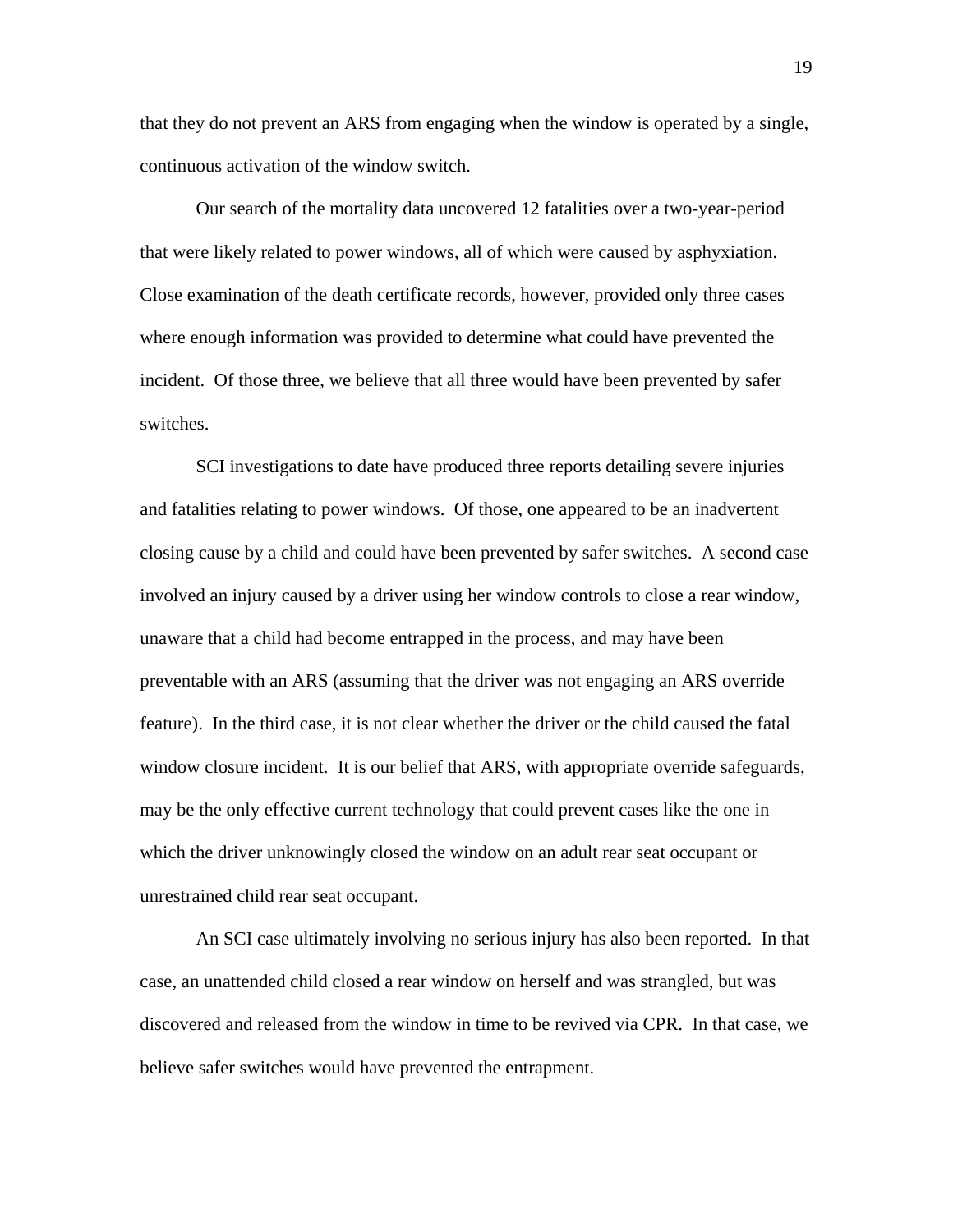Finally, the search of the NEISS-AIP sample identified three cases of severe injuries (Maximum Abbreviated Injury Scale (MAIS) 5). In two of the cases, the child was left unsupervised or unattended inside the vehicle, and we believe that these cases would have been preventable with safer switches. The third case did not provide enough information to make a determination.

In summary, the agency estimates that there are 6 fatalities and 12 AIS 5 critical level non-fatal injuries annually due to power windows.

#### **b. Less Severe Injuries**

In addition to the MAIS 5 (critical injuries) and fatalities, NHTSA's examination of the data indicated that there were a substantial number of less severe injuries related to the operation of power windows. For purposes of this document, we classified as "finger" injuries those that could be translated to MAIS 1-3 injuries, which typically included bruises, broken bones, and severed fingers. Based on our data, we estimate that there are approximately 1,943 injuries of this type per year. This is broken down to 1,726 MAIS 1, 196 MAIS 2, and 21 MAIS 3 injuries. We also realize that this may be a low estimate, because our analysis was based primarily on narratives taken from emergency rooms. We do not believe that every injury caused by a power window entrapment of a limb would have resulted in immediate medical treatment, so we are reasonably confident that our analysis depicts a floor, rather than a ceiling, in terms of the overall number of finger injuries. We have detailed how we arrived at the estimate in the companion PRE.

# **V. Current Regulatory Requirements for ARS**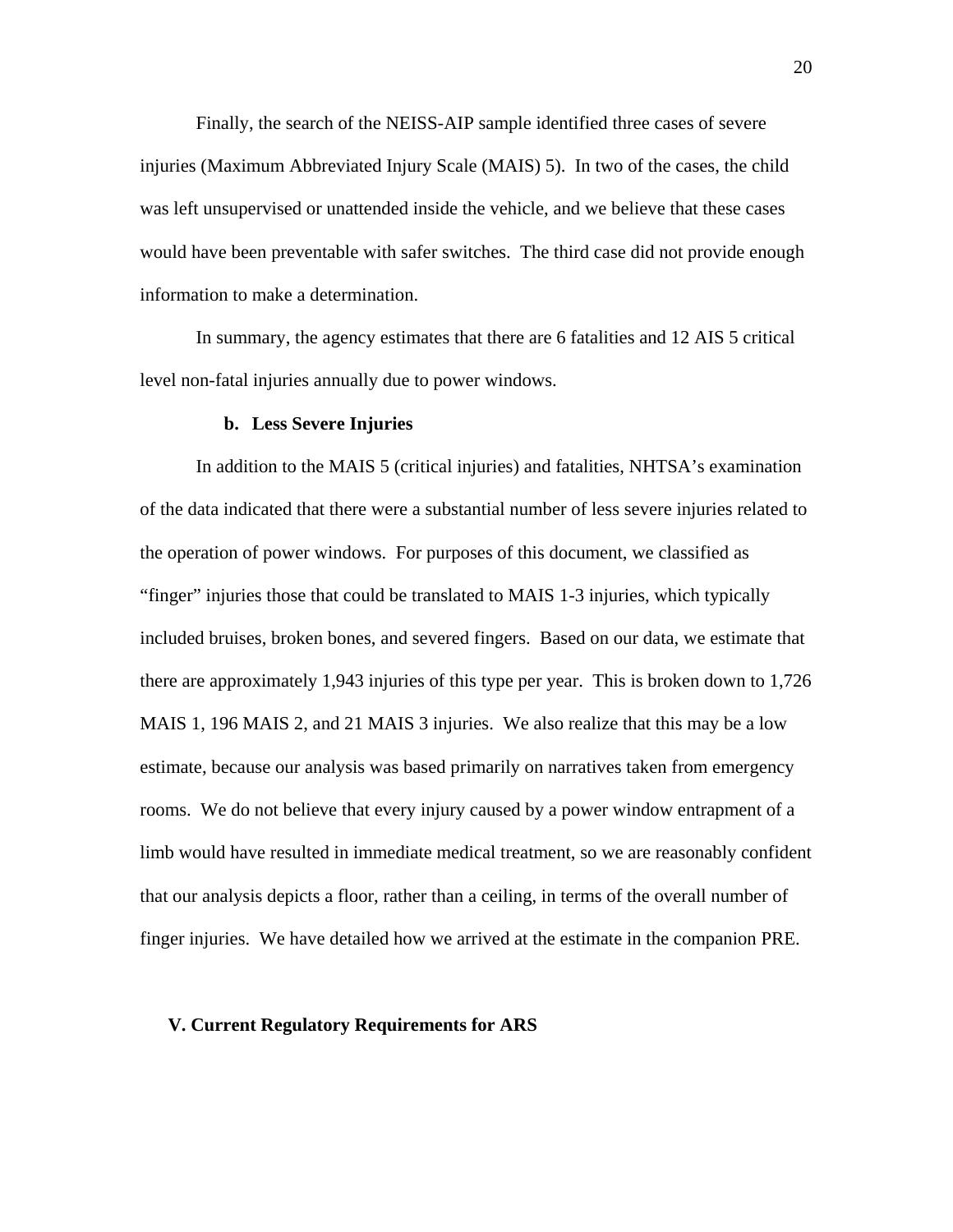FMVSS No. 118 currently specifies requirements for power-operated window, partition, and roof panel systems<sup>[10](#page-20-0)</sup> in motor vehicles to minimize the risk of injury or death from their inadvertent operation. These requirements apply to passenger cars, multipurpose passenger vehicles, and trucks with a gross vehicle weight rating of 4,536 kilograms (10,000 lbs.) or less, and provide a substantial degree of protection from injuries that can result from the operation of power windows, especially in relation to children. FMVSS No. 118 offers manufacturers several means of compliance, depending on design preferences. Among the provisions at issue, FMVSS No. 118 provides different means of protection to prevent unintentional window injuries, the ignition key requirements of paragraph S4 and the ARS requirements of S5. Paragraph S4 relies on the presence of the vehicle operator or ignition key holder to ensure safety, whereas paragraph S5 is a more technology-centric solution that allows greater design flexibility, although is costlier to comply with.

Additionally, the agency has recently amended the standard to include a requirement (reflected in paragraph S6) that window switches be resistant to inadvertent actuation, a major contributor to power window related injuries to children. This requirement mandates that all power window switches be designed as "pull-to-close" switches. This type of switch can help to prevent a large percentage of the injuries that result when an object (e.g., a child's foot, knee, pet, or other object) might otherwise cause the power window to close at a time when the occupant does not intend it cause it

<span id="page-20-0"></span> $10$  The term "power window"' is used in the preamble of this final rule to refer to power-operated windows, interior partitions, and roof panels, all of which are covered by FMVSS No. 118. Power roof panels and partitions are similar to power windows in their operation. However, any distinctions in applicability among the three types of systems will be delineated clearly in both the preamble and the amended regulatory text.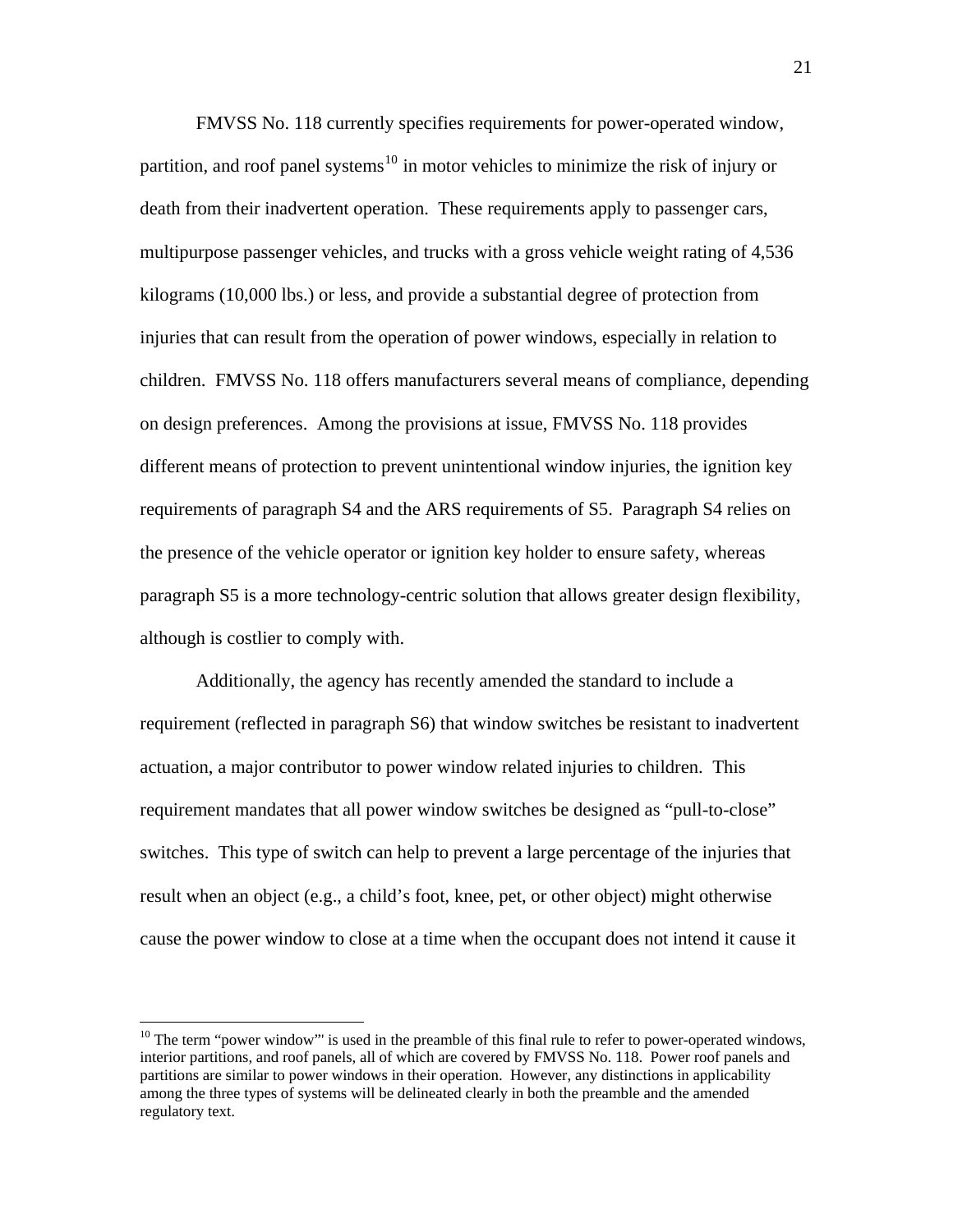to do so. This is a switch level of protection above the "ball test" effective September 1, 2008.

# **a. Key Requirements of S4**

 The first level of protection, for windows that can only be activated when the ignition key is in (or near) the ignition, is enumerated in paragraph S4 of the standard. The provisions of S4 include the fundamental requirement that power windows must not be operable unless the vehicle's ignition switch is in the "On," "Start," or "Accessory" position. In this way, the standard provides a simple means (*i.e.*, ignition key removal) by which a vehicle's windows can be disabled and thus safeguarded from inadvertent closure. Paragraph S4 specifies several exceptions where power windows may close without the vehicle's ignition being turned on (*e.g.*, by use of a limited-range remote control), but each exception is specified in such a way that safety can still be assured by the presence of a responsible operator.

 The underlying rationale for the requirements in paragraph S4 is that, under its strictures, the windows of a vehicle cannot be operated outside of the presence of the vehicle operator. By simple ignition key removal from the vehicle, it ensures that children in a vehicle will not be able to operate the windows. In situations where the key is still in the ignition in the "On," "Start," or "Accessory" position, the driver or other responsible party is presumed to be in the vehicle, and can thus react to potential incidents involving the operation of the windows. Paragraph S4 also allows design flexibility, such as permitting a limited-range remote control to operate the vehicle windows, which allow users additional control over their systems, while limiting that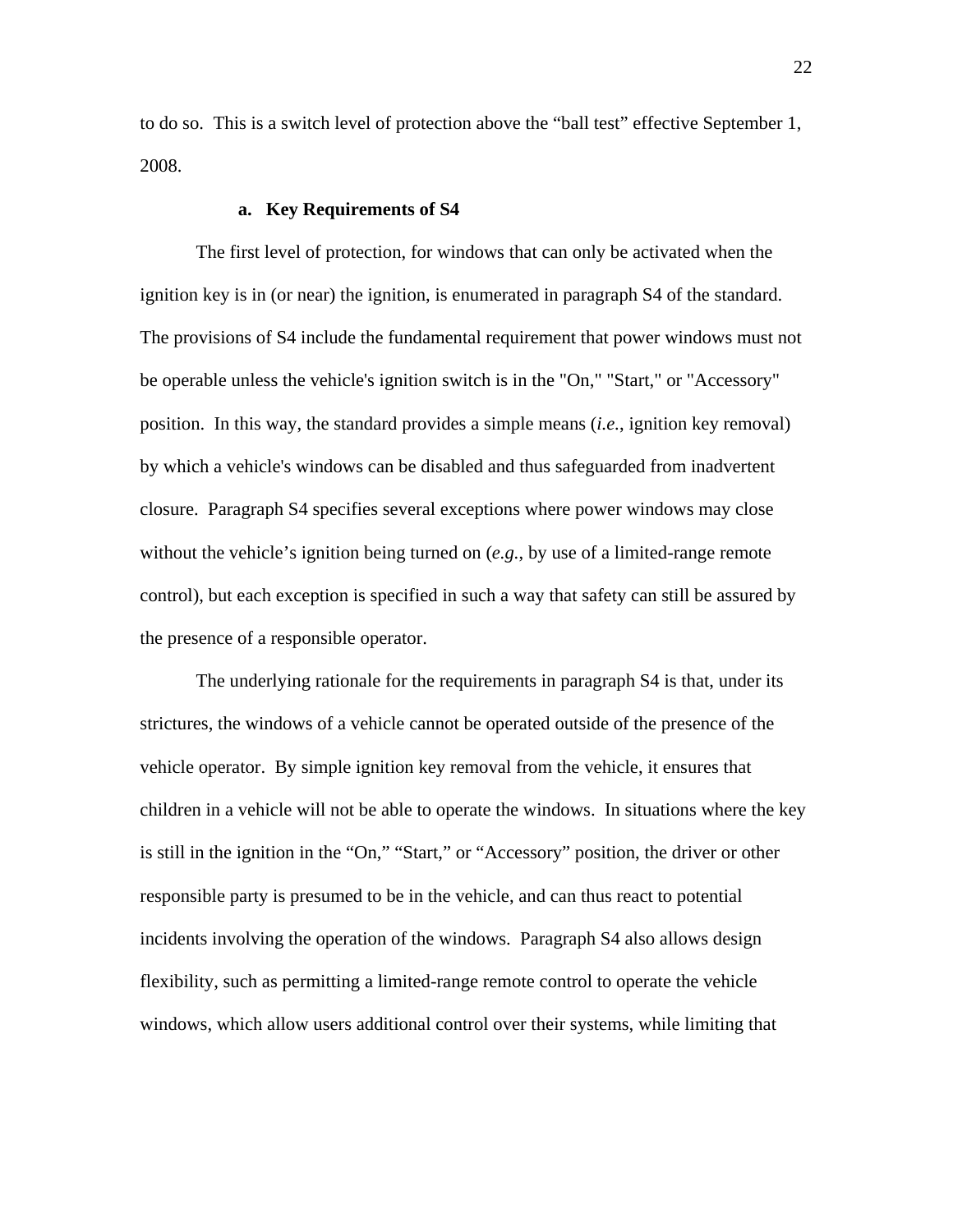control to situations where the vehicle operator is present to ensure that there is no danger from unattended, operational power windows.

#### **b. ARS Requirements of S5**

 Paragraph S5 of FMVSS No. 118 allows an alternative means of compliance through the use of power window automatic reversal systems. If such a system is used in a vehicle and it meets the specified performance requirements of the standard, then the vehicle is not required to meet the window operating restrictions of paragraph S4. The ARS requirements set forth in this paragraph allow power windows to be operated safely in circumstances where no supervision is present. For example, vehicles equipped with S5-compliant ARSs can have the windows close in the event that the vehicle detects precipitation or the windows are controlled remotely without being observed. In these situations, while there is the distinct possibility that an unattended child may be positioned in an otherwise dangerous manner with regard to the closing window, the ARS system assures that no injuries will result.

 The ARS performance requirements of paragraph S5 have the effect of requiring that a closing window stop and reverse direction in  $0.015$  seconds.<sup>[11](#page-22-0)</sup> Additionally, the test procedure specifies the use of a rod that is not perpendicularly oriented (with respect to the window), which requires additional refinement of the ARS by the manufacturer due to the fact that an angled test rod, placed in the corner of a window, can cause the window to "scissor" rather than reverse, thereby failing the performance requirements of FMVSS No. 118. Most vehicle manufacturers (even those with an ARS), have certified compliance with the ignition key requirements of paragraph S4. We note that this does not necessarily mean that the windows would not have met the more stringent S5

<span id="page-22-0"></span> $11$  Assuming a window closing speed of 100 mm/sec, and the test rod requirements of S8.1.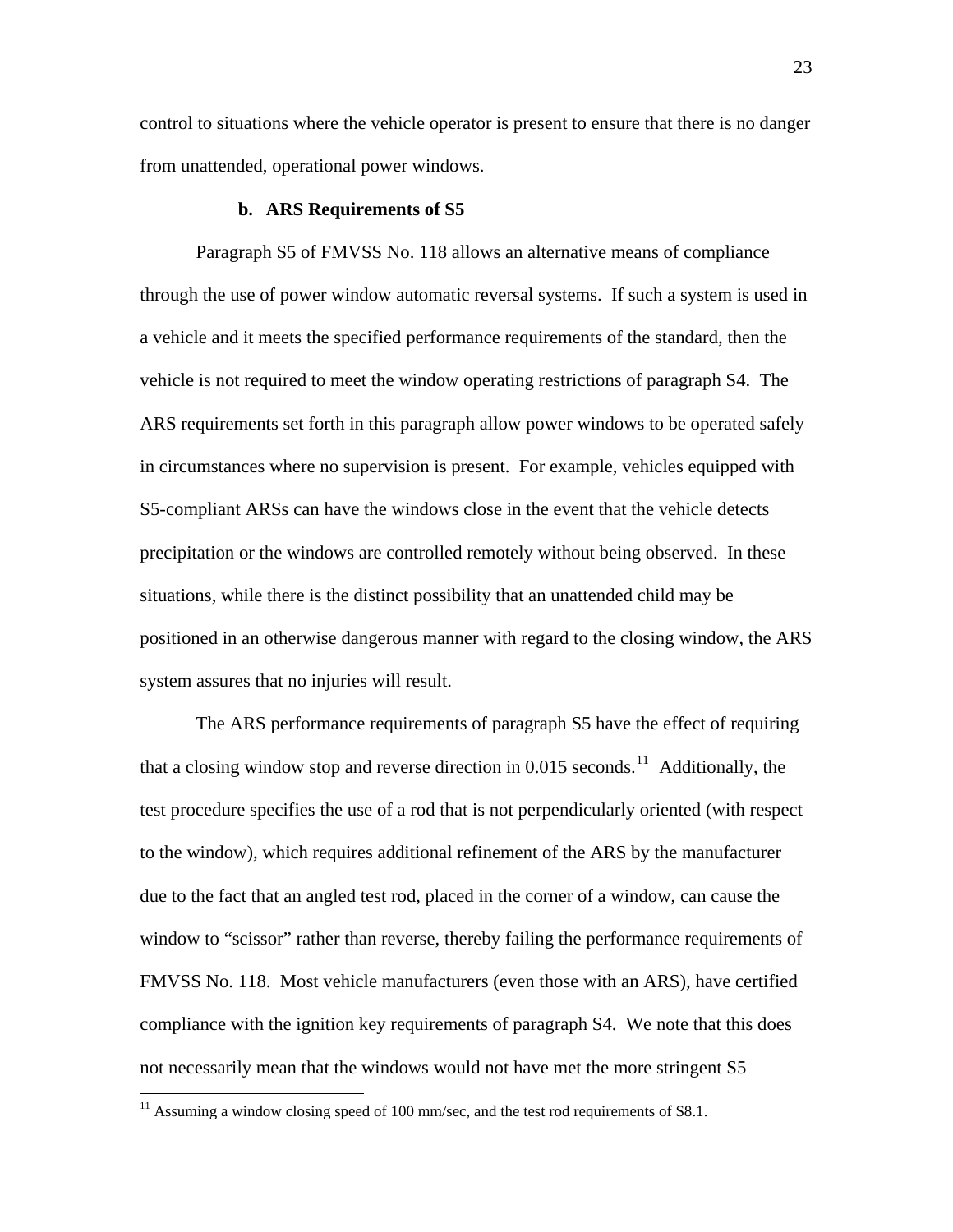requirements. Because ARS helps to ensure protection even when no supervision is present, they give vehicle manufacturers a compliance option with maximum design freedom compared to the relatively limited operating conditions allowed under section S4.

 One option that is currently under consideration by NHTSA, although not in the proposed regulatory text in this document, is replacing the performance specification currently in paragraph S5 with the specifications listed in United Nations Economic Commission for Europe (ECE) R21. NHTSA is considering this as a possibility and notes that this might be included in the text of a final rule. As we have stated above and implied in previous notices, the primary difference, in terms of safety considerations, between the two specifications is the potential effect on very small fingers.<sup>[12](#page-23-0)</sup> NHTSA believes that the S5 specification will prevent injury, with approximately a 98 percent success rate, to even a single child's finger entrapped in a closing window. Conversely, because the ECE specification does not require that the window reverse in the same timeframe, and tests the reversal feature only with a perpendicular-oriented test rod, there may be a greater possibility that children's fingers could be injured if an ARS were designed to meet only the ECE R21 specifications.

 NHTSA is requesting comment on the idea of replacing the ARS specification in paragraph S5 with the ECE specifications. By specifying a very ambitious S5 ARS requirement in order to prevent injuries to fingers, the difficulty and expense of meeting the S5 requirement may have discouraged the implementation of perhaps only slightly

<span id="page-23-0"></span><sup>&</sup>lt;sup>12</sup> See, e.g., 58 FR 16782, at 16783, March 31, 1993. In that notice, NHTSA rejected the petitioner's 10 N/mm value for the test rod stiffness due to the estimated 10 mm of compression that would occur before reversal, instead using a test rod with a stiffness of 65 N/mm, which would permit only 1.5 mm of compression before reversing. The agency stated that "[a] child's finger placed in a 10 mm opening could be severely injured in such a situation."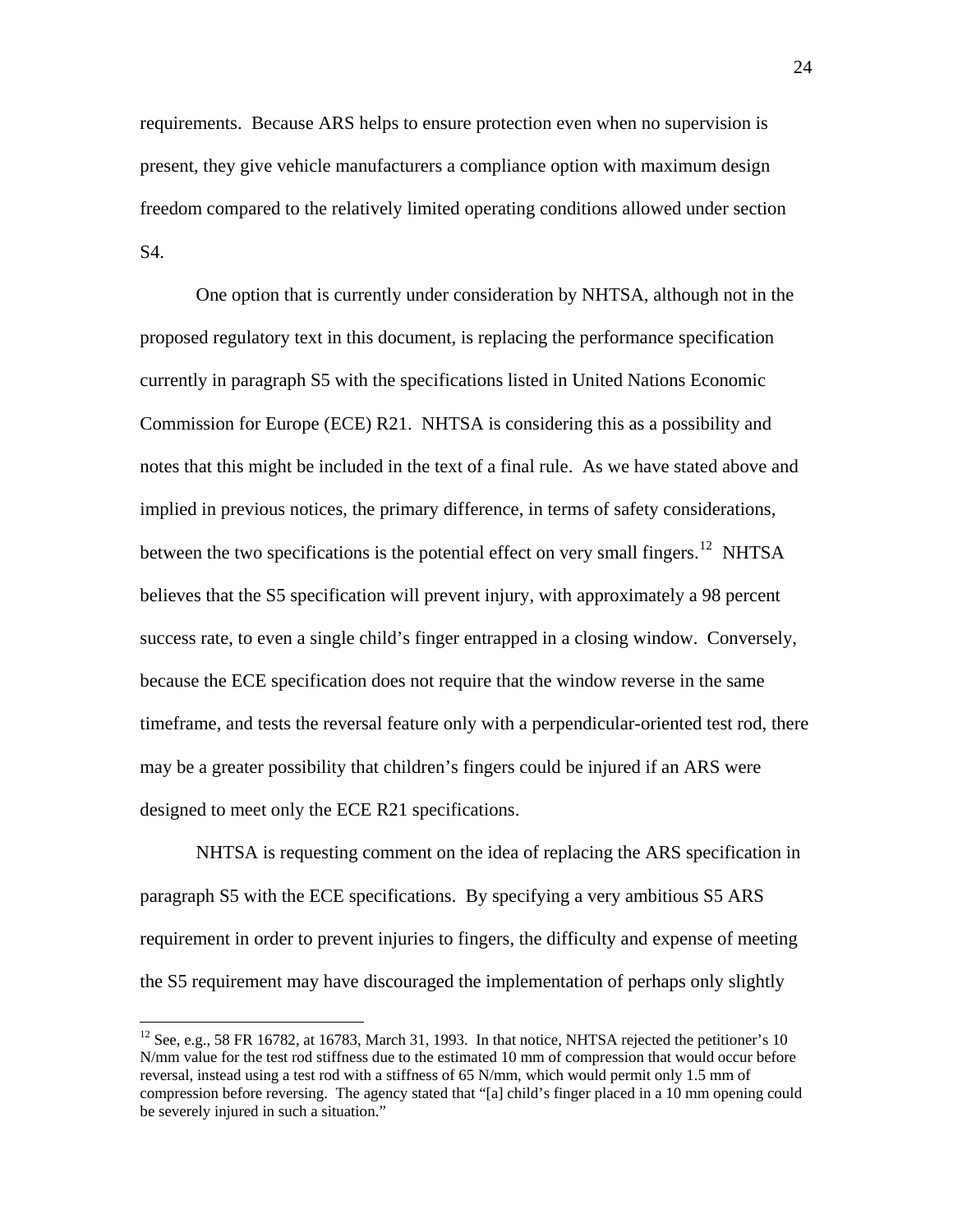less robust systems that could have prevented fatalities and serious injuries involving asphyxiation of young children.<sup>[13](#page-24-0)</sup> We also note that, unlike today, at the time of the development of the current performance requirements, the alternative requirements now specified in ECE R21 were not in widespread use. We request comment on whether there have been significant number of injuries to extremities caused by power windows equipped with ECE R21-compliant ARS.

No vehicle manufacturer to date has certified a vehicle to comply with the S5 specification for ARS. Instead, all vehicles currently sold in the U.S. with power windows have been certified to comply with the key requirements of S4. This, by definition, prohibits the installation of original equipment "smart windows," long-range remote controls, or other conveniences that are available only to vehicles certified to comply with S5. The agency believes there is a possibility, if the technical requirements for ARS were made to be more achievable and less expensive, that it would encourage manufacturers to install more of these advanced power window features. As such, we are requesting comment on replacing the specification for ARS currently contained in FMVSS No. 118 with the specification and test procedure for ARS in ECE R21. We are interested in receiving input from manufacturers and other interested parties as to whether such a change would encourage the installation of additional power windows with ARS and certification to the requirements of (a revised) paragraph S5.

 In requesting this information, NHTSA is also concerned that any reduction in the ARS performance specifications could result in increased finger injuries. In designing the S5 specification, NHTSA made a judgment that there was a risk that the German

<span id="page-24-0"></span><sup>&</sup>lt;sup>13</sup> We note that the agency estimated there are approximately two fatalities and four serious injuries per year that will not be prevented by safer switches. Either ECE R21-compliant or S5-compliant ARS, however, would prevent these injuries and fatalities.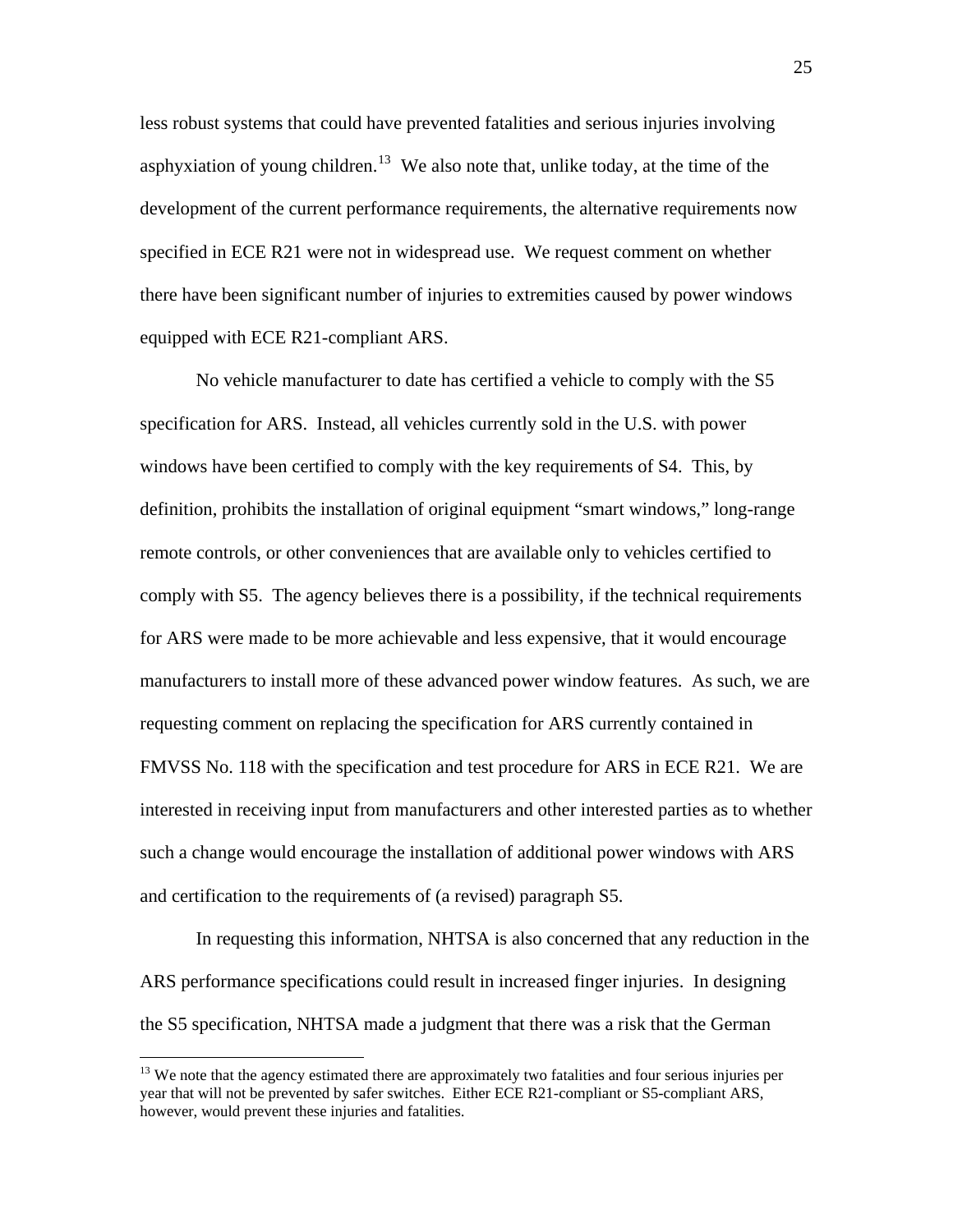specification (that would ultimately form the basis for that part of ECE R21) might not prevent all injuries to children's fingers. Specifically, the agency was concerned that because the German specification permitted more compression (approximately 10 mm of compression before reversal) prior to reversal than the current S5 specification in FMVSS No. 118 does (1.5 mm of compression before reversing), permitting it in windows that can close when unsupervised by an operator could permit injuries to fingers and hands that are caught in the windows that do not occur with the current regulatory provisions.<sup>[14](#page-25-0)</sup> However, we believe that there are good reasons to revisit those assumptions. First, we are aware that many installed ARSs in fact exceed the minimum-specified reversal requirements, so the danger to children's fingers and hands may be even less than originally considered. Second, ECE R21-compliant ARS windows have, since the 1993 final rule, been installed in numerous vehicles worldwide. This affords the opportunity for more data to have been accumulated than was available at the time the original S5 specification was written, and we request comment on the number of estimated finger injuries, especially to children, that can be attributed to windows equipped with an ECE R21-compliant ARS.

# **c. Safer Switches Requirements**

1

NHTSA amended FMVSS No. 118 in 2004 to safeguard the switches that operate power windows in vehicles. In that amendment, NHTSA introduced a switch test requirement, referred to as the "ball test," adding a new section S6 to the safety standard. According to the new test procedure, a 1.5 inch diameter rigid ball is applied with a

<span id="page-25-0"></span> $14$  The agency simply stated that, "[t]he available crush space for small openings must be limited; fingers placed in a small opening can be injured even if the [window] opening is reduced by only a few millimeters." 58 FR 17683, March 31, 1993.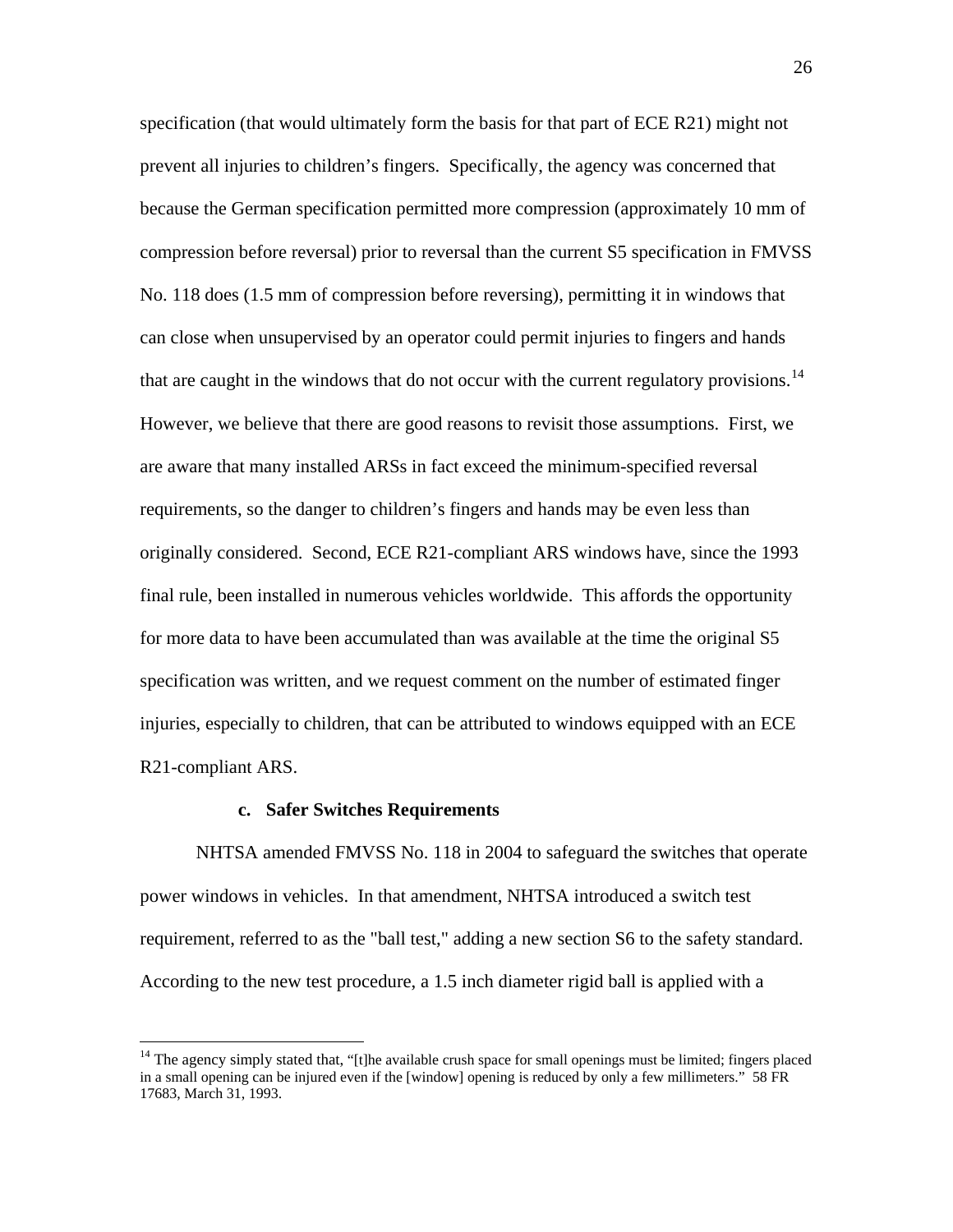specified force and direction to each switch which controls the closing of a power window or sunroof.<sup>[15](#page-26-0)</sup> This test methodology was conceived of as simulating the action of a small child's knee on a switch. To pass the test, a switch has to be adequately recessed, shrouded, or otherwise configured so as to resist actuation by the test ball , and the window must be prevented from closing when contacted by the ball, thus preventi ng window closure.

The requirements of the new section S6 took effect on October 1, 2008, meaning that the power window switches in all vehicles manufactured on or after that date subject to FMVSS No. 118 must comply with the ball test. Later in 2004, Congress enacted the SAFETEA-LU legislation which included a mandate for NHTSA. Acting on this mandate, the agency again issued an amendment of FMVSS No. 118 affecting power window switches. SAFETEA-LU mandated that NHTSA limit power window switches to a pull-to-close type, thereby prohibiting other types of switches which may have complied with the ball test, such as recessed toggle or rocker switches. Between the two rulemakings, the agency believes that it has eliminated all of the injuries and fatalities that were caused by inadvertent actuation of power windows.

# **d. Requirements of ECE R21**

 $\overline{a}$ 

The European safety requirements for power windows are included in an Economic Commission for Europe (ECE) regulation. That regulation, ECE No. 21, is titled Uniform Provisions Concerning the Approval of Vehicles with Regard to Their Interior Fittings. It covers the safety and other regulated aspects of numerous parts in the

<span id="page-26-0"></span><sup>&</sup>lt;sup>15</sup> Overhead switches are exempted, as are switches for S5-compliant windows, although these switches are not exempted from the "pull-to-close" requirements.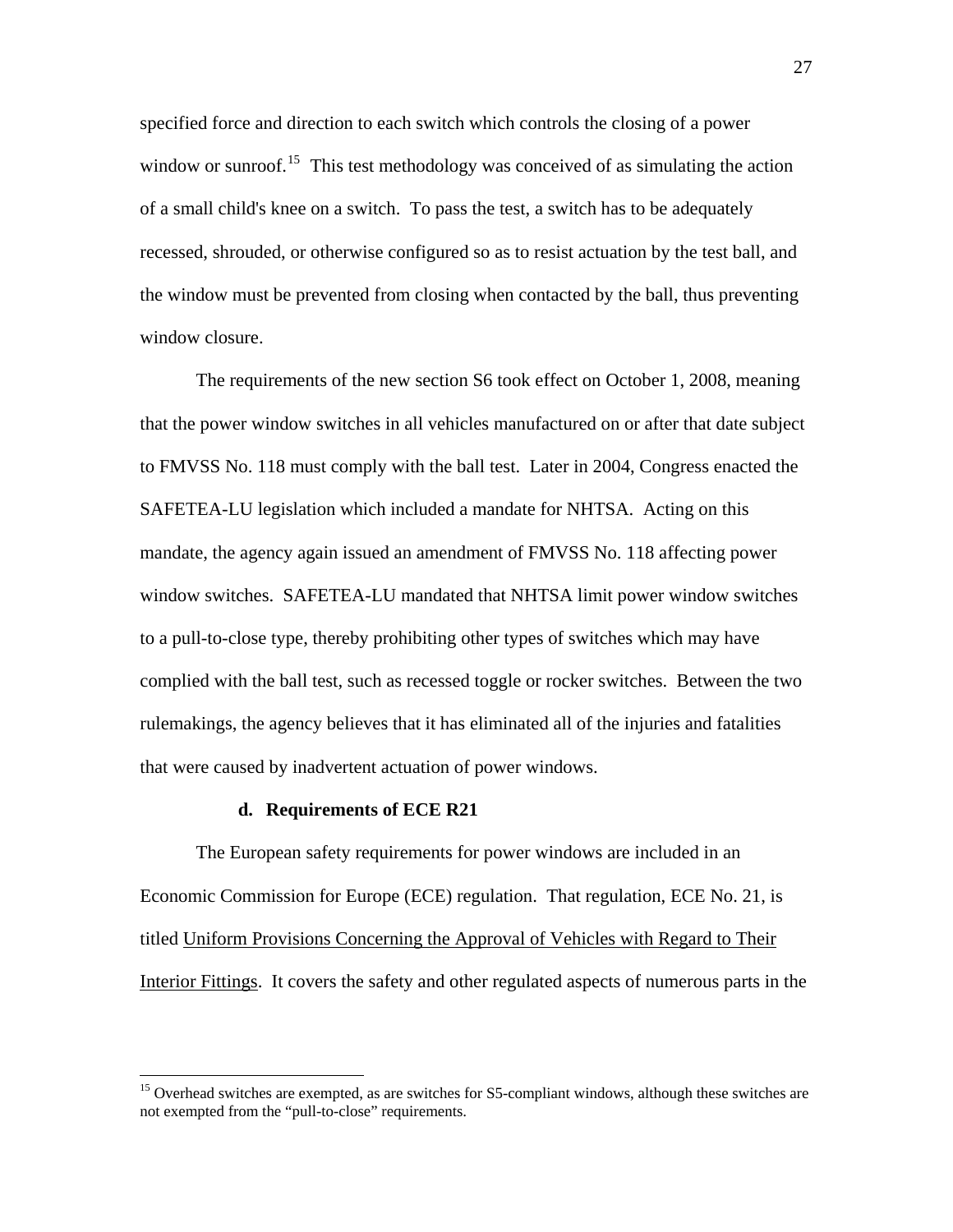passenger compartments of vehicles, including, among others, controls, fittings, seat backs, and also power-operated windows.

The power window requirements are set forth in section 5.8 of ECE R21. There are two main sections, section 5.8.2 which deals with normal power window operating requirements, and section 5.8.3 which deals with automatic-reversing requirements.

Section 5.8.2 of ECE R21 specifies that windows can operate only under certain limited conditions, primarily with the ignition key in the ignition. It also allows window operation by a key lock on the exterior of the vehicle, by limited range remote controls, and during the time interval between removal of the ignition key and opening of a front door.

Section 5.8.3 states that power windows equipped with auto-reversing capability do not have to meet section 5.8.2 if the auto-reversing feature meets a certain minimum level of performance. Section 5.8.3 specifies the necessary performance, including the allowable pinch-force level and procedures for measuring it.

Additionally, ECE R21 includes section 5.8.4 which limits the locations allowed for power window switches and also requires a driver-controlled lock-out switch for any windows for use by rear seat occupants. Other power window requirements are enumerated in sections 5.8.5 through 5.8.7 of ECE R21 to cover overload protection, owner's manual instructions, and alternative approval requirements.

# **VI. Current Implementation of ARS and Compliance with FMVSS No. 118 in the United States**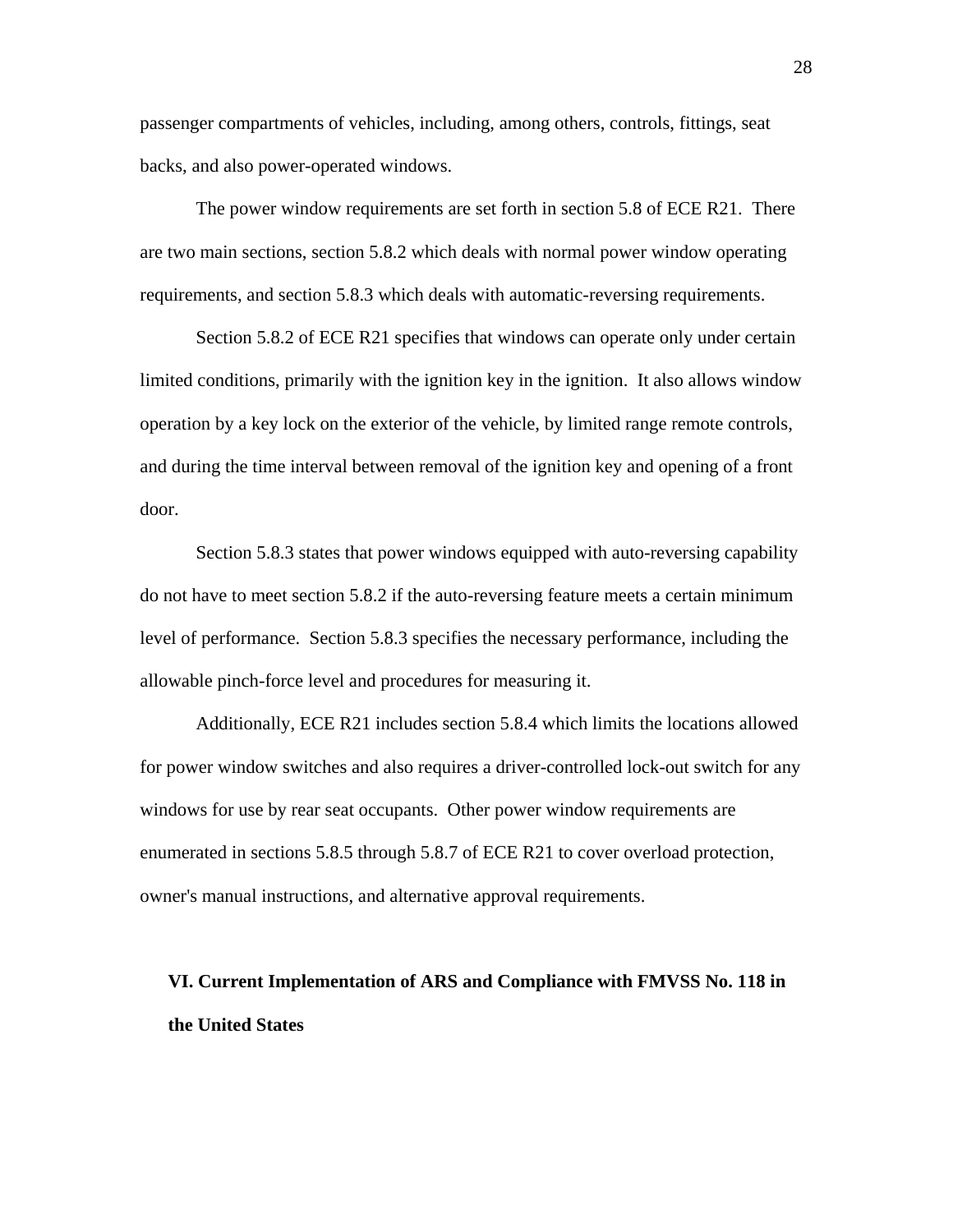Currently, in certifying compliance with FMVSS No. 118, manufacturers have the option to certify that their vehicles comply with the requirements of paragraph S4 or S5. Although a variety of current vehicles are equipped with automatic reversal capability on one or more of their windows, we are not aware of any systems that are certified as complying with paragraph S5 of FMVSS No. 118. Instead, all current vehicles are certified to paragraph S4, even if they are equipped with ARS.

# **a. Differences in FMVSS and ECE Performance Specifications**

Like FMVSS No. 118, ECE R21 permits design flexibility in terms of power windows if ARS is installed. Both ECE R21 and FMVSS No. 118 allow power windows to be safeguarded by means other than auto-reversal capability – mainly by ignition key removal and related strictures. However, the ECE specification for ARS is slightly different from the specification contained in paragraph S5 of FMVSS No. 118. This section describes the similarities between the two standards, as well as crucial differences in stopping speed and testing procedures.

To begin, ECE R21 Section 5.8.2 is analogous to FMVSS No. 118 section S4 in that it enumerates the specific conditions under which window closure is allowable. Like the FMVSS, the ECE regulation makes ignition key insertion in the vehicle's ignition the primary restriction on power window operation. Other allowable conditions listed in ECE section 5.8.2 correspond closely with those listed in section S4 of FMVSS No. 118. For example, both standards specify that windows may be closed by remote control with a range of no greater than 6 meters, or 11 meters for remote controls requiring direct lineof-sight, and both standards allow the windows to operate after ignition key removal up until the time either of the vehicle's front doors is opened to allow egress of the driver.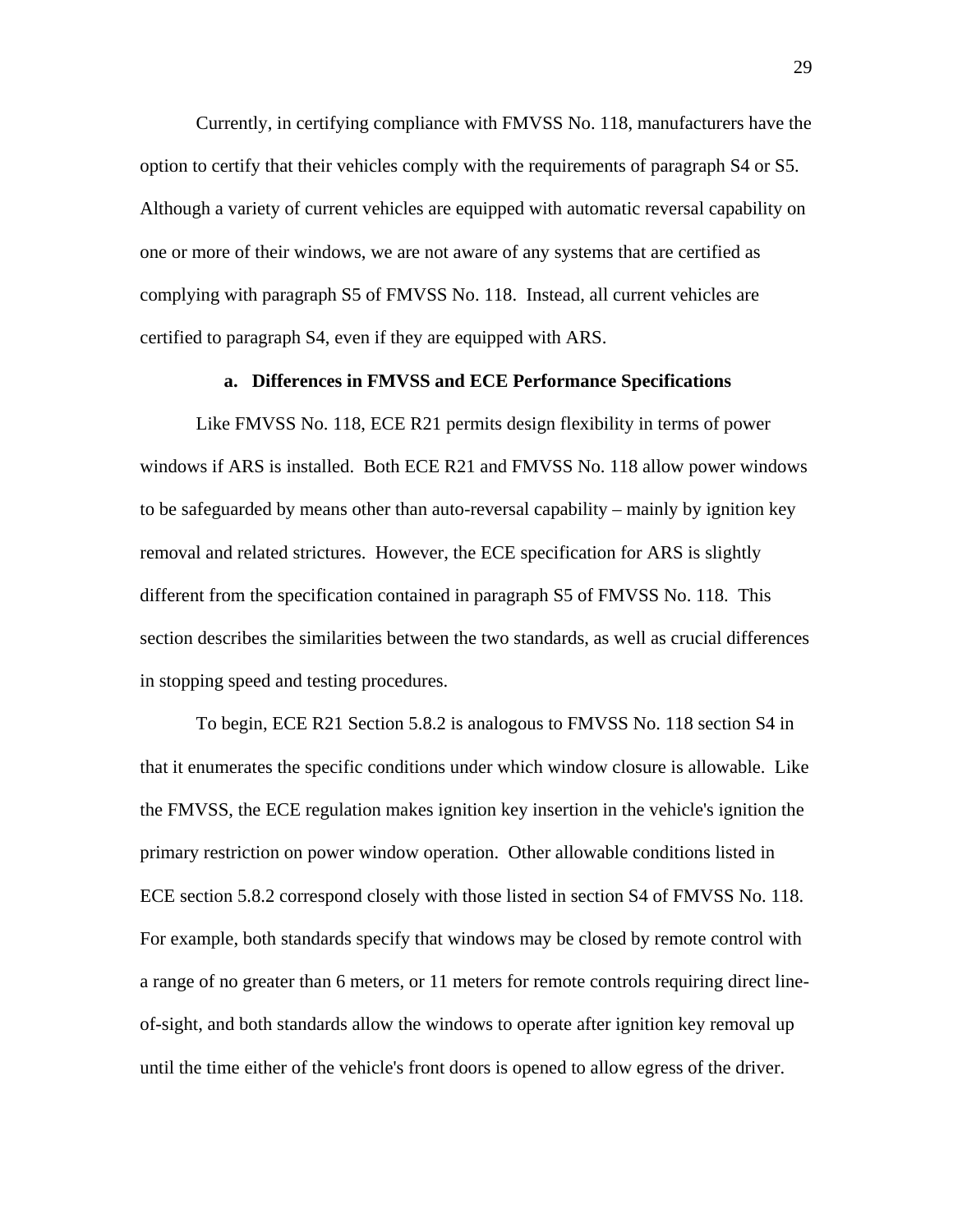With respect to ARS requirements, the U.S. and European standards are also highly similar. Like FMVSS No. 118, ECE R21 does not mandate the use of ARS. Instead, it allows power windows to close under conditions other than the listed ones, i.e., without any ignition key restrictions, as long as the windows are ARS-equipped and the automatic reversal functions according to a certain level of performance. The automatic reversal compliance option appears in section 5.8.3 of ECE R21 along with the performance characteristics for that reversal capability. ECE R21 section 5.8.3 and FMVSS No. 118 section S5 are analogous in this respect. Both standards require that ARSs be tested by using rigid test rods that are placed within window openings while the power windows are closed on them. The rods can be any size within a prescribed range to simulate the various body parts of occupants which are most likely to be entrapped by power windows. The range is from a minimum of 4 mm (0.16 inches), equivalent to a small child's finger, to a maximum of 200 mm (about eight inches), equivalent to the greatest width of the head of a 95th percentile adult male.

Both standards set a limit of 100 Newtons of pinch force over the entire range of window openings from 4 mm to 200 mm, and they both specify three alternative positions to which the window must open after reversal. However, there are two key differences between the two standards, both of which arise with respect to the procedure for measuring ARS pinch force.

First, while both standards stipulate the use of cylindrical test rods ranging from 4 mm to 200 mm in diameter to evaluate ARS performance, ECE R21 specifies that the test rods used must have a stiffness, i.e., force-deflection ratio, of 10 Newtons per millimeter (N/mm) for any size test rod in the range, which equates to a 10 mm maximum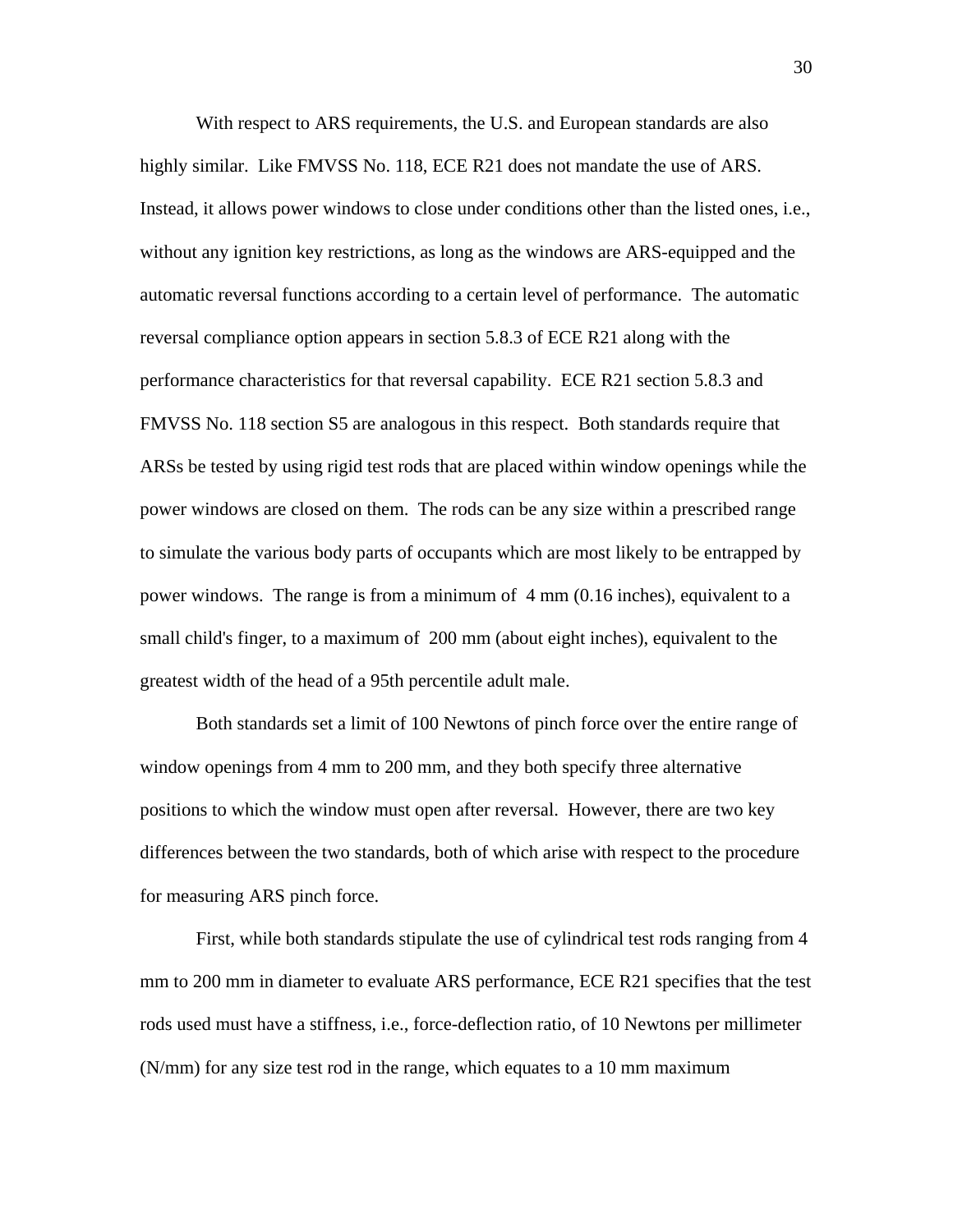compression at the maximum allowed 100 Newton force. This contrasts with the requirements in FMVSS No. 118, where a rod stiffness of 20 N/mm (allowing up to 5 mm compression) is specified for larger test rods (between 25 mm and 200 mm diameter) to represent larger body parts like arms or heads, and 65 N/mm (allowing a mere 1.5 mm of compression) for smaller test rods (25 mm diameter or less), the latter used to simulate fingers.

Inclusion of these stiffness specifications is essential because it is impossible for a power window that is in motion to instantaneously stop and reverse itself. Instead, a window must have some finite time interval and distance of travel over which it decelerates to a stop and then begins to accelerate in the reverse direction. Minimizing this reaction time is a fundamental challenge in the design of an ARS, especially given that there are many other important design factors to be considered.

The different test rod specification means that an S5-compliant ARS must be designed to stop and reverse a closing window more quickly than an ECE R21-compliant ARS. Under S5, a closing window must decelerate and stop over a distance of no more than 1.5 mm, corresponding to 0.015 seconds of reaction time at a typical closing speed of 100 mm/sec, after contacting a test rod before reversal is initiated; for obstructions larger than 25 mm, as much as 5 mm of window movement, corresponding to 0.05 seconds, could occur before reversal. Under ECE R21, a window could continue closing by as much as 10 mm after initial contact with a test rod, equating to a reaction time of 0.1 seconds before reversal is triggered.

The significance of this difference is that small parts of the body like fingers could be less protected under ECE R21 than they are under FMVSS No. 118, and even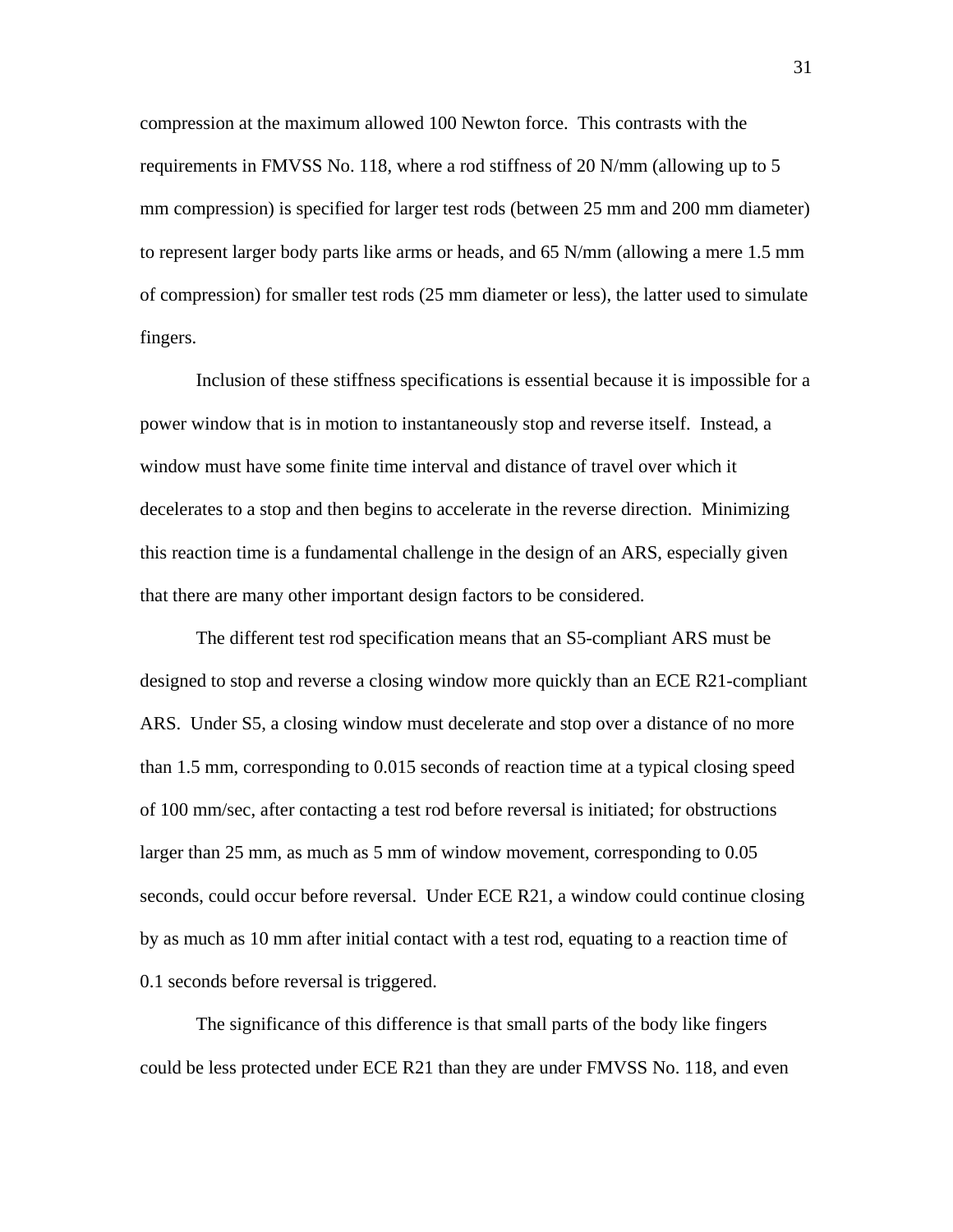larger body parts would be subject to as much as twice the compression under the ECE standard before reversal is triggered. This is especially relevant with regard to finger injuries. If a small finger is caught between the window and the frame, a window traveling an additional 10 mm (between initial contact and the time when it stops) before reversing could still do substantial damage to the finger, yet a larger body part, such as an arm, is likely to suffer far less damage from being momentarily compressed the same 10 mm distance.

However, the actual design of an ARS is such that this difference in required reversal sensitivity between the U.S. and European standards may not be important in all instances. For one thing, the analysis above assumes that an ECE R21-compliant ARS performs exactly at the limits of the specification, whereas an actual ARS is likely to outperform those limits. Furthermore, either type of system would be effective in preventing the most catastrophic events, i.e., strangulation or amputation of limbs which, from a safety standpoint, are the types of incidents which are of the greatest importance.

Because there have been no certified S5-compliant ARSs in the vehicle fleet, there are no data to compare its effectiveness to that of ECE R21-compliant systems. To the best of our knowledge, there has never been a significant injury caused by any of the many ARS-equipped power windows that have been in service in a variety of U.S. vehicles over many model years. This is true even though existing automatic reversal systems, while mostly ECE R21-compliant, include systems that do not even necessarily meet ECE R21. This fact attests to the relative effectiveness of ARS in general, at least with regard to severe injuries and fatalities, regardless of the exact specifications in terms of force deflection and reversal speed, that it may meet.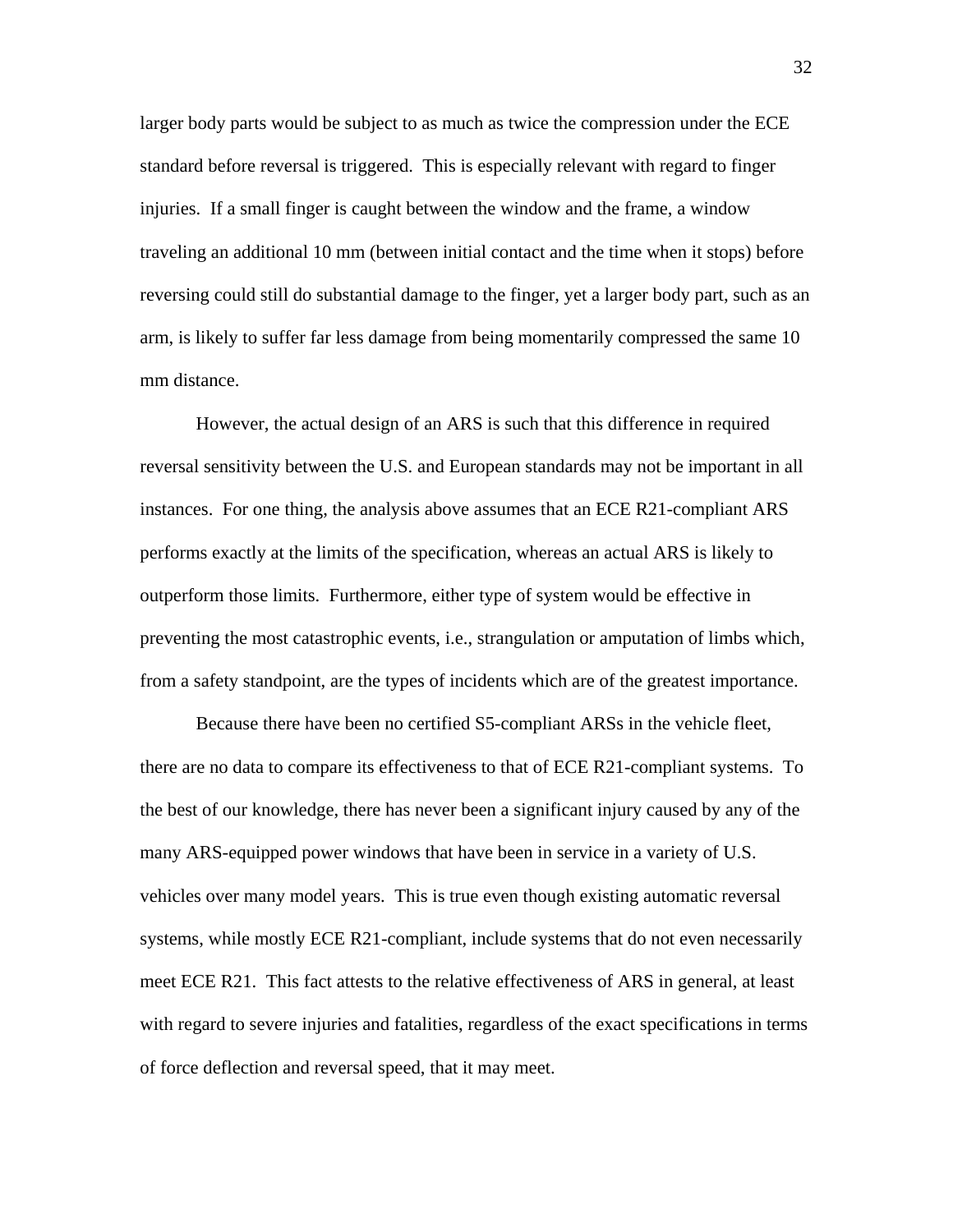A second key difference between U.S. and European ARS test procedures relates to the orientation of test rods when they are placed in window openings. Unlike FMVSS No. 118, ECE R21 indicates that rods must remain perpendicular to the window during testing. This distinction can, under certain circumstances, make ECE R21 easier to meet from a design standpoint. However, this is very much dependent on particulars of the window design such as the shape of the mating surface of the frame where the window glass seats upon closure and the contour and density of weather stripping. These factors can vary substantially from one vehicle model to another.

A third, less significant, difference between the U.S. and European standards involves the positions that a window must open to after an automatic reversal takes place. ECE R21 and FMVSS No. 118 both specify three possible opening positions, and two of those are identical in both standards. However, for the third optional opening position, ECE R21 specifies that the window be "at least 50 mm more open than the position when reversal was initiated." The corresponding option in FMVSS No. 118 specifies a position of at least "125 mm more open than when reversal was initiated." The consequence of this difference is that, for an ECE R21-compliant ARS designed to meet this option, a window which has reversed automatically upon contact with a person's neck would reopen sufficiently to relieve all pinching force on the person but not necessarily far enough to allow the person to completely extract his head from the window opening. Under the corresponding FMVSS No. 118 specification, a person would have plenty of clearance to easily extract his or her head from the window opening after window reversal.

# **b. Implementation of ARS in the U.S. and Other Countries**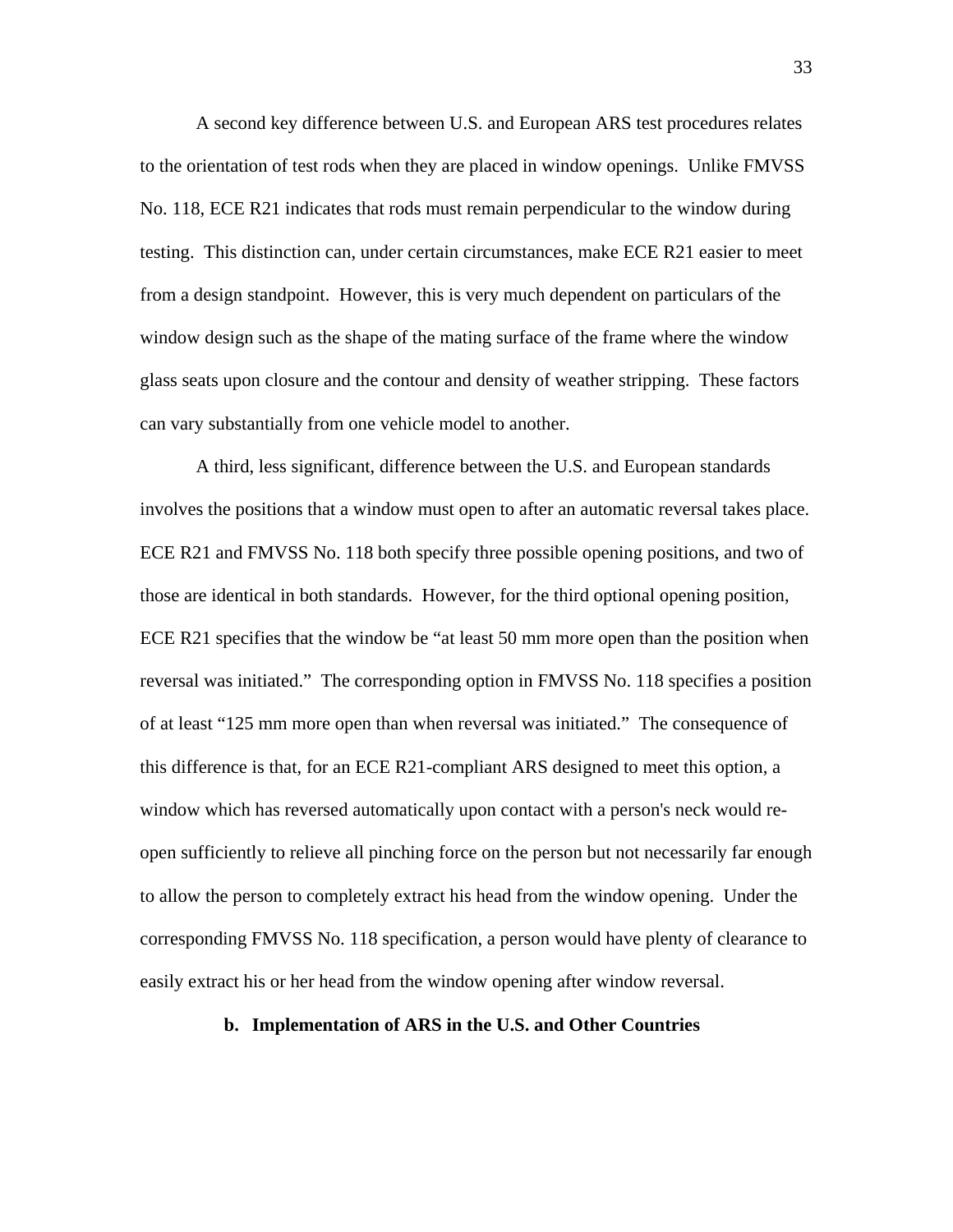As stated above, NHTSA is not aware of any vehicles that are certified to comply with the requirements of paragraph S5 of FMVSS No. 118. Instead, discussions with vehicle manufacturers and ARS suppliers appear to indicate that most if not all current automatic reversal systems installed in power windows in the U.S. (usually, in conjunction with an express-up feature) meet the European reversal test procedural requirements contained within ECE R21. Further it is noted that we are unaware of any manufacturers that utilize any technologies for ARS other than physical contact systems, although we are aware of some proximity detection systems, such as those based on capacitive or infrared technologies that may be used in the future.

 Based on NHTSA's sampling of a MY 2010 fleet with an estimated 13 million passenger cars and light trucks , ECE-compliant ARS already exists in approximately 39 percent of the total population of power windows; that is, approximately 19.2 million of the 49.0 million power windows in vehicles produced annually (not counting roof panels, or power vent windows), are equipped with an ARS. Another 4.9 million windows have ARS that are not claimed to be ECE-compliant. In all of these cases, the ARS is installed as a supplemental safety system for a design that complies with the requirements of paragraph S4 of FMVSS No. 118. The distribution of ARS windows by seating position are 9.1 million driver's side front windows, 6.2 million passenger side front windows, and 8.8 million rear windows. Almost all of these windows are equipped with express-up systems, for which ARS acts as a supplemental safety system. NHTSA is aware of several estimates for the number of makes and models equipped with ARS in Europe and Japan. Since around 2000, the estimates purported have hovered around 80 percent.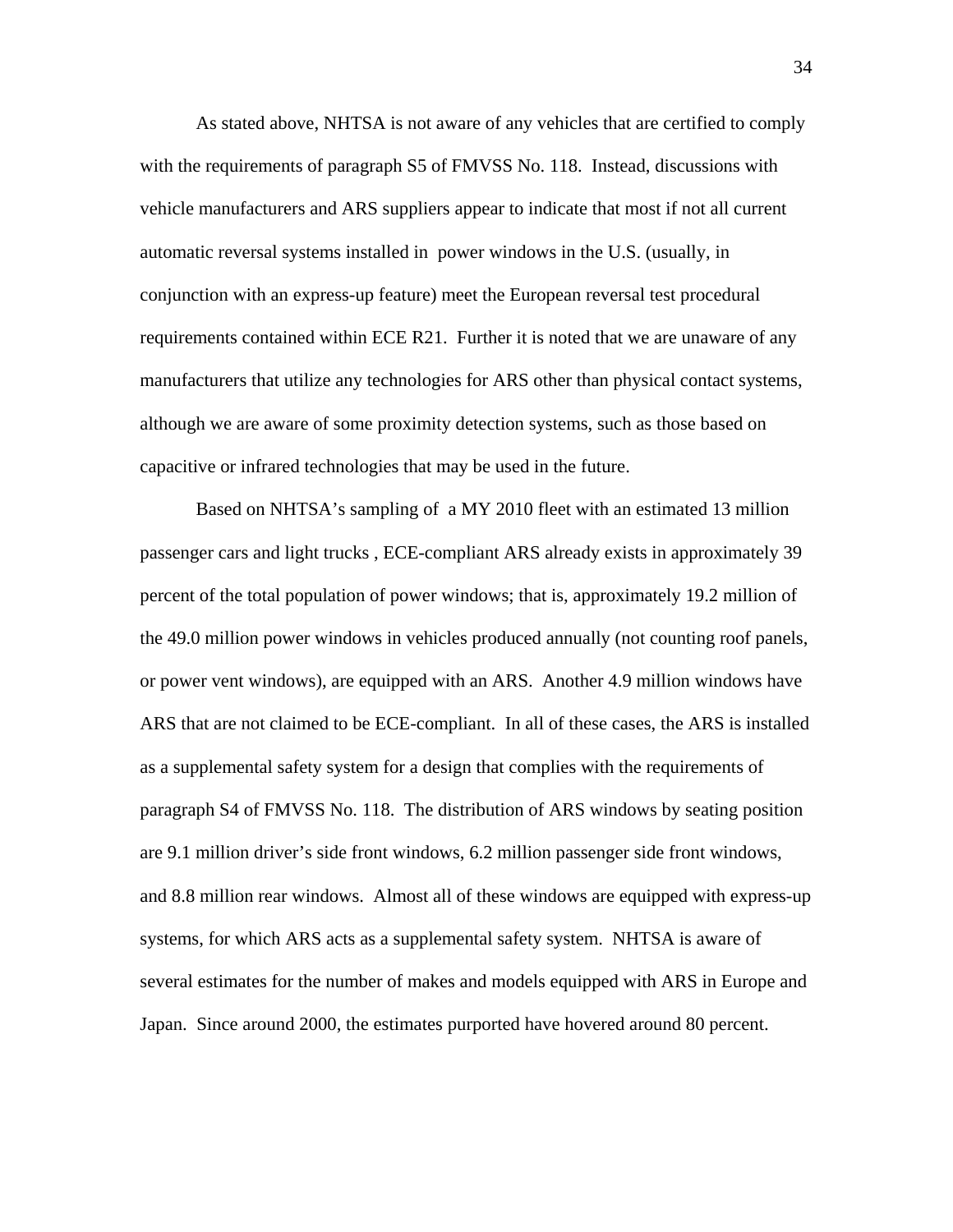However, during the development of this NPRM, NHTSA was not able to confirm these estimates.

# **VII. Expanding ARS to Various Subsets of Windows**

In accordance with the mandate in the K.T. Safety Act of 2007, NHTSA has closely re-examined the issue of fatalities and injuries related to the operation of power windows. We have tentatively determined two things. First, if we require that ARS should be mandated on windows, we believe that the ARSs should conform to the force specifications laid out in ECE R21, rather than those in S5 of FMVSS No. 118 (we note, of course, that this would not preclude the ARSs from complying with both specifications), as our primary goal is to prevent serious injuries resulting from window entrapment. Additionally, we have examined the feasibility of requiring ARS on a variety of power windows. Because the costs and benefits of equipping each window group with an ARS system appear to be different, we have broken down our analysis by window category. We have divided the vehicle windows into three different categories, based on the estimated cost of adding an ARS to those windows, and the types of injuries that can reasonably be anticipated to be prevented by installing ARS in them. These categories are: 1) windows equipped with the "express-up" feature; 2) the four main windows, ; 3) sunroofs or moonroofs (we use these terms interchangeably) and power vent windows and other panels (such as power rear windows on pickup trucks or SUVs).

# **a. Windows Equipped with "Express-up"**

As discussed previously in this notice, one-touch closing of power windows, also called "express-up," is a convenience feature that has become commonplace in modern

35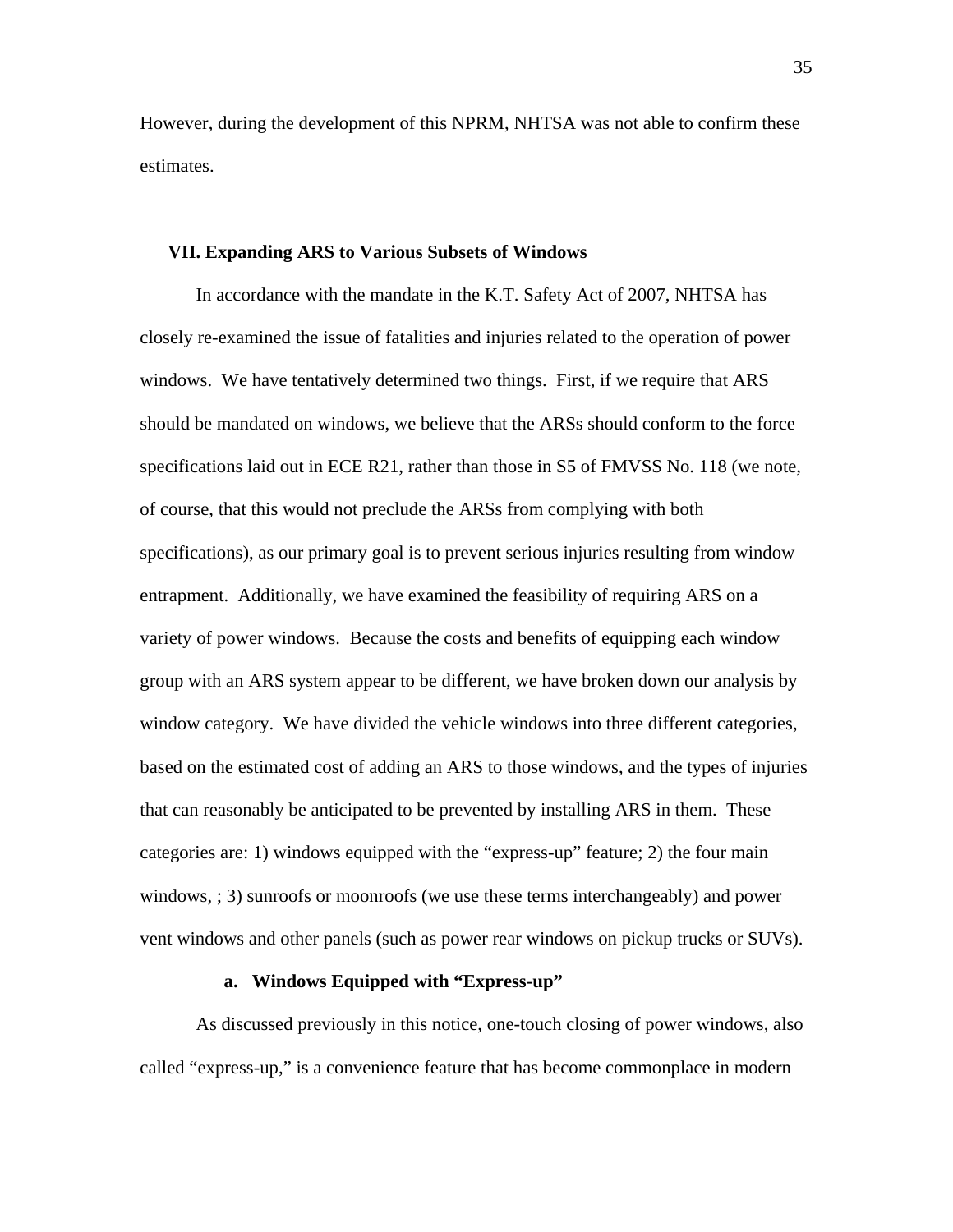vehicles. This feature allows a user to close a window by momentarily actuating the window switch. Whereas a conventional window will stop moving unless pressure is applied to the switch, an express-up window continues to fully close after the switch is released. At this time, the agency knows of no injuries associated with these sorts of windows in the U.S.

Most often, only the driver's window in a vehicle has this feature. Logically, the driver's window is the one most often operated, and it would appear that manufacturers recognize that this frequent operation, for example at toll booths or restaurant "drive through windows," is made more convenient by one-touch operation capability. What might be deemed "express down" capability, i.e., one-touch opening of a window, is typically also present on windows equipped with an express-up feature (and many without it), but there are no safety ramifications of express down, so it is not included in this discussion.

There are also a number of vehicle models that have express-up on the front outboard (front passenger's) window as well as the driver's. Less common, but still well represented,<sup>[16](#page-35-0)</sup> are vehicles with express-up capability on all of their main windows, i.e., all four outboard windows including those in the rear of four-door vehicles.

It is also common for power sunroofs to have express-close capability. Conversely, we are not aware of any power vent windows that currently have this feature. However, due to the nature and infrequency of incidents involving these types of windows, they are discussed separately, below.

<span id="page-35-0"></span><sup>&</sup>lt;sup>16</sup> According to NHTSA compliance data received from vehicle manufacturers, approximately 31 percent of the fleet have all main windows with an express-up feature.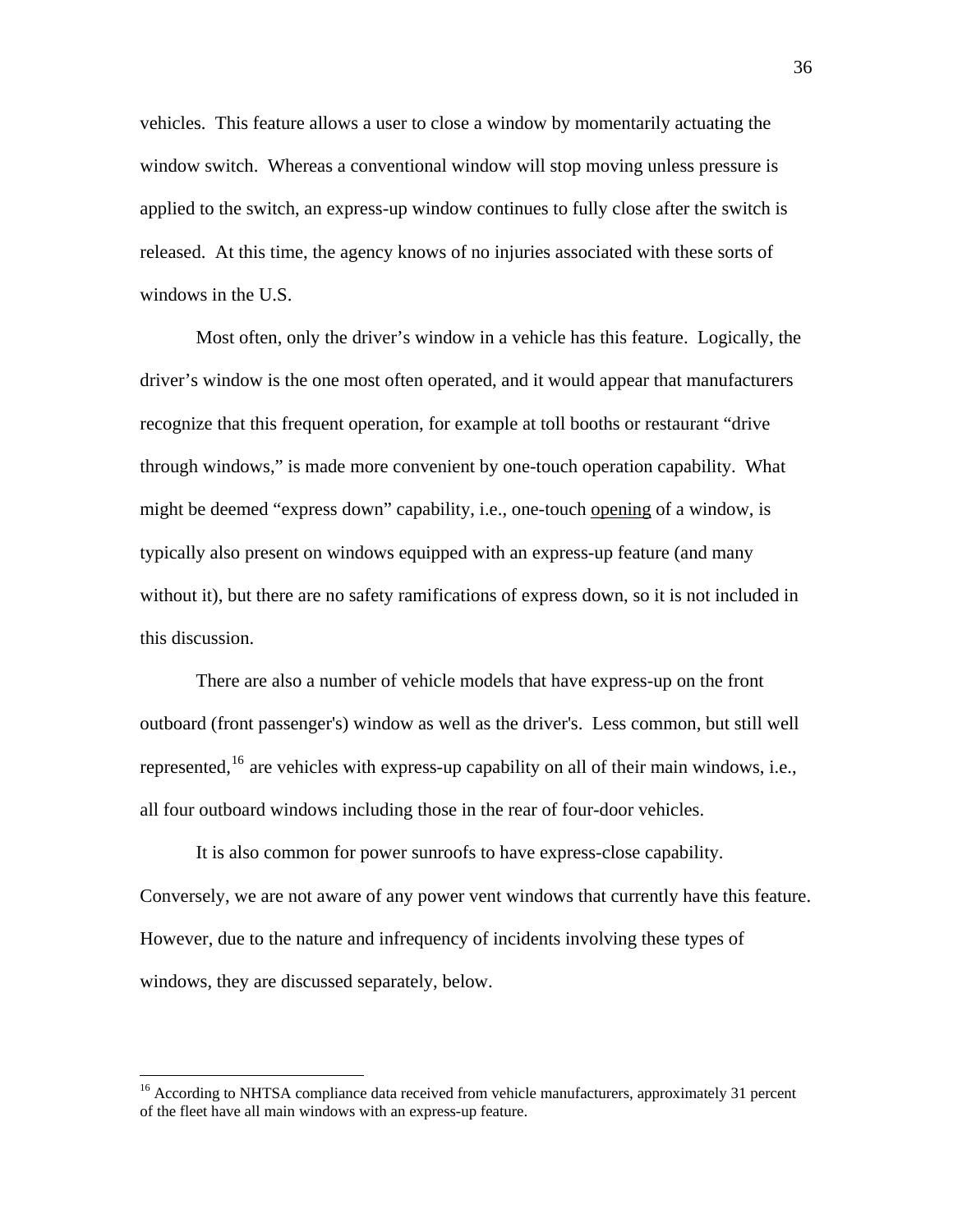To the best of our knowledge, in all vehicles sold to date in the U.S., each power window equipped with an express-up feature also is voluntarily equipped with automatic reversal capability. These ARSs typically comply with the ECE R21 performance specification, instead of the performance specification in FMVSS No. 118, paragraph S5. However, because every U.S. vehicle is certified as compliant with section S4 of FMVSS No. 118 (which safeguards window operation by necessitating the use or presence of the vehicle ignition key), they do not certify to any ARS specifications, including those of ECE R21 or section S5 of FMVSS No. 118.

In summary, in the current fleet of U.S. vehicles, automatic reversal systems are installed voluntarily on windows with express-up capability. Furthermore, since the ARS are not relied upon for certification, their performance does not have to meet any safety standard. However, because suppliers generally design one type of system for use in multiple vehicles sold in markets around the world, most vehicles with ARS have one that is ECE-compliant, despite there being no requirement in the U.S. that this be so.

The likelihood that many vehicles in the U.S. are equipped with the less stringent ECE-compliant ARS, as opposed to the more stringent requirements of FMVSS No. 118, affords this agency an opportunity to discuss the safety differences between the two specifications. As stated above, FMVSS No. 118's specification in paragraph S5 is a more difficult design to conform to than ECE R21, mainly because of the orientation of the test rods and the resultant force on the object. Nonetheless, despite this difference in design specifications, NHTSA has found no evidence that express-up windows, which we believe are uniformly protected by an ECE-compliant ARS, have caused significant

37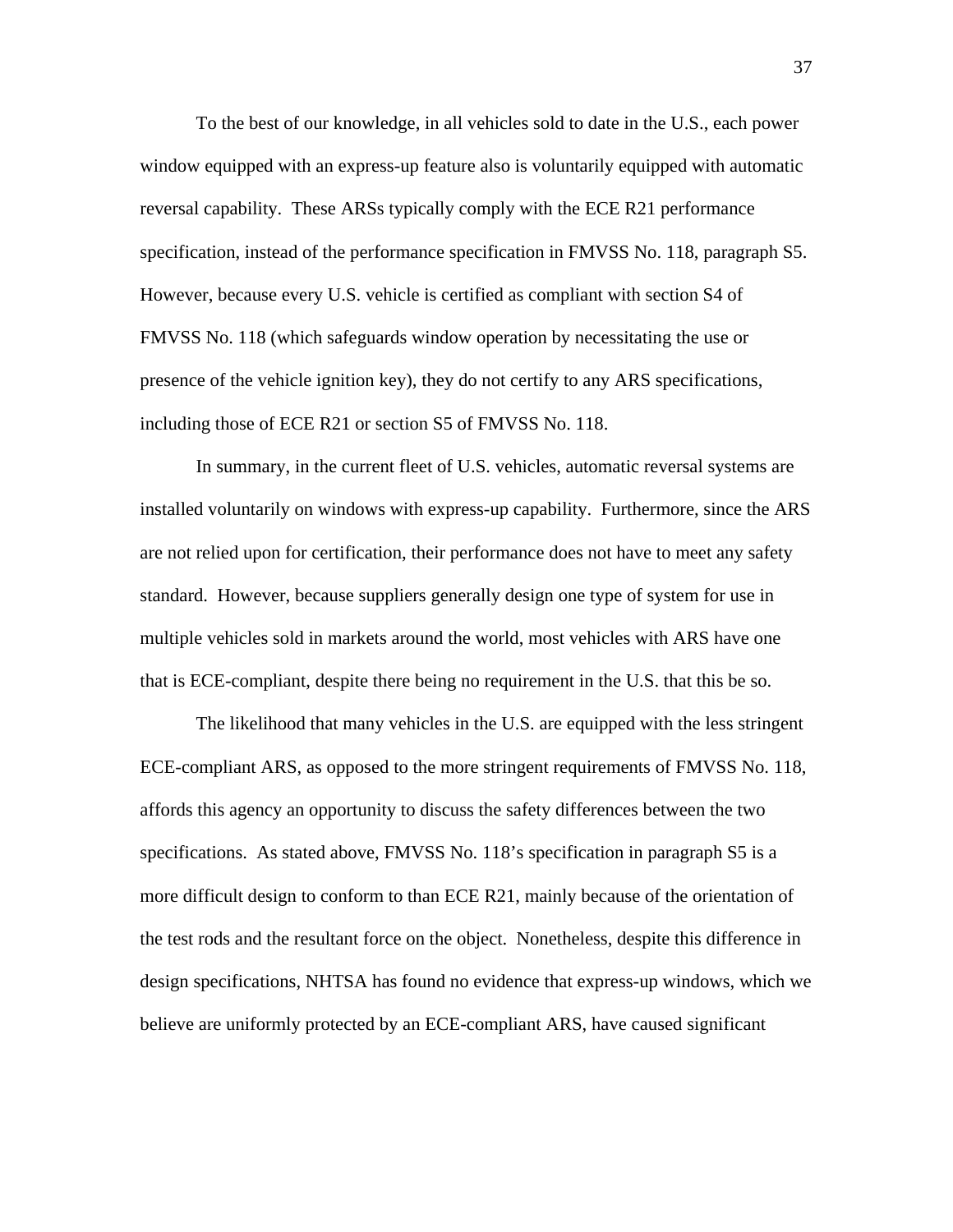numbers of injuries. This raises the issue of what the specific safety benefits and rationales are for the two different specifications, which is discussed below.

The practical difference in terms of safety is that, in our opinion, the requirement of FMVSS No. 118 will protect "pinching" injuries to children's fingers, whereas the ECE specification may allow some of those finger injuries to occur. Both specifications, however, will protect against the more severe entrapment or compression injuries, such as can occur when a child's body or neck becomes entrapped in a power window, because that part of the body is able to withstand substantially more compression than a finger can before severe damage is done, assuming the window retracts in time to prevent an injury resulting from an obstructed airway or blood vessel.

# **b. Main Windows Not Equipped with Express-up**

We believe from our analysis of power window injuries that outboard main windows (in this rulemaking, we refer to generally as "side" windows), which means those in the front doors of virtually all passenger cars and light trucks and the rear doors of four-door versions of those vehicles, account for almost all of those injuries. This is not a surprising result since side windows, being by far the most numerous, account for the vast majority of occupant exposure to power window operation. Furthermore, as would be expected, most of the harm associated with side windows comes in the form of pinching of hands, fingers, wrists and forearms, which reflects the proximity and disposition of occupants' bodies to side windows.

Among side windows, we surmise from the data that front side windows appear to be most often involved in injuries. Again, this is predictable based solely on exposure - the front seats being the most frequently occupied in a vehicle. Unfortunately, the data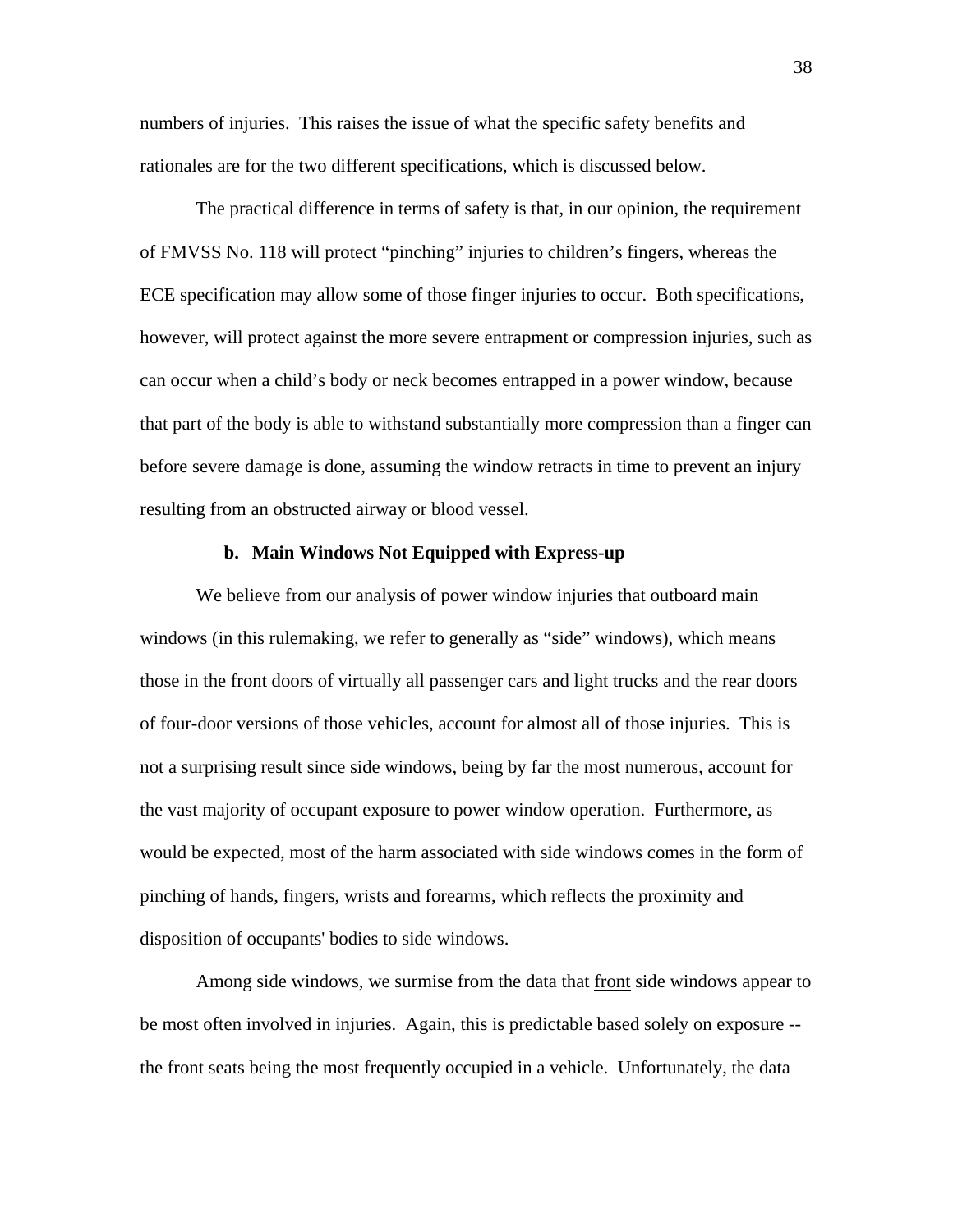are not codified in a way that allows us to consistently determine which side window (i.e., front or rear) in a vehicle was responsible for an injury, and the associated narratives are inconsistent in providing that information. From the narratives, however, we can see that a typical scenario is a driver using the central power window controls located by the driver's seat unintentionally closing the passenger side window on the hand or arm of an occupant in that seating position. Despite the probable higher frequency of this scenario for front passengers, the risk is essentially the same for rear seat passengers, since front and rear windows operate identically. The only significant difference for rear windows is that they are further outside of the driver's field-of-view than front windows, and so it is possible that the driver may be less likely to curtail window closing in time to avoid or mitigate an entrapment.

### **c. Sunroofs and Power Vent Windows**

Injuries from vent-type windows are not discernible in our data, which is expected since exposure should be comparatively very low. Vent windows are usually located at the far rear sides of a vehicle, and occupants are not often seated adjacent to them. In addition, vent windows create openings too small to accommodate larger appendages, particularly occupants' heads.

Incidents involving sunroofs are easier to pick out in the data, but are still uncommon. Again, exposure would be the most prominent reason. Harm from sunroofs is undeniably lower than from windows since the proportion of vehicles equipped with sunroofs is a fraction of the total power-window-equipped vehicle population. In a given vehicle, there is only one sunroof (exceptions do exist for vehicles having multiple sunroofs) as opposed to from two to upwards of six operable windows in a given vehicle.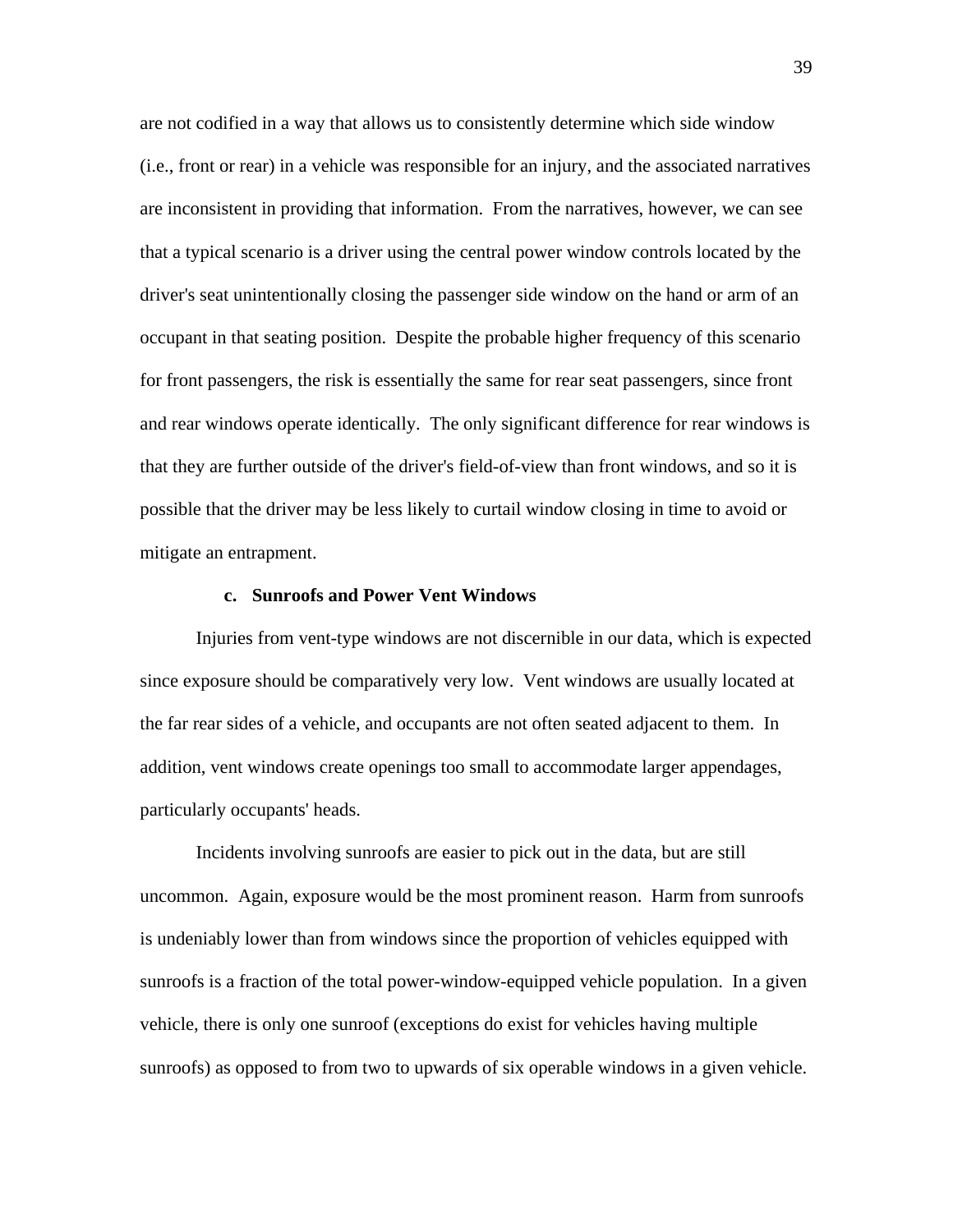Additionally, occupants, especially young children, are far less prone to place their bodies or limbs out of sunroofs than they are for side windows.

#### **d. Lockout Switch and Override Function Considerations**

The agency has considered whether proposing requirements for ARS override and lockout switches, two components that are closely related to the performance of power windows, is justified based on the information we have. Lockout switches are common features on many vehicles, which allow a driver to control whether the passengers can operate their windows. Many vehicles have lockout switches that can prevent all nondriving occupants from operating the windows, or at least the rear windows. Lockout switches can also serve a safety purpose. For example, it is our understanding that one design consideration for these switches is to prevent children from opening a window. However, when the windows are locked out, injuries from inadvertent actuation and obstructed closings caused by the occupant's deliberate actions are also prevented.

Under ECE R21, vehicles that are not equipped with ARS are required to have lockout switches that can be used to deactivate the rear window switches. Furthermore, virtually all vehicles sold with power windows already have a lockout switch installed and as such, there would be little benefit in requiring them. Given these facts, after careful consideration, the agency has decided not to propose requirements for lockout switches at this time, since we are unable to determine that there would be any safety benefits at all from such a rule.

Override functions are generally provided as convenience features in windows with ARS. These allow a user to close the window in situations where an ARS either falsely detects an obstruction or the user does not want the ARS to stop at the obstruction.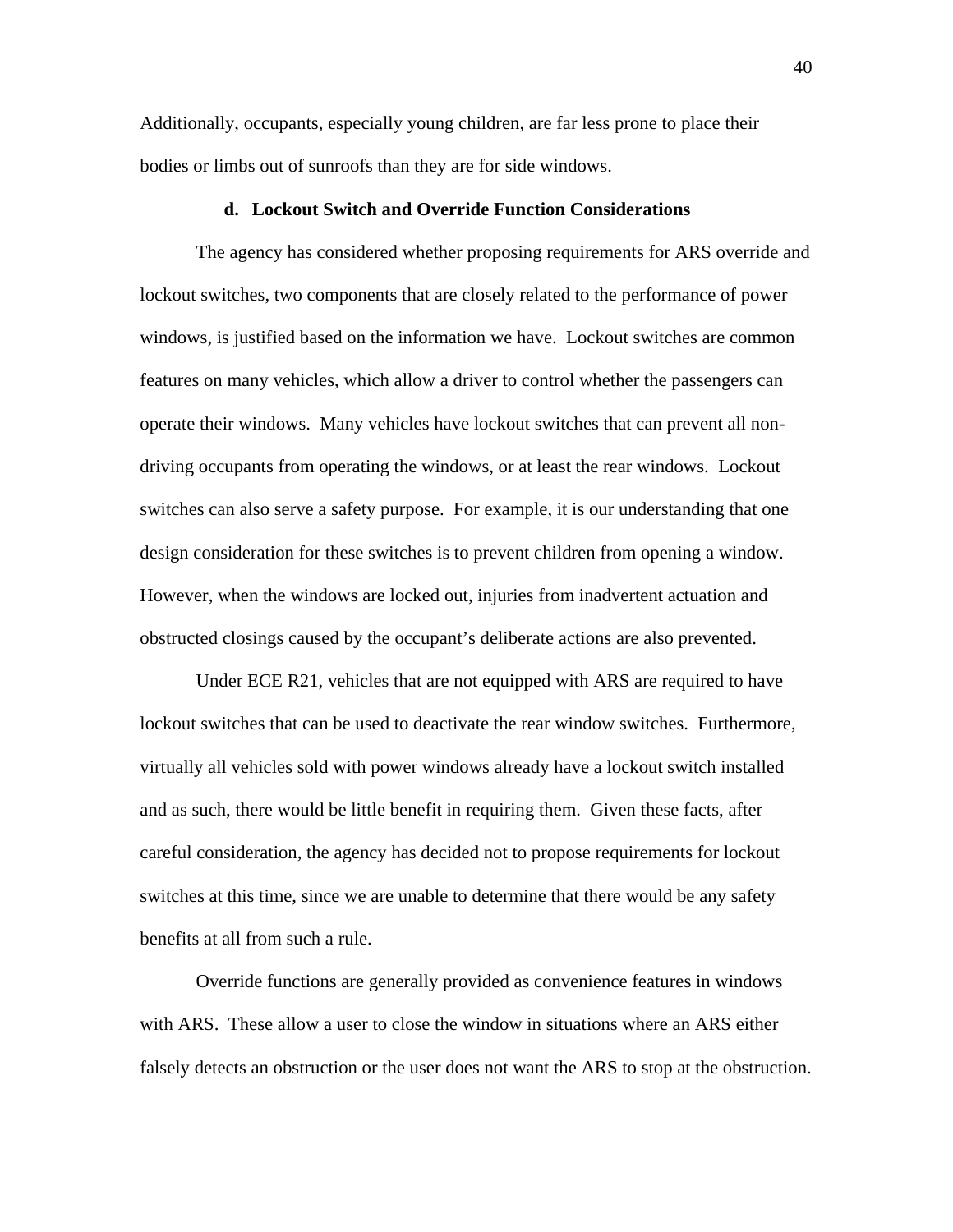An example of the former is when the window motor encounters resistance caused by ice or cold weather causing the window liner to contract, which could have the effect of triggering the ARS. Alternatively, a user may wish the window to close on an object as a way to have the window hold that item in place.

We are aware that override strategies for ARSs do not work in a standardized way across all vehicles. While some overrides require that a user release and then quickly reactivate the window switch, others do not. Instead, they may allow continuous activation of the window switch to engage the override, even if the operator is not aware that there may be an ongoing entrapment situation. However, we are not aware of any studies or analysis to support one design iteration over another. Therefore, after careful consideration, the agency has decided not to propose requirements for override capabilities at this time, since we are unable to determine the benefits of doing so.

# **VIII. Proposal to Mandate that Main Windows with Express-up be Equipped with ARS**

Given the available estimates of the effectiveness of ARS, the scope of the safety problem that ARS effectively addresses, and the Congressional mandate, NHTSA is proposing in this document to require that all main windows (that is, all windows except vent windows and sunroofs/moonroofs) equipped with an express-up feature, and certified to comply with the requirements of S4 be required to have an ARS that complies with the test specifications of section 5.8.3 of ECE R21. We are not including a broader requirement as part of our primary proposal, given the scope of the remaining safety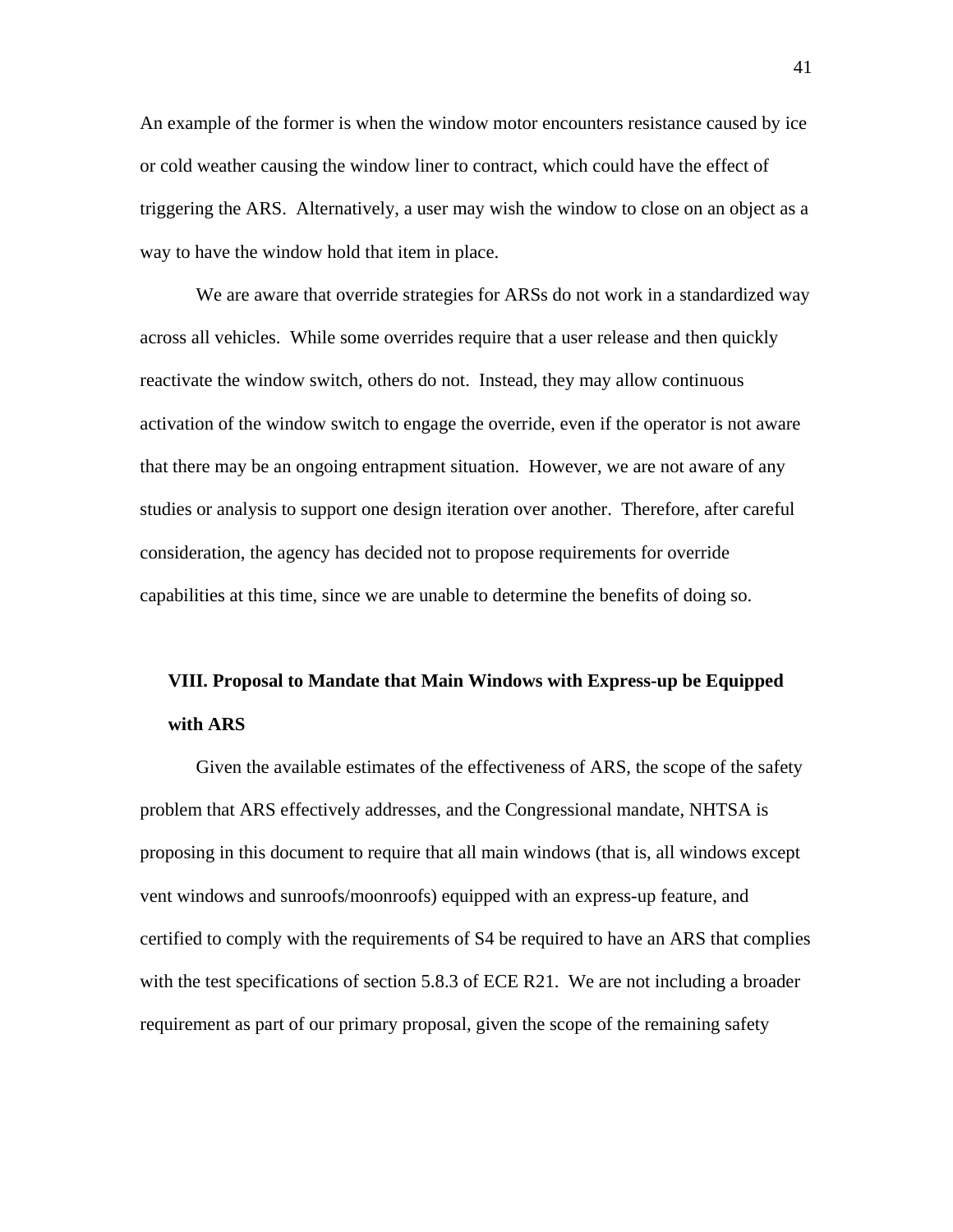problem that could be addressed by ARS after factoring in the benefits attributable to the two prior safer switches rulemakings.

Instead of requiring the most expensive safety equipment for all situations, NHTSA has tentatively decided to adjust for three different levels of risk. These levels, in descending order, are: 1) the risk posed by power windows when they close in an environment entirely unattended by an adult operator; 2) the risk posed by power windows when they close in the presence of the operator, but without his or her active control; and 3) the risk posed by power windows when they close while the operator is actively controlling the window switch. We have tentatively determined that these three situations warrant different safety measurements.

For the first situation, where power windows operate in an unattended environment, the highest level of safety may be necessary. Unlike situations where a driver or adult occupant is likely to be present (and the key is in the ignition), unattended closing power windows can pose a serious risk to the safety of children. NHTSA's requirements in FMVSS No. 118, paragraph S5 are designed such that windows will only compress a test rod about 1.5 mm before reversing, which requires an extremely fast reaction time on the automatic-reversing mechanism. The agency established these stringent requirements specifically in order to protect the fingers of children.

 We have stated that incidents where the windows raise unexpectedly, as would be the case when the windows raise without any occupant activation, present particularly high dangers of window entrapment. The agency would expect that a larger proportion of these closings would result in a potential injury, and that therefore, the highest degree of protection is required. While we have requested comment regarding the possibility of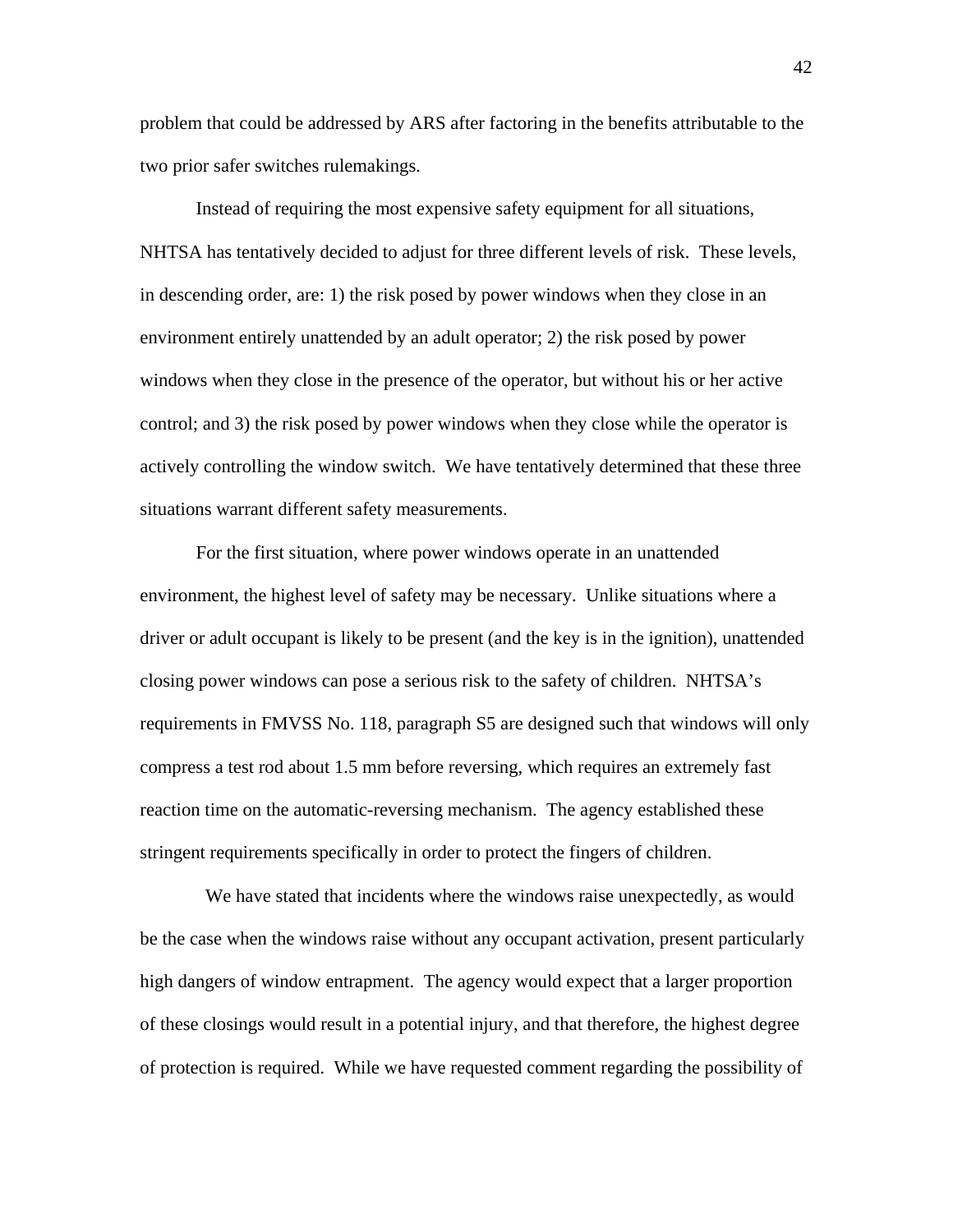adopting the ECE R21 force requirements for ARS, without additional data we did not specifically include it in the proposed regulatory text. However, it is under consideration and may be included in a final rule.

With regard to situations where the windows are closing in the presence of the vehicle operator, but without his or her personal manipulation of the switch (i.e., windows with express-up), NHTSA believes that there is justification for proposing to increase the protection surrounding windows with express-up that currently are certified to conform to the requirements in paragraph S4. Unlike all other windows that conform to the key requirements of paragraph S4, windows with express-up do not require continued action by the window operator or driver in order to close them. This means that if the closing path is obstructed, the operator's hand is likely to not be on the switch at the time of entrapment. This creates a crucial delay between the time when the obstruction is detected and the time that the operator can manually stop the motion of the window (in a normally-activated power window, all the operator needs to do is to remove his/her finger from the window switch).

We are also aware of the relatively limited circumstances in which a person could be injured by a window equipped with express-up. Unlike windows that close automatically without driver supervision (and as such, are required to have ARS subject to the paragraph S5 requirements), express-up windows will always be operated with some degree of supervision, because the key must be in the "Accessory," "On," or "Start" position. While this does not ensure that an unsupervised child will not be left alone with such a window active, the supervision requirement does significantly, in the agency's opinion, lessen the risk.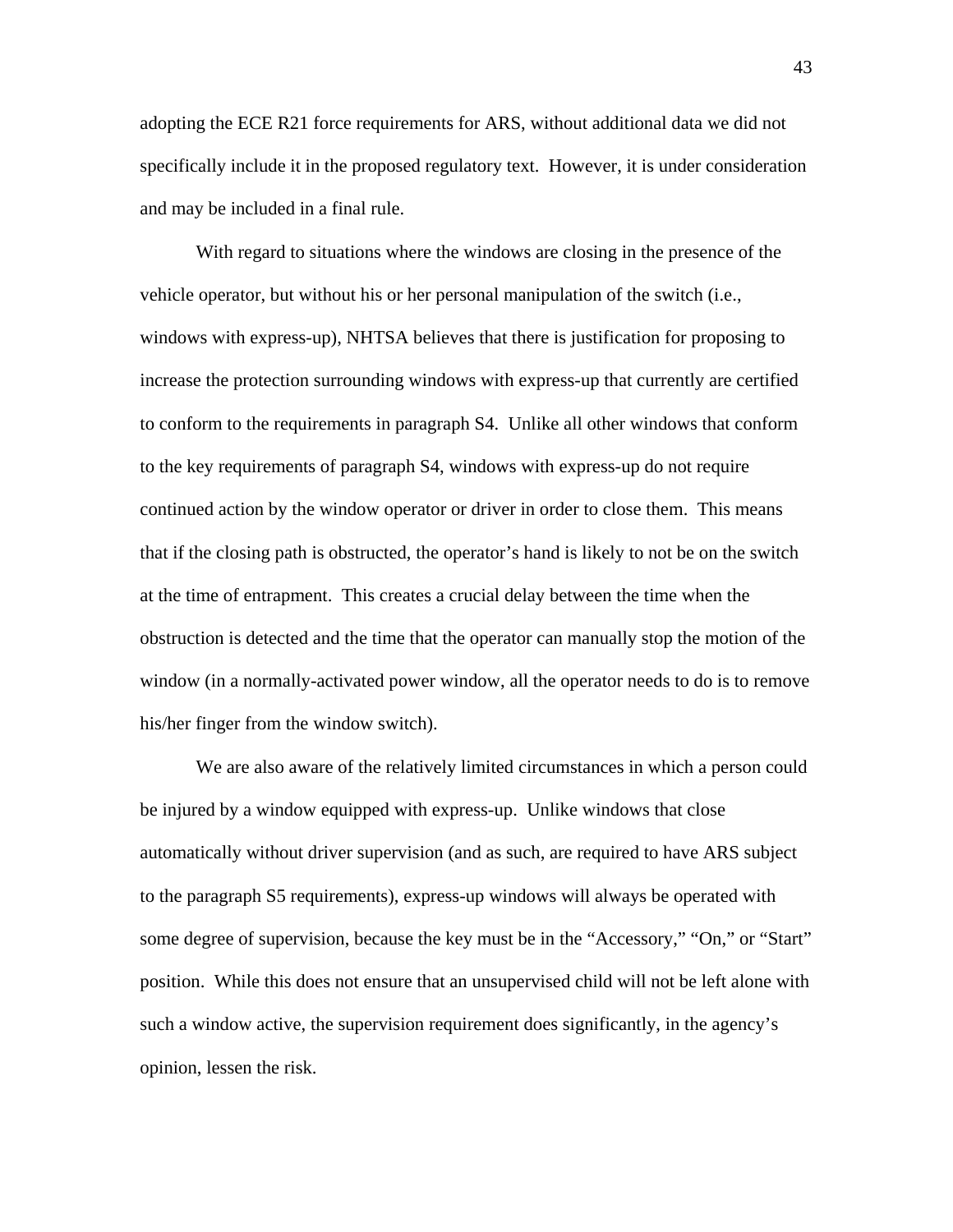Nonetheless, by virtue of the fact that these windows can close without the operator of the window physically maintaining contact with the switch after initial activation, we tentatively believe that there is an increased risk of injury if ARS were not present. To begin, while safer switches will prevent inadvertent actuation of a window switch by a child's knee or foot, there is still the possibility that a playing child will manipulate the switches by hand and activate the power window, which could lead to entrapment if the child's head or neck is in the path of the closing window. With regard to windows without an express-up feature, this is generally not a problem. As the window rises, it is likely that the child would reflexively move his/her hand from the switch, thereby stopping operation of the window. For some children, given their small stature, it is doubtful that they could even continue to reach the switch with their hand if their neck were entrapped in a window raised nearly to the top of its travel path.<sup>[17](#page-43-0)</sup>

The third situation, where the main windows close while the operator is actively using the switch, is one where NHTSA does not, at this time, believe that the danger warrants the requirement of ARS. If the closing path is obstructed, then the window operator should be able to quickly remove his/her hand from the switch, thereby preventing further injury. As shown above in section IV, due to the relatively low number of severe injuries and fatalities that result from the operation of power windows (excluding those incidents that would have been prevented by the safer switch requirements), we tentatively believe that they remain safe.

While the scenarios involving severe injuries or fatalities for power windows equipped with safer switches are extremely rare, we have found one case where such

<span id="page-43-0"></span> $17$  For example, the distance of a typical 3 year old child's tip of their longest finger to the center of shoulder is 369 mm, with an additional 68 mm distance to the midpoint of the neck, which is not enough to reach most switches with one's neck entrapped in the window, even if the arm was fully extended.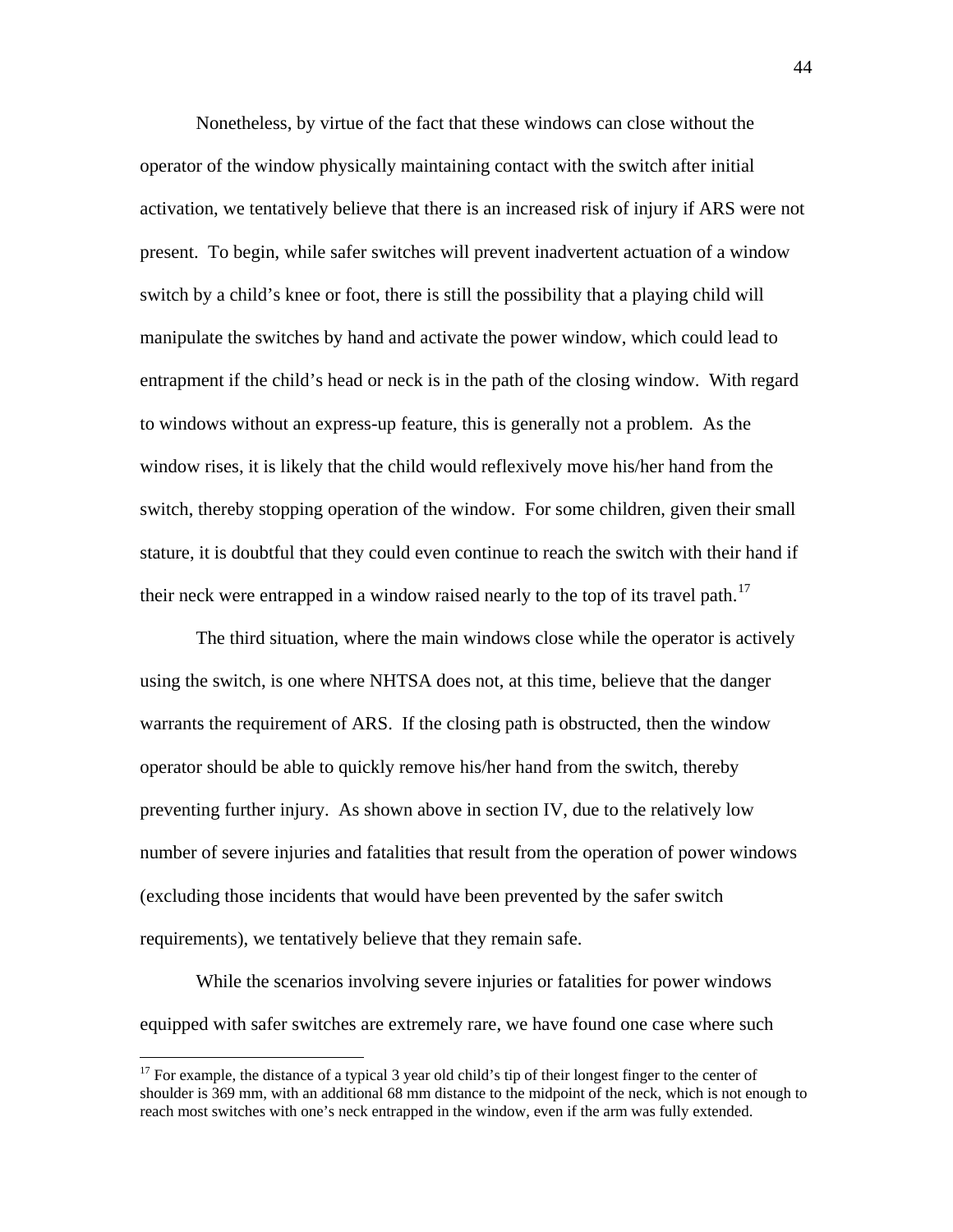incidence did occur. In this documented case, it appears that the driver operated the driver's window controls to close a rear-seat window, while not realizing that a child was entrapped in the window being closed. The window that entrapped the child was not equipped with an express-up feature. Because the child was not activating the switch, these incidents could not have been prevented by safer switches or by a lockout feature.<sup>[18](#page-44-0)</sup> ARS, however, may have prevented these injuries. Given the available information about ARS, described above, we believe it would be nearly 100 percent effective in preventing serious injuries such as these.

While an ARS requirement for all main windows would prevent some injuries to fingers and hands, we are not including such a requirement as part of our primary proposal given the scope of the remaining safety problem that could be addressed by ARS after factoring in the benefits attributable to the two prior safer switches rulemakings.

The purpose of the K.T. Safety Act of 2007 is to prevent deaths and serious injuries to children, so we have focused our safety analysis on the severe injuries and fatalities that have occurred due to power window entrapment, rather than the more commonplace, but less severe, injuries involving bruised and pinched fingers that occur to adults and children alike.

NHTSA also conducted an analysis of requiring ARS at all main window positions. The estimates, described at length in NHTSA's Preliminary Regulatory Evaluation, show that the injuries prevented by ARS in all main window positions consist

<span id="page-44-0"></span><sup>&</sup>lt;sup>18</sup> We note, however, that these incidents would have been prevented had the child been properly restrained in a child safety seat.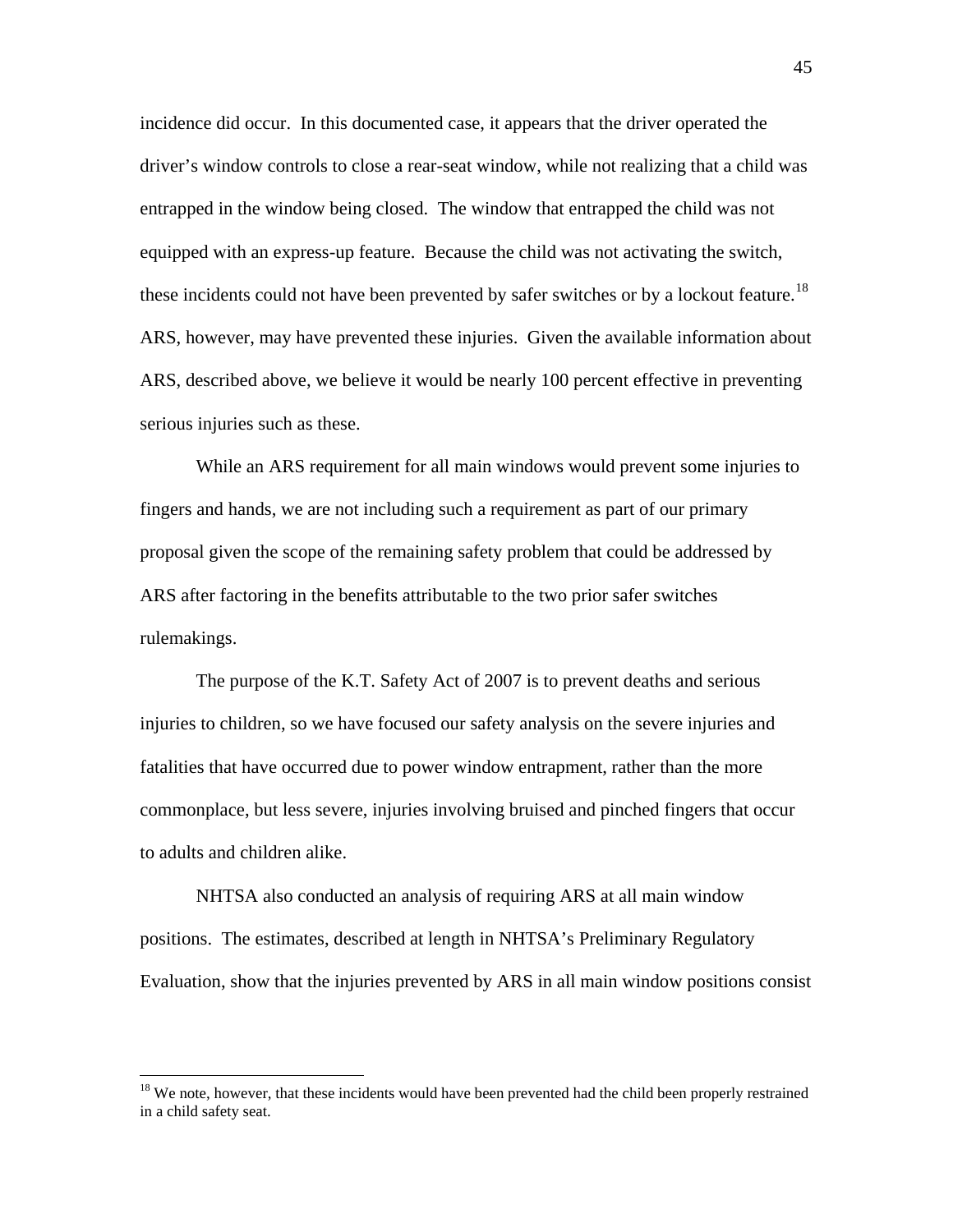primarily of low-level injuries to fingers and hands, and there would be substantial costs to install ARS in tens of millions of windows.

Therefore, we are not including in our primary proposal a requirement that windows that conform to the current requirements of paragraph S4 and do not have the express-up feature, which currently constitute a majority of all windows, should be required to have ARS as standard equipment. Instead, we believe that the S4 ignition key requirement remains the most effective means to prevent unattended children from suffering power window related injuries in vehicles. We believe that careful child supervision by adults is a crucial factor in preventing a variety of vehicle-related injuries to children, whether related to power windows or any other attendant dangers, such as incidents of hyperthermia and vehicle rollaways (addressed in other portions of the K.T. Safety Act of 2007), which can result when children are left unsupervised in a vehicle. We believe that these factors along with safer window switches together should eliminate virtually all serious injuries and fatalities associated with power windows. However, we request comments as to whether there is additional information that could lead us to require ARS on a broader group of power windows.

#### **Costs and Benefits**

Overall, we do not believe that our primary proposal would impose significant costs. To our knowledge, virtually every power window that is equipped with an expressup feature is also equipped with an ARS. Furthermore, we believe that most of these windows are built in accordance with the specifications in ECE R21. Therefore, this proposal would only require manufacturers to take the precautions with express-up windows that, as far as the agency is aware, they have already been taking in most cases.

46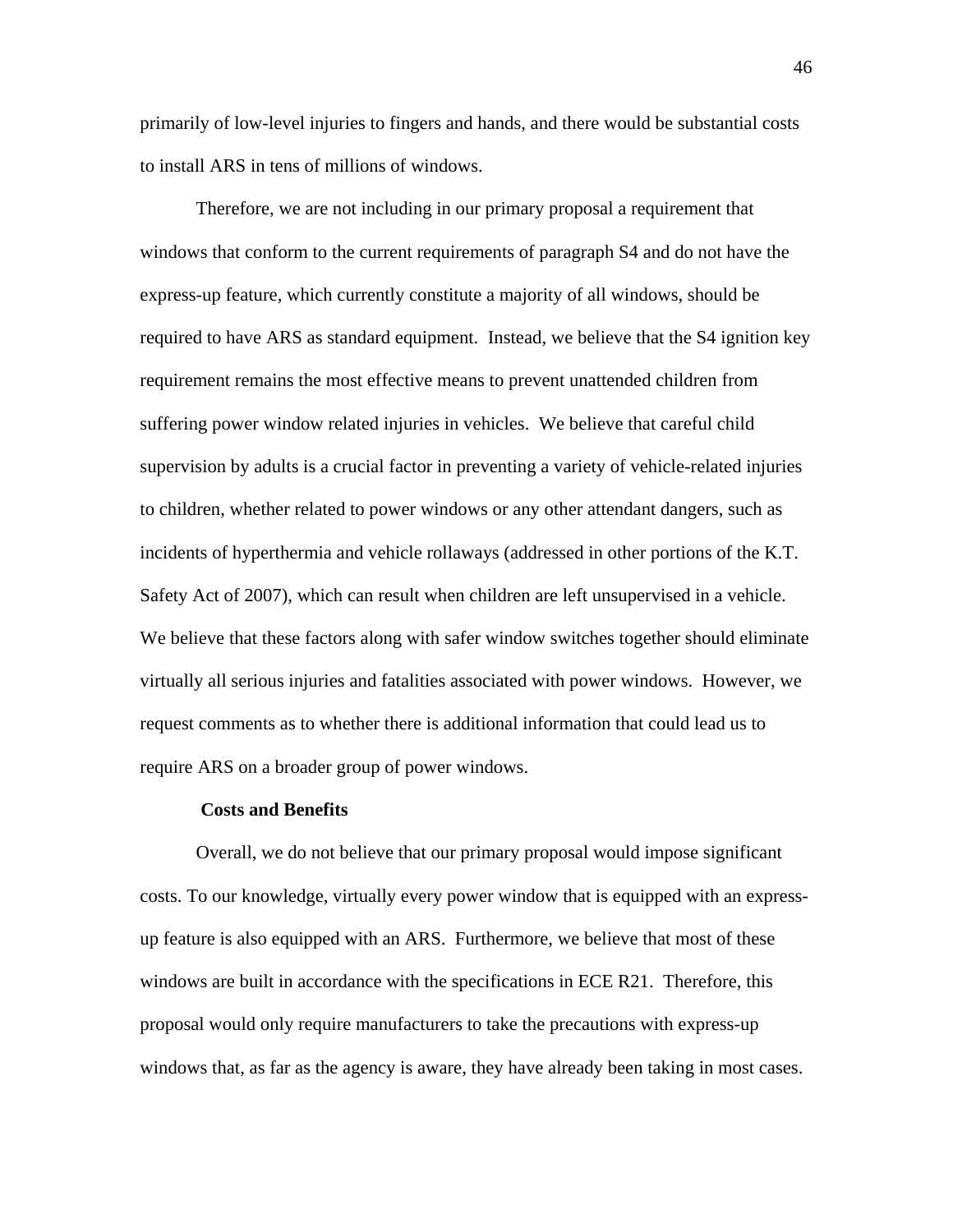Furthermore, we tentatively believe that this proposal will promote the development of ECE-compliant ARS for those manufacturers who are currently producing ARS that does not adhere to this specification (or the specifications currently in FMVSS No. 118). Given these facts, we do not believe that this proposal would impose any significant costs on vehicle manufacturers or ARS suppliers.

The agency is placing in the Docket a Preliminary Regulation Evaluation (PRE) that analyzes costs and benefits. That document can be summarized as follows:

The PRE analyzes the cost, benefits, and cost-effectiveness of installing automatic reversal systems in the vehicle windows. While the agency considers the benefits of installing reversal systems in all types of vehicle windows, including front and rear main windows, sunroofs, as well as small "vent" windows, NHTSA proposes requiring automatic reversal systems  $(ARS)^{19}$  $(ARS)^{19}$  $(ARS)^{19}$  in those windows equipped with "one-touch closing" or "express-up" operation, in which a window closes without continuous actuation from the window operator. As discussed above, we are also seeking comments on a broader requirement for automatic reversal systems, and could include such a requirement in a final rule.

Five alternatives are analyzed by the PRE. The primary proposal would require ARS for windows with the express-up operation. This analysis assumes that this alternative has no costs or benefits, because, as far as we know, the difference in costs and benefits between power windows with the express-up operation that meet the United Nations Economic Commission for Europe Regulation 21 (ECE R21) requirements and that have ARS already and that don't quite meet ECE R21 is minimal. Comments are requested on costs of improving those systems that don't comply to meet the

<span id="page-46-0"></span><sup>&</sup>lt;sup>19</sup> The proposed ARS requirements are from ECE Regulation 21.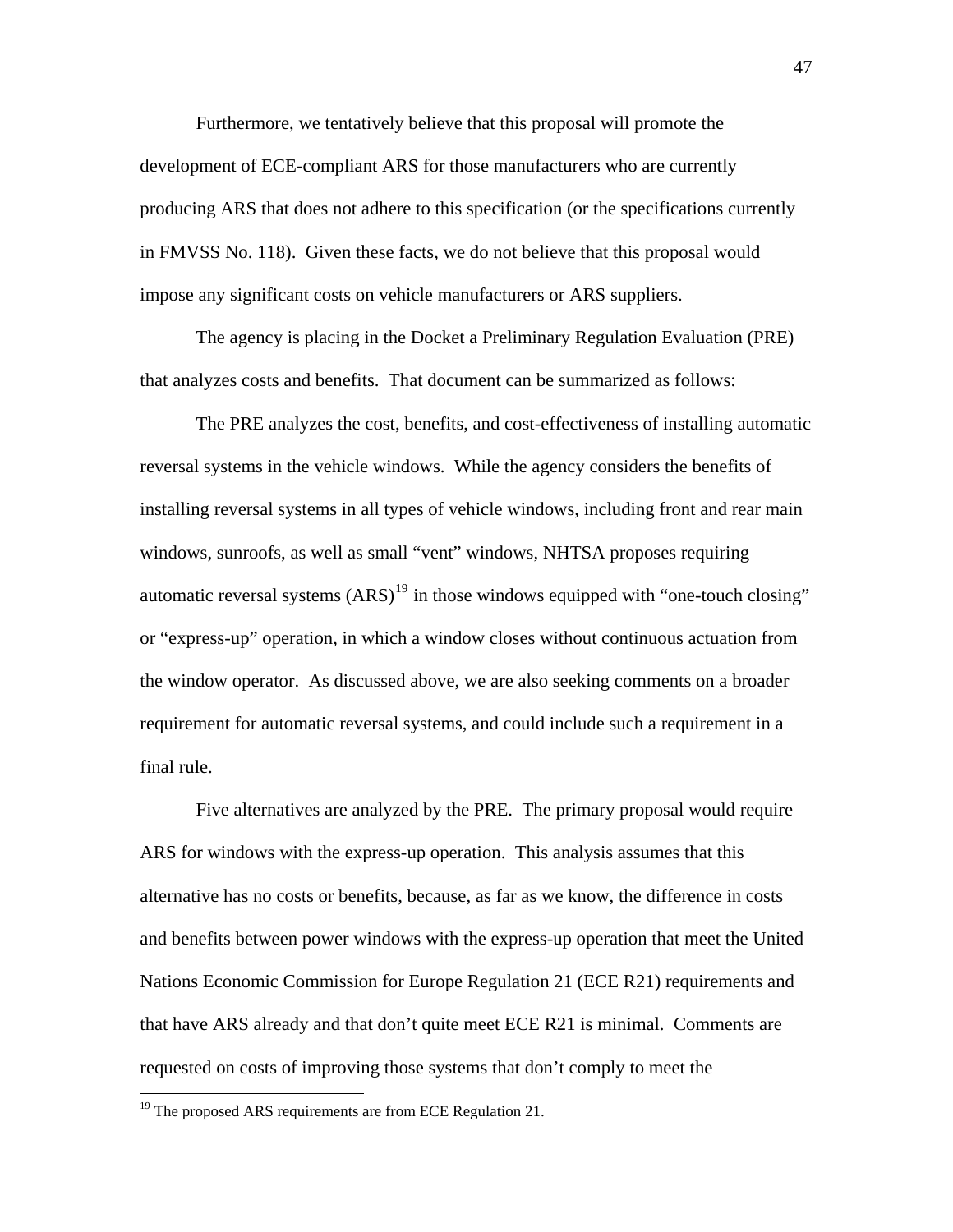requirements of ECE R21. The second alternative considers requiring ARS that meets the ECE Regulation 21 requirements for all power side windows. The PRE also analyzed a third alternative: the costs and benefits of requiring power windows to meet the requirements of S5 of FMVSS 118. A fourth alternative, requiring that power windows with express-up be equipped with S5-compliant ARS, is included for comparative purposes. Similarly, a fifth alternative, which is to require ECE-compliant ARS at rear side windows only, was analyzed, considering that most children sit in rear seats. The agency did not analyze an alternative to require ARS for all power windows, sun roofs, etc., since we could find very few cases of injuries involving sun roofs or moon roofs, or power vent windows.

The following table shows the estimated costs, benefits, and cost per equivalent life saved for the five alternatives.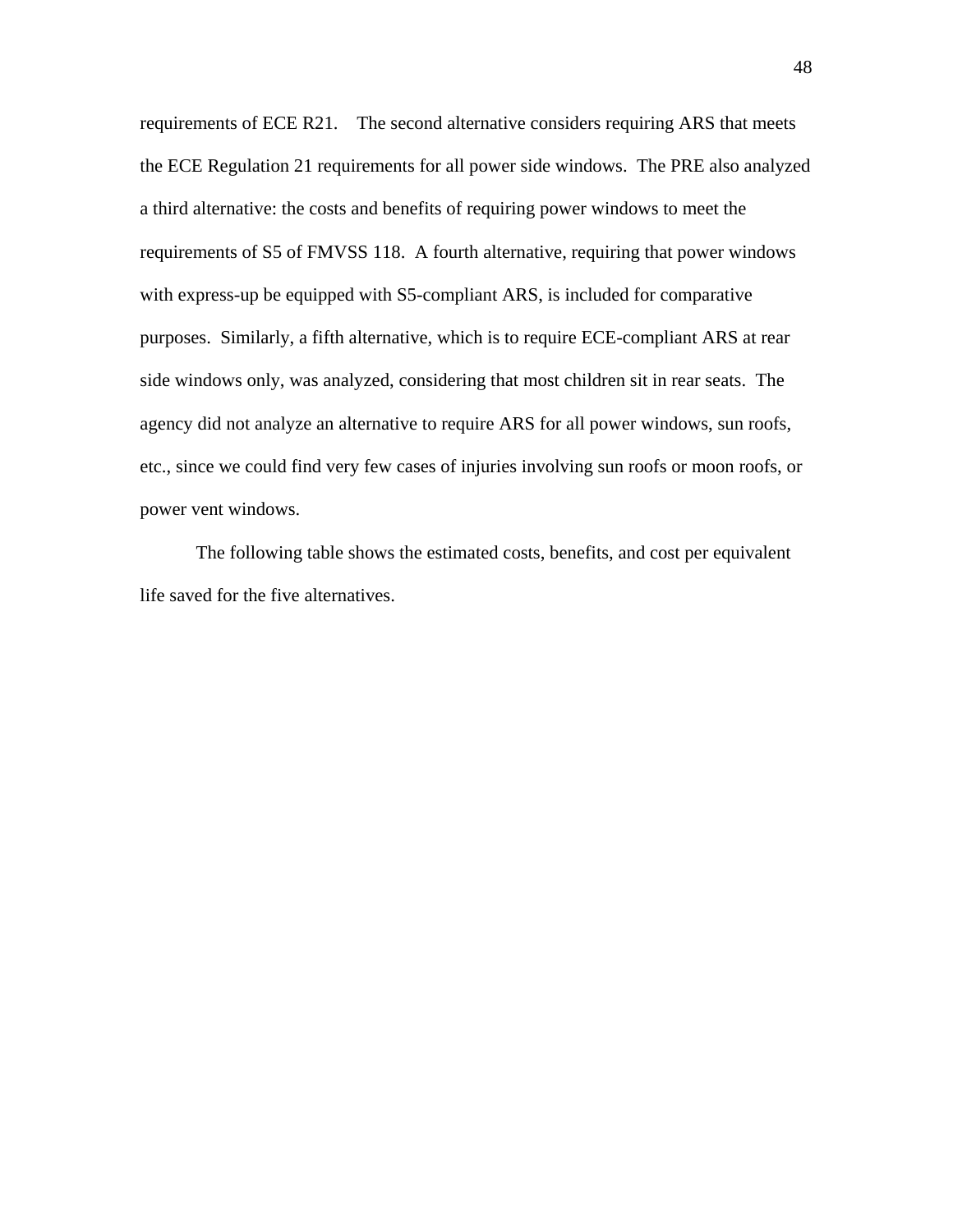|                                                                                              | Cost per<br>window<br>(2007)<br>economics) | Total<br>Incremental<br>Cost | Annual<br>Fatality<br><b>Benefits</b> | Annual<br>Injury<br><b>Benefits</b> | Cost per<br>Equivalent<br>Life Saved** |
|----------------------------------------------------------------------------------------------|--------------------------------------------|------------------------------|---------------------------------------|-------------------------------------|----------------------------------------|
| Alternative 1<br>Requiring ARS at<br>express-up<br>windows to meet<br>ECE <sub>21</sub>      | Near \$0                                   | Near \$0                     | $\overline{0}$                        | Near $0^{20}$                       | N/A                                    |
| Alternative 2<br>Requiring ARS at<br>all power side<br>windows to meet<br>ECE <sub>21</sub>  | \$6                                        | \$149.4<br>million           | $\overline{2}$                        | 850                                 | $$18.0 -$<br>\$22.6<br>million         |
| Alternative 3<br>Requiring all<br>power side<br>windows to meet<br>S5 of FMVSS<br>No. 118    | \$12                                       | \$588.1<br>million           | $\overline{2}$                        | 997                                 | $$63.7 -$<br>\$80.0<br>million         |
| Alternative 4<br>Requiring ARS at<br>express-up<br>windows to meet<br>S5 of FMVSS<br>No. 118 | \$6                                        | \$144.6<br>million           | $\overline{0}$                        | 40                                  | $$438.3-$<br>550.3<br>million          |
| Alternative 5<br>Requiring ARS at<br>all rear power<br>side windows to<br>meet ECE 21        | \$6                                        | \$91.8<br>million            | $\overline{2}$                        | unknown                             | N/A                                    |

\*\* Note: The range in cost per equivalent live saved is from a 3% discount rate to a 7% discount rate.

<span id="page-48-0"></span> $20$  There are some vehicles that have ARS for express up windows, but do not meet the ECE Regulation 21 requirements. The costs and benefits of bringing these vehicles into compliance with ECE Regulation 21 are believed to be small. If, for example, these manufacturers that do not meet the ECE Regulation 21achieved 88 percent effectiveness, instead of 90 percent effectiveness assumed for those manufacturers that do meet ECE Regulation 21, then having these vehicles comply with ECE Regulation 21 would result in an estimated annual benefit of 4 AIS-1 injuries.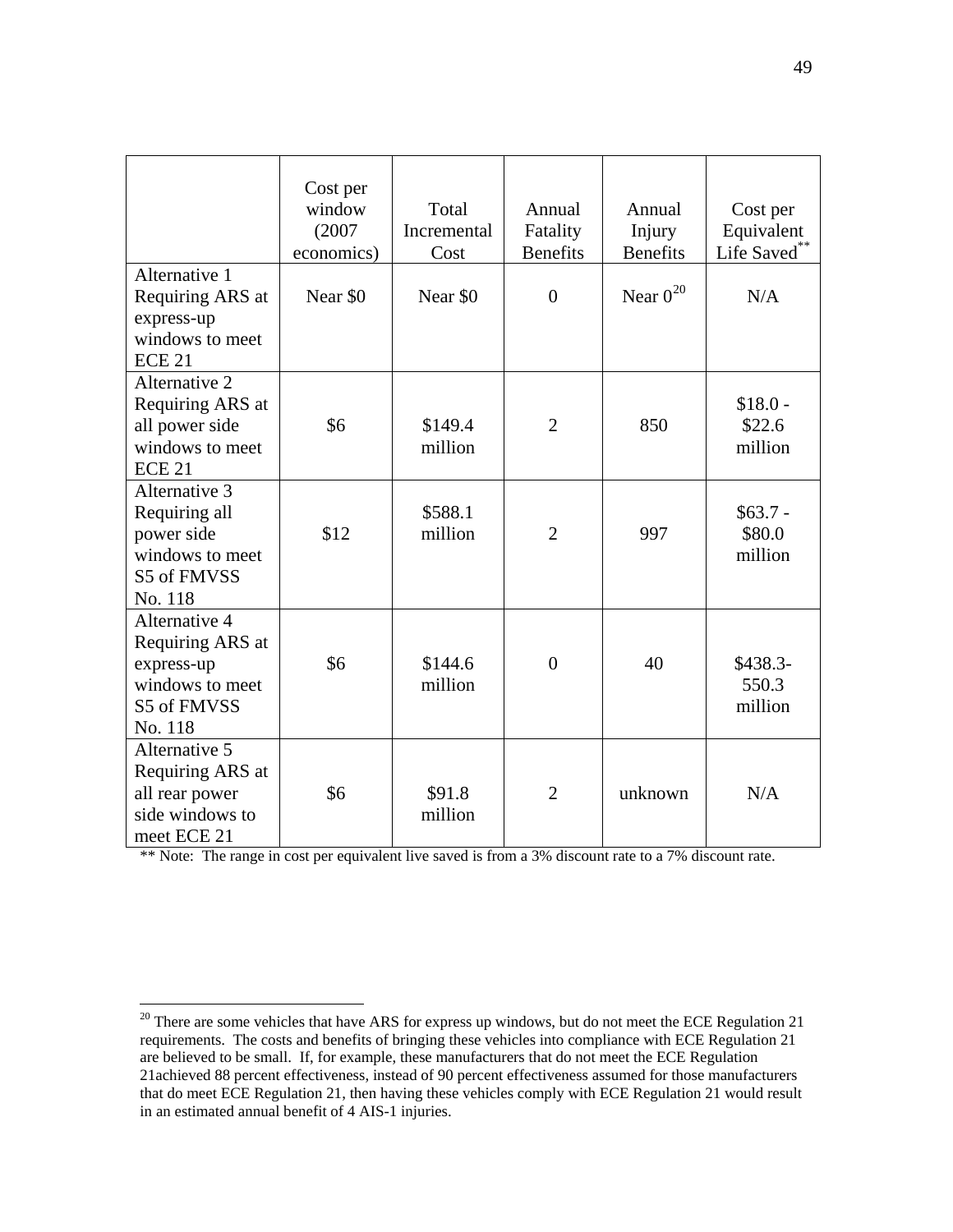# **a. Listing of Vehicles Having Power Windows With or Without ARS**

One additional aspect of the K.T. Safety Act of 2007 requires that NHTSA make information available to the public regarding the availability of power window ARS on new vehicles. Specifically, section 2 of the Act states, in part, that the secretary shall:

publish and otherwise make available to the public through the Internet and other means (such as the `Buying a Safer Car' brochure) information regarding which vehicles are or are not equipped with power windows and panels that automatically reverse direction when an obstruction is detected.

While we have not reached any conclusions regarding whether and how to mandate ARS in passenger vehicles, we do believe that there is value in informing consumers on which vehicles are already equipped with this safety feature. For that reason, we are providing this information as early as possible.

Furthermore, in order to provide the most relevant information regarding the existence of power windows, we are not limiting the information to only those windows that conform to the specifications currently in FMVSS No. 118. Instead, we will provide information about ARS installed in any window position, which comply with either the current FMVSS No. 118 specifications or the alternative specifications given in ECE R21. We expect to report this information on a vehicle make and model basis at the [www.safercar.gov](http://www.safercar.gov/) website by October 2009.

# **b. Proposed Effective Date**

The K. T. Safety Act of 2007 specified that full compliance with the safety standards specified in this regulation shall be required not later than 48 months after the date on which the final rule is issued. In accordance with this requirement, NHTSA is proposing a period of 24 months of lead time for this requirement to take effect, due to the fact that nearly all manufacturers would already comply with the proposed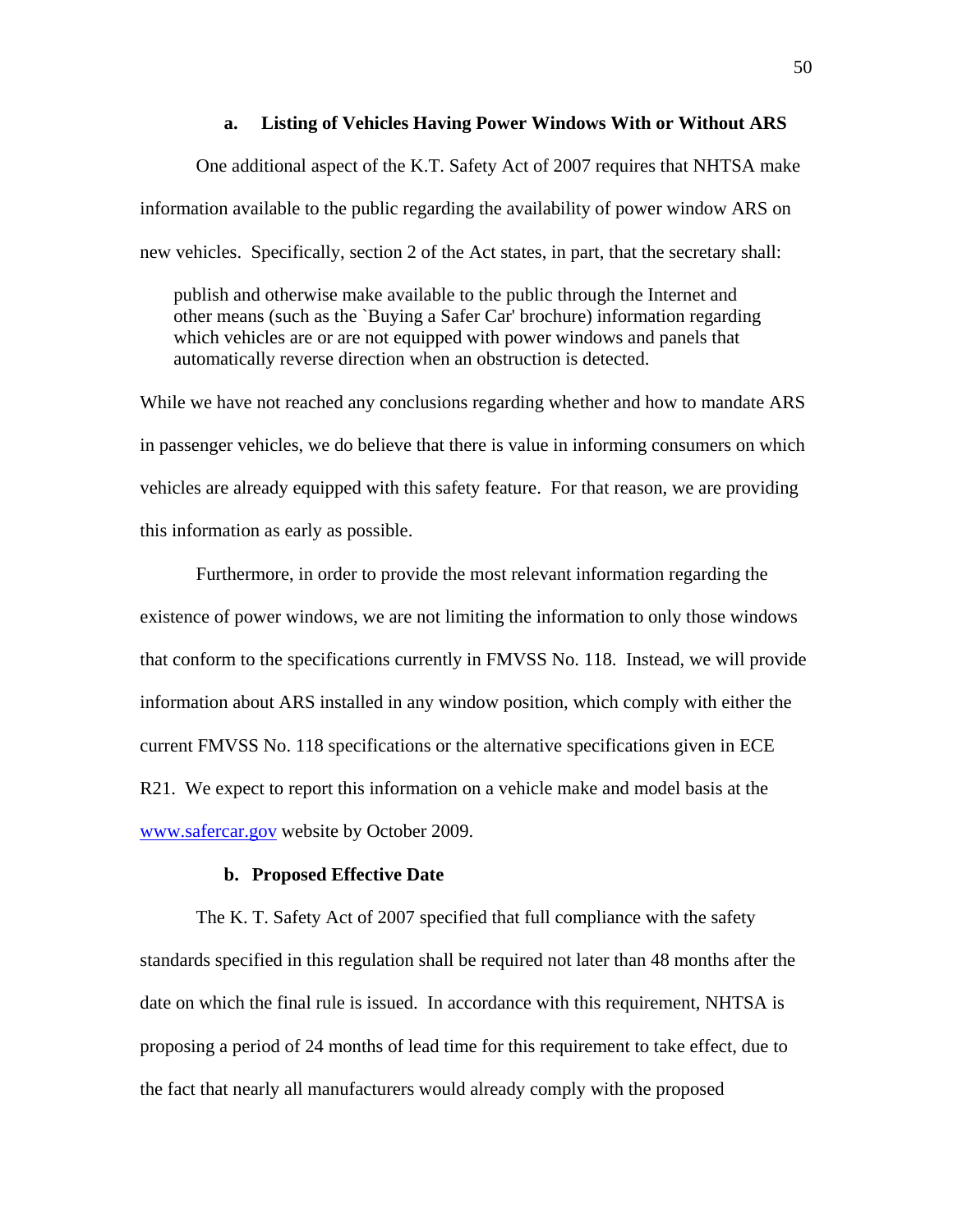requirement. Based on information submitted by the Alliance of Automobile Manufacturers and the Association of International Automobile Manufacturers, ECEcompliant ARS already exists in approximately 30 percent of the total population of power windows. The agency found that approximately 24.1 million of the 49.0 million power windows in light vehicles produced annually (not counting roof panels, or power vent windows), are equipped with the express-up feature and an ARS. Furthermore, fleet compliance information submitted to NHTSA by vehicle manufacturers indicates that 19.2 million of the 24.1 million vehicle windows having the express-up feature and an ARS meet the ECE ARS requirements. Given this existing level of penetration of into the fleet, NHTSA believes that relatively little time would be needed to certify compliance. Thus, NHTSA proposes that the amendments outlined here be effective 24 months after publication of the final rule in the Federal Register, which we believe will provide an adequate period to certify compliance, or make design changes if necessary.

As indicated earlier, the K.T. Safety Act contemplated a phase-in of requirements for ARS. We believe that such a phase-in would be relevant to a rule that required the addition of ARS to a large number of vehicles. Since, for our primary proposal, we believe nearly all manufacturers already meet the proposed requirements, we believe that two years would provide ample lead time to minimize any burdens of compliance.

#### **IX. Public Participation**

#### **How do I prepare and submit comments?**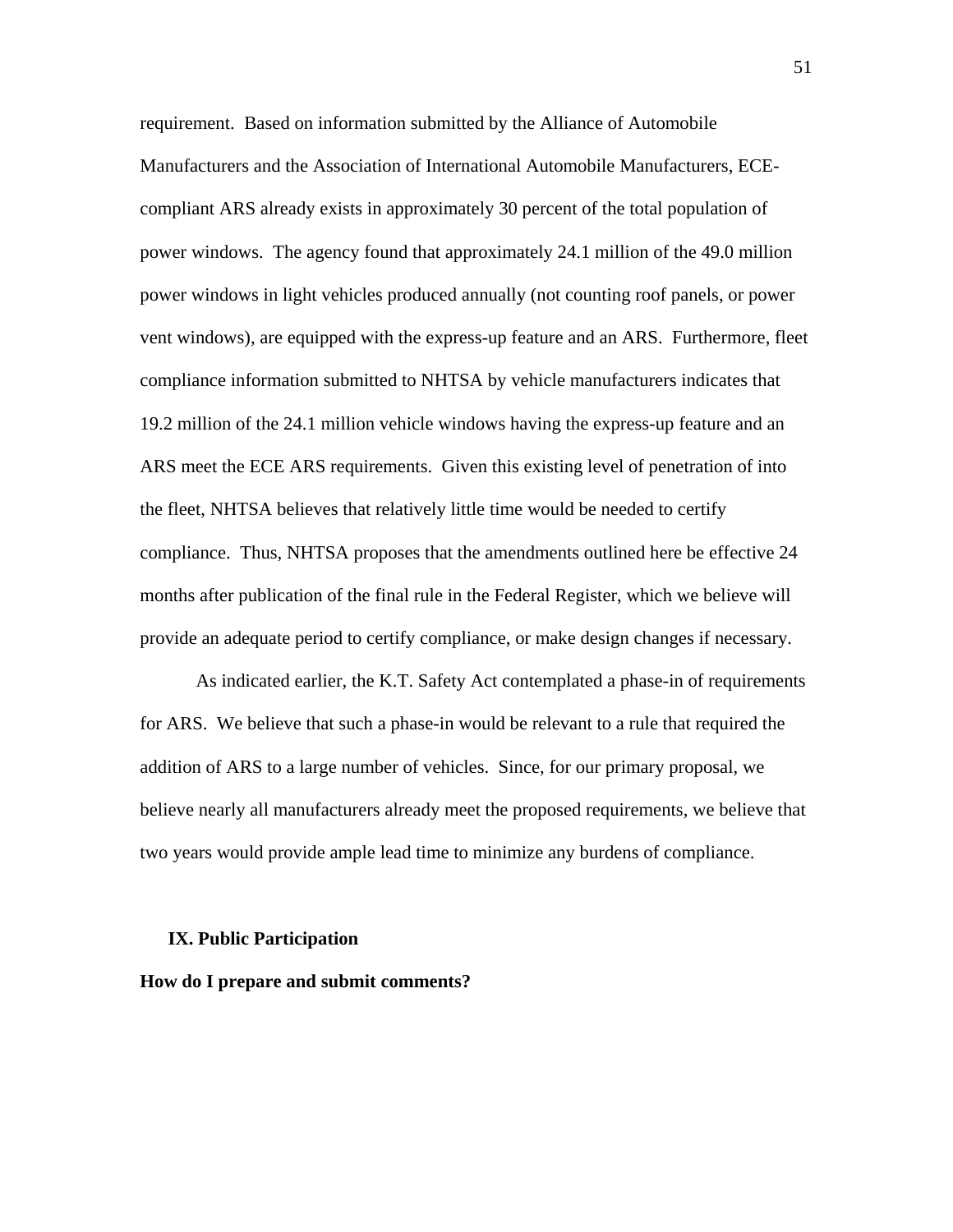Your comments must be written and in English. To ensure that your comments are correctly filed in the Docket, please include the docket number of this document in your comments.

 Your comments must not be more than 15 pages long. (49 CFR 553.21). We established this limit to encourage you to write your primary comments in a concise fashion. However, you may attach necessary additional documents to your comments. There is no limit on the length of the attachments.

 Comments may be submitted to the docket electronically by logging onto the Docket Management System website at [http://www.regulations.gov.](http://www.regulations.gov/) Follow the online instructions for submitting comments.

You may also submit two copies of your comments, including the attachments, to Docket Management at the address given above under ADDRESSES.

 Please note that pursuant to the Data Quality Act, in order for substantive data to be relied upon and used by the agency, it must meet the information quality standards set forth in the OMB and DOT Data Quality Act guidelines. Accordingly, we encourage you to consult the guidelines in preparing your comments. OMB's guidelines may be accessed at http://www.whitehouse.gov/omb/fedreg/reproducible.html. DOT's guidelines may be accessed at http://dms.dot.gov.

#### **How can I be sure that my comments were received?**

 If you wish Docket Management to notify you upon its receipt of your comments, enclose a self-addressed, stamped postcard in the envelope containing your comments. Upon receiving your comments, Docket Management will return the postcard by mail.

#### **How do I submit confidential business information?**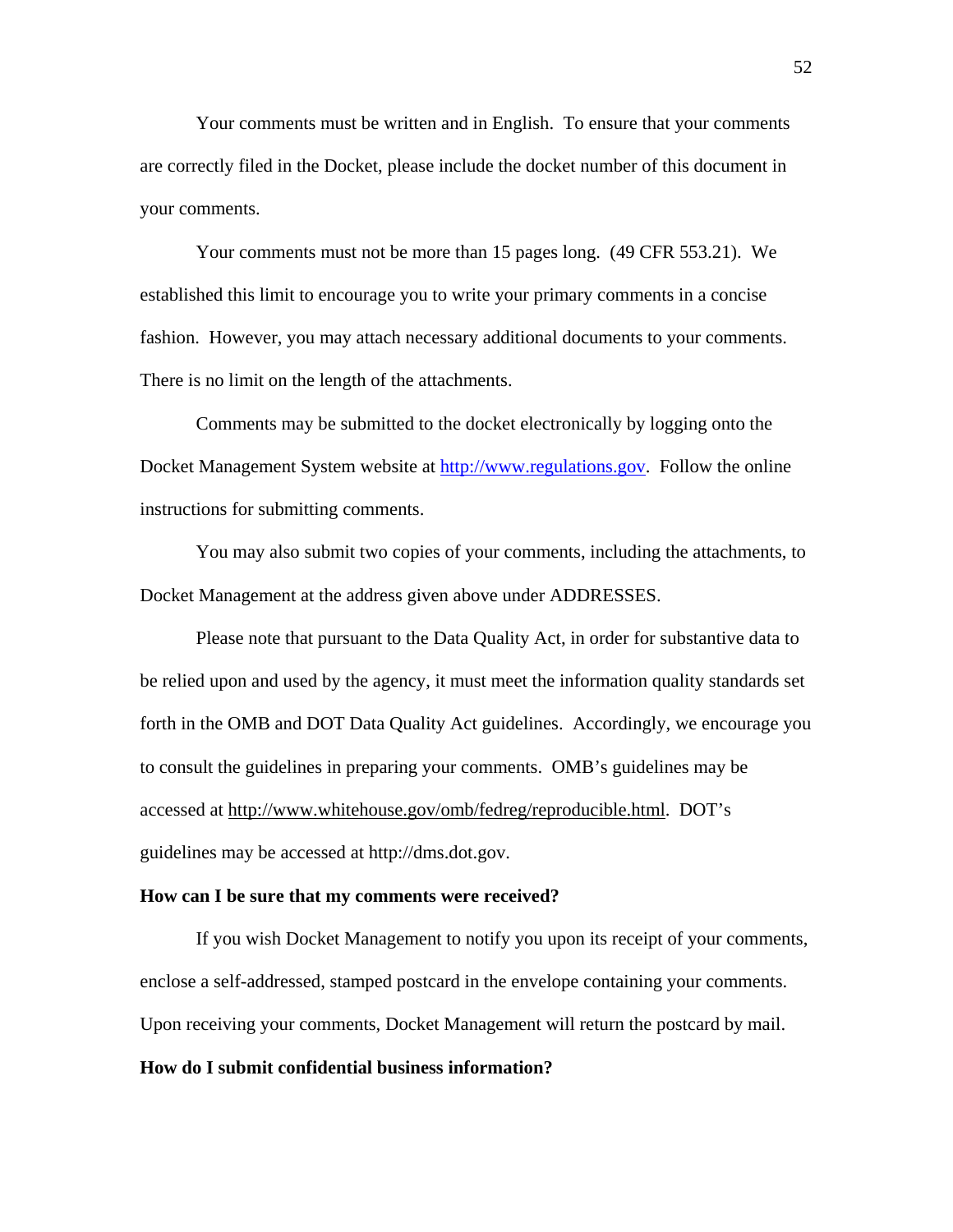If you wish to submit any information under a claim of confidentiality, you should submit three copies of your complete submission, including the information you claim to be confidential business information, to the Chief Counsel, NHTSA, at the address given above under FOR FURTHER INFORMATION CONTACT. In addition, you should submit two copies, from which you have deleted the claimed confidential business information, to Docket Management at the address given above under ADDRESSES. When you send a comment containing information claimed to be confidential business information, you should include a cover letter setting forth the information specified in our confidential business information regulation (49 CFR Part 512).

#### **Will the agency consider late comments?**

 We will consider all comments that Docket Management receives before the close of business on the comment closing date indicated above under DATES. To the extent possible, we will also consider comments that Docket Management receives after that date. If Docket Management receives a comment too late for us to consider in developing a final rule (assuming that one is issued), we will consider that comment as an informal suggestion for future rulemaking action.

# **How can I read the comments submitted by other people?**

 You may read the comments received by Docket Management at the address given above under ADDRESSES. The hours of the Docket are indicated above in the same location. You may also see the comments on the Internet. To read the comments on the Internet, go to [http://www.regulations.gov](http://www.regulations.gov/). Follow the online instructions for accessing the dockets.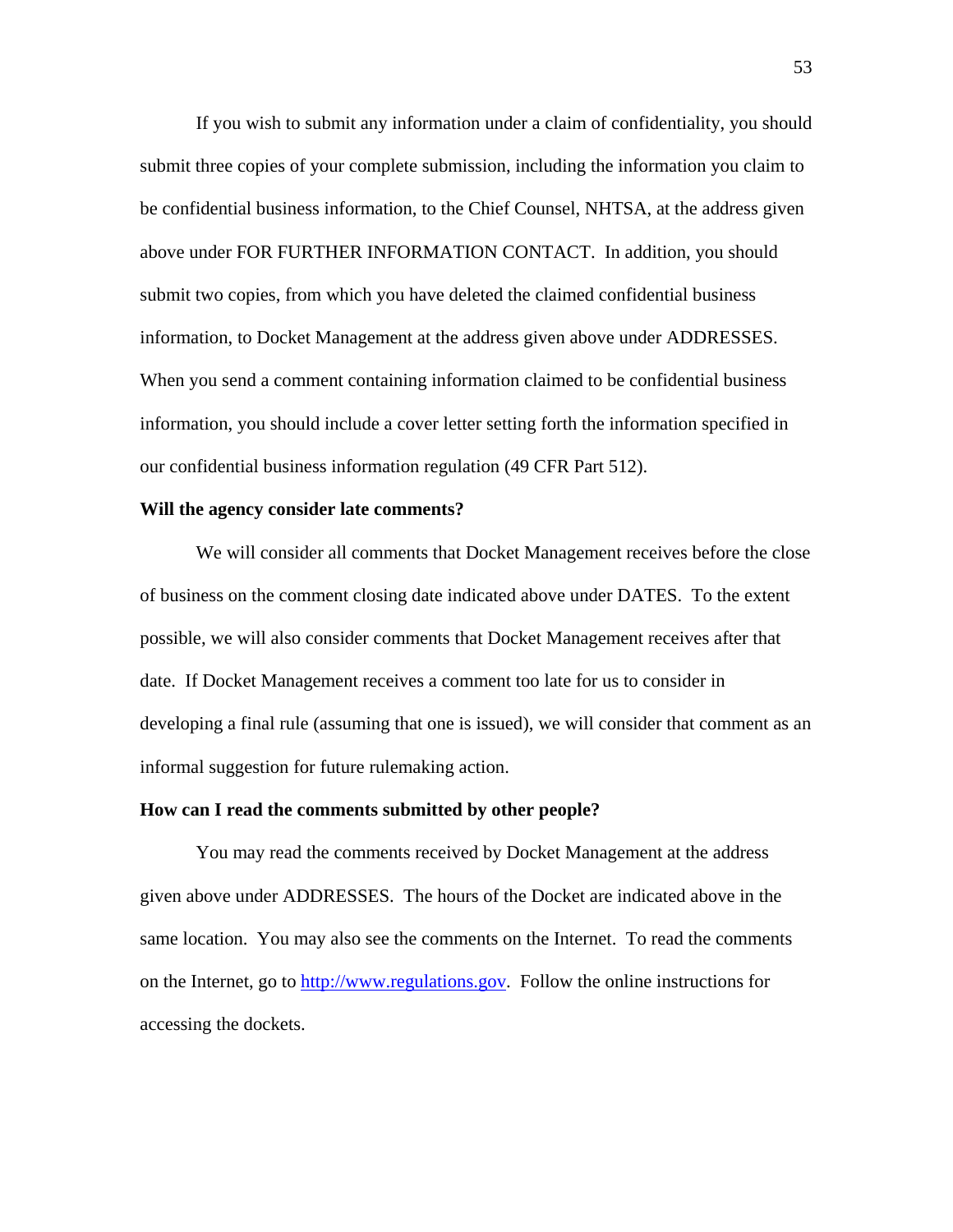Please note that even after the comment closing date, we will continue to file relevant information in the Docket as it becomes available. Further, some people may submit late comments. Accordingly, we recommend that you periodically check the Docket for new material.

#### **X. Regulatory Analyses**

# **A. Executive Order 12866 and DOT Regulatory Policies and Procedures**

Executive Order 12866, "Regulatory Planning and Review" (58 FR 51735, October 4, 1993), provides for making determinations whether a regulatory action is "significant" and therefore subject to OMB review and to the requirements of the Executive Order. The Order defines a "significant regulatory action" as one that is likely to result in a rule that may:

(1) Have an annual effect on the economy of \$100 million or more or adversely affect in a material way the economy, a sector of the economy, productivity, competition, jobs, the environment, public health or safety, or State, local, or Tribal governments or communities;

(2) Create a serious inconsistency or otherwise interfere with an action taken or planned by another agency;

(3) Materially alter the budgetary impact of entitlements, grants, user fees, or loan programs or the rights and obligations of recipients thereof; or

(4) Raise novel legal or policy issues arising out of legal mandates, the President's priorities, or the principles set forth in the Executive Order.

The agency has considered the impact of this rulemaking action under Executive Order 12866 and the Department of Transportation's regulatory policies and procedures.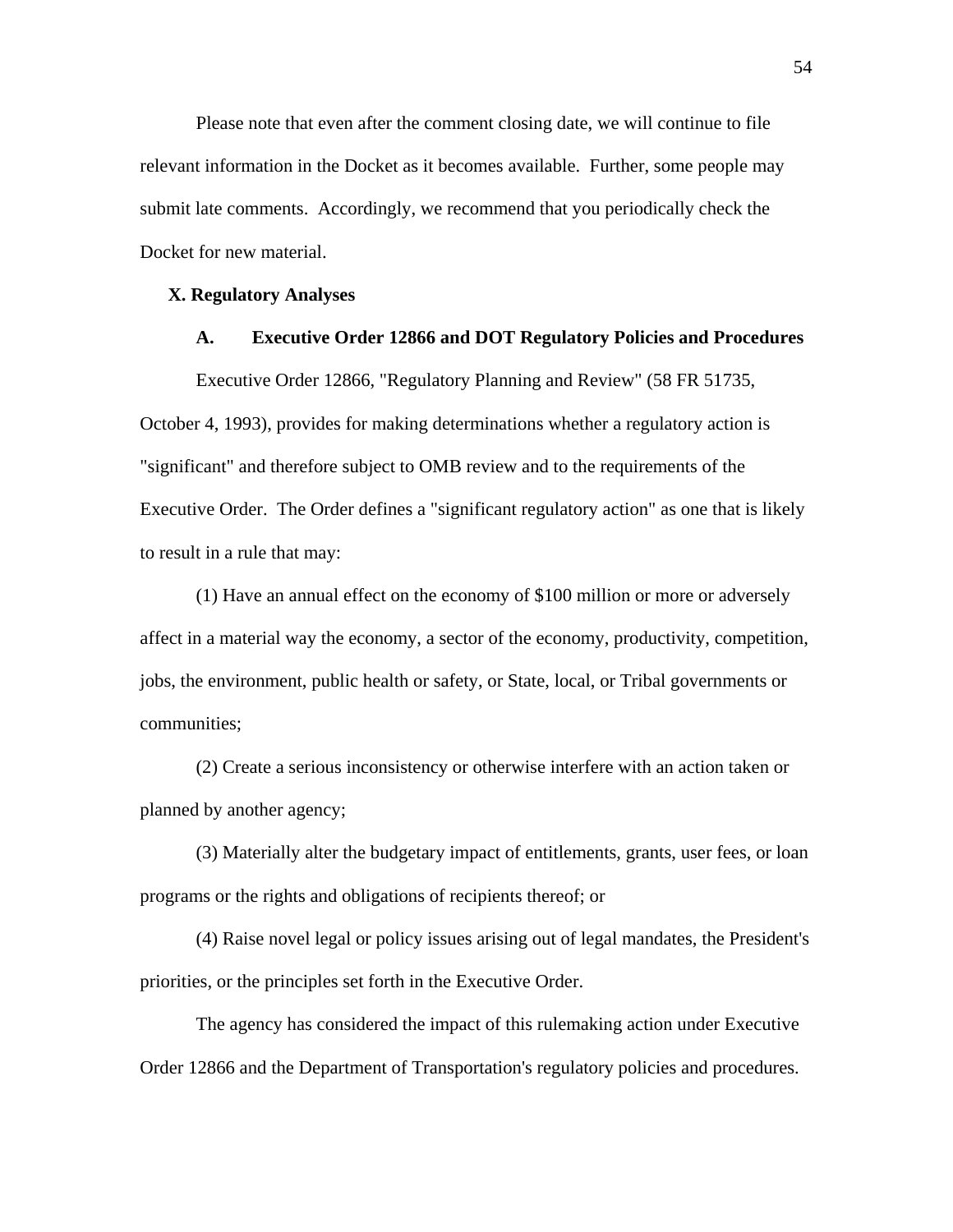This rulemaking document was reviewed by the Office of Management and Budget under E.O. 12866 The agency has considered the impact of this action under the Department of Transportation's regulatory policies and procedures (44 FR 11034; February 26, 1979), and has determined that it is "significant" under them.

This document proposes to amend Federal Motor Vehicle Safety Standard No. 118 to require that "express-up" or "one-touch closing" windows be equipped with ARS. We are placing in the Docket a Preliminary Regulatory Evaluation which analyzes the costs and benefits of this rulemaking. The costs and benefits are summarized in section VIIIa of this preamble, supra. The costs and benefits for our primary proposal are expected to be very small because all power windows with express-up operation are believed to have ARS already.

# **B. Regulatory Flexibility Act**

Pursuant to the Regulatory Flexibility Act (5 U.S.C. 601 et seq., as amended by the Small Business Regulatory Enforcement Fairness Act (SBREFA) of 1996), whenever an agency is required to publish a notice of proposed rulemaking or final rule, it must prepare and make available for public comment a regulatory flexibility analysis that describes the effect of the rule on small entities (i.e., small businesses, small organizations, and small governmental jurisdictions). The Small Business Administration's regulations at 13 CFR Part 121 define a small business, in part, as a business entity "which operates primarily within the United States." (13 CFR 121.105(a)). No regulatory flexibility analysis is required if the head of an agency certifies the proposal will not have a significant economic impact on a substantial number of small entities. SBREFA amended the Regulatory Flexibility Act to require Federal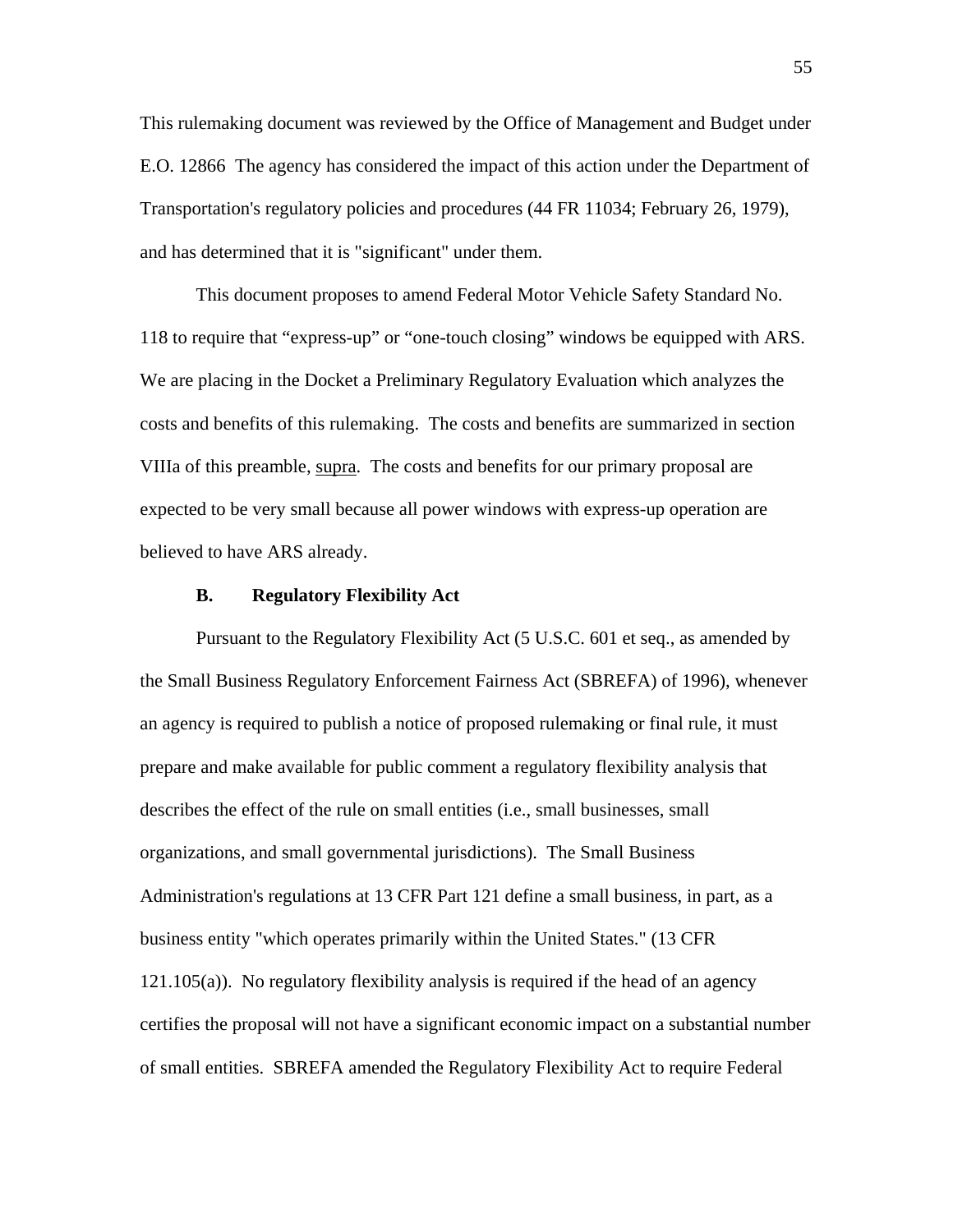agencies to provide a statement of the factual basis for certifying that a proposal will not have a significant economic impact on a substantial number of small entities.

NHTSA has considered the effects of this proposed rule under the Regulatory Flexibility Act. This proposed rule would impose few if any additional cost burdens on vehicle manufacturers. Furthermore, we do not anticipate that the proposed rule would result in significant expenditures by ARS suppliers, as most already manufacture ARS in accordance with the specifications given in this proposal. We also do not anticipate that the proposed rule would result in expenditures by small governmental jurisdictions or other small organizations. I certify that this proposed rule would not have a significant economic impact on a substantial number of small entities**.** 

## **C. Executive Order 13132 (Federalism)**

 NHTSA has examined today's NPRM pursuant to Executive Order 13132 (64 FR 43255, August 10, 1999) and concluded that no additional consultation with States, local governments or their representatives is mandated beyond the rulemaking process. The agency has concluded that the proposal does not have federalism implications because the proposal does not have "substantial direct effects on the States, on the relationship between the national government and the States, or on the distribution of power and responsibilities among the various levels of government."

Further, no consultation is needed to discuss the issue of preemption in connection with today's proposed rule. The issue of preemption can arise in connection with NHTSA rules in at least two ways. First, the National Traffic and Motor Vehicle Safety Act contains an express preemption provision: "When a motor vehicle safety standard is in effect under this chapter, a State or a political subdivision of a State may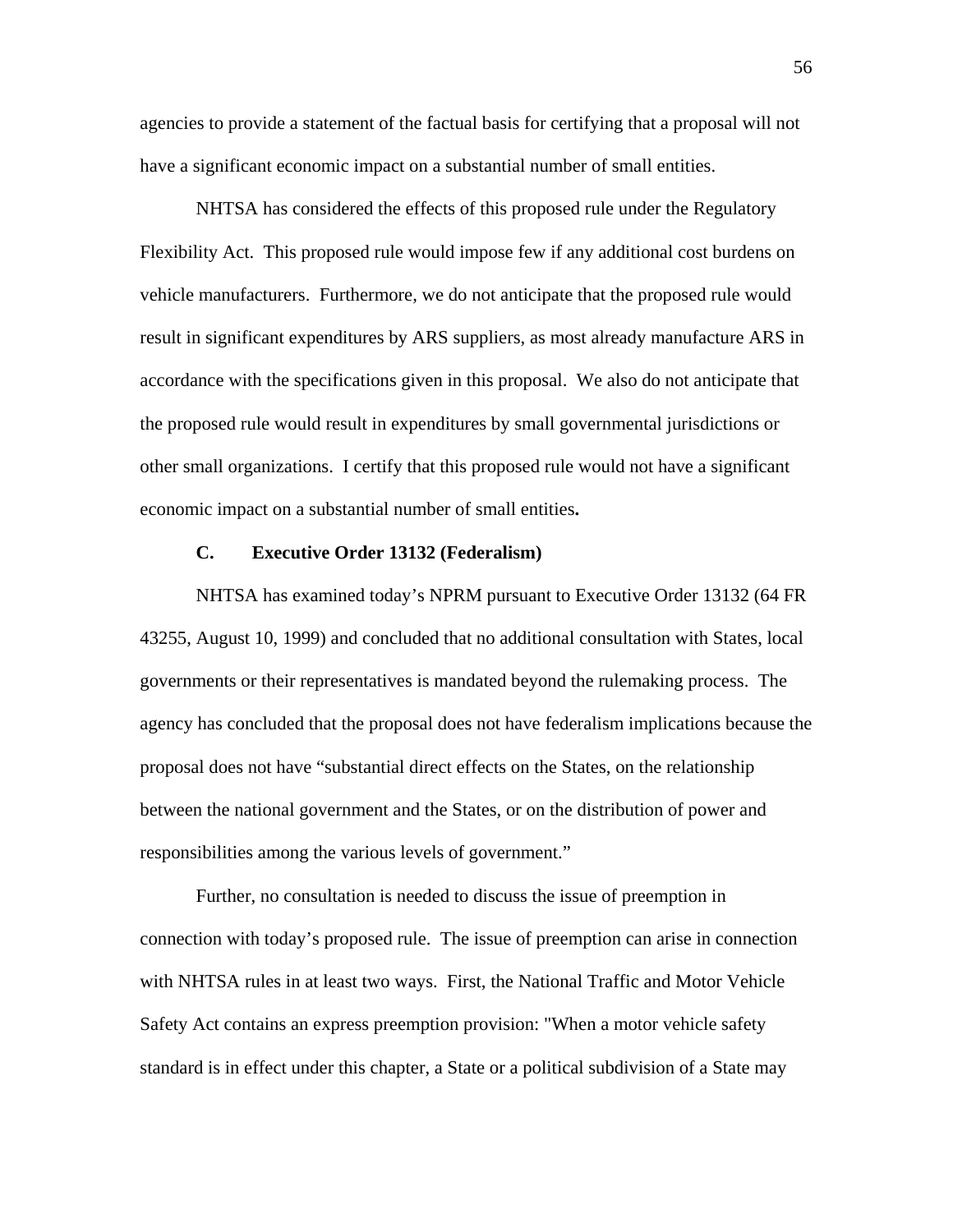prescribe or continue in effect a standard applicable to the same aspect of performance of a motor vehicle or motor vehicle equipment only if the standard is identical to the standard prescribed under this chapter." 49 U.S.C. 30103(b)(1). It is this statutory command that unavoidably preempts State legislative and administrative law, not today's rulemaking, so consultation would be unnecessary.

Second, the Supreme Court has recognized the possibility of implied preemption: in some instances, State requirements imposed on motor vehicle manufacturers, including sanctions imposed by State tort law, can stand as an obstacle to the accomplishment and execution of a NHTSA safety standard. When such a conflict is discerned, the Supremacy Clause of the Constitution makes the State requirements unenforceable. See Geier v. American Honda Motor Co., 529 U.S. 861 (2000). However, NHTSA has considered the nature and purpose of today's proposal and does not currently foresee any potential State requirements that might conflict with it. Without any conflict, there could not be any implied preemption.

## **D. Executive Order 12988 (Civil Justice Reform)**

When promulgating a regulation, Executive Order 12988 specifically requires that the agency must make every reasonable effort to ensure that the regulation, as appropriate: (1) specifies in clear language the preemptive effect; (2) specifies in clear language the effect on existing Federal law or regulation, including all provisions repealed, circumscribed, displaced, impaired, or modified; (3) provides a clear legal standard for affected conduct rather than a general standard, while promoting simplification and burden reduction; (4) specifies in clear language the retroactive effect; (5) specifies whether administrative proceedings are to be required before parties may file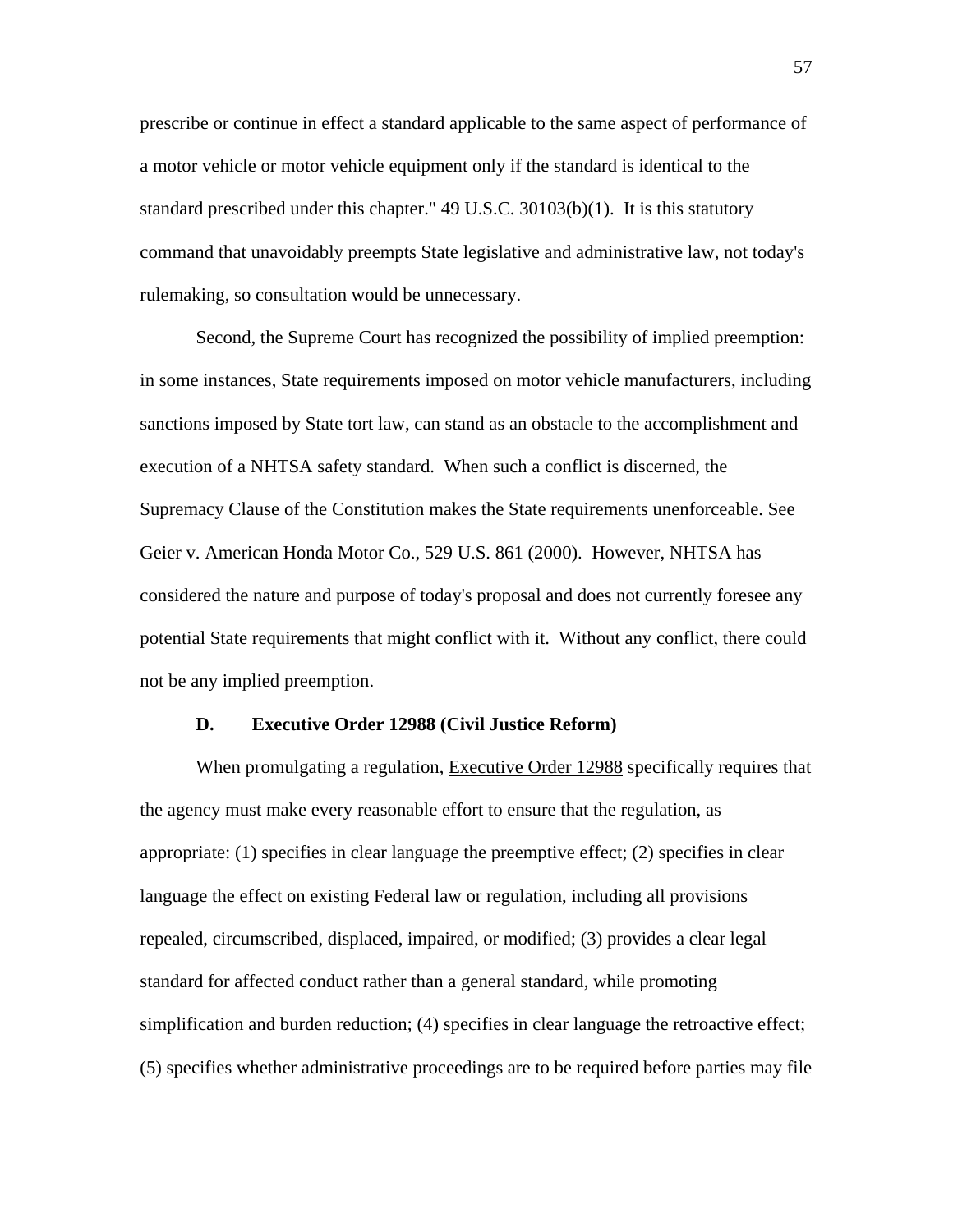suit in court; (6) explicitly or implicitly defines key terms; and (7) addresses other important issues affecting clarity and general draftsmanship of regulations.

Pursuant to this Order, NHTSA notes as follows. The issue of preemption is discussed above in connection with E.O. 13132. NHTSA notes further that there is no requirement that individuals submit a petition for reconsideration or pursue other administrative proceeding before they may file suit in court.

# **E. National Technology Transfer and Advancement Act**

 Under the National Technology Transfer and Advancement Act of 1995 (NTTAA) (Public Law 104-113), "all Federal agencies and departments shall use technical standards that are developed or adopted by voluntary consensus standards bodies, using such technical standards as a means to carry out policy objectives or activities determined by the agencies and departments." Voluntary consensus standards are technical standards (e.g., materials specifications, test methods, sampling procedures, and business practices) that are developed or adopted by voluntary consensus standards bodies, such as the Society of Automotive Engineers (SAE). The NTTAA directs us to provide Congress, through OMB, explanations when we decide not to use available and applicable voluntary consensus standards. The agency is not aware of any applicable voluntary consensus standards that apply to ARS.

## **F. Unfunded Mandates Reform Act**

 The Unfunded Mandates Reform Act of 1995 requires agencies to prepare a written assessment of the costs, benefits and other effects of proposed or final rules that include a Federal mandate likely to result in the expenditure by State, local or tribal governments, in the aggregate, or by the private sector, of more than \$100 million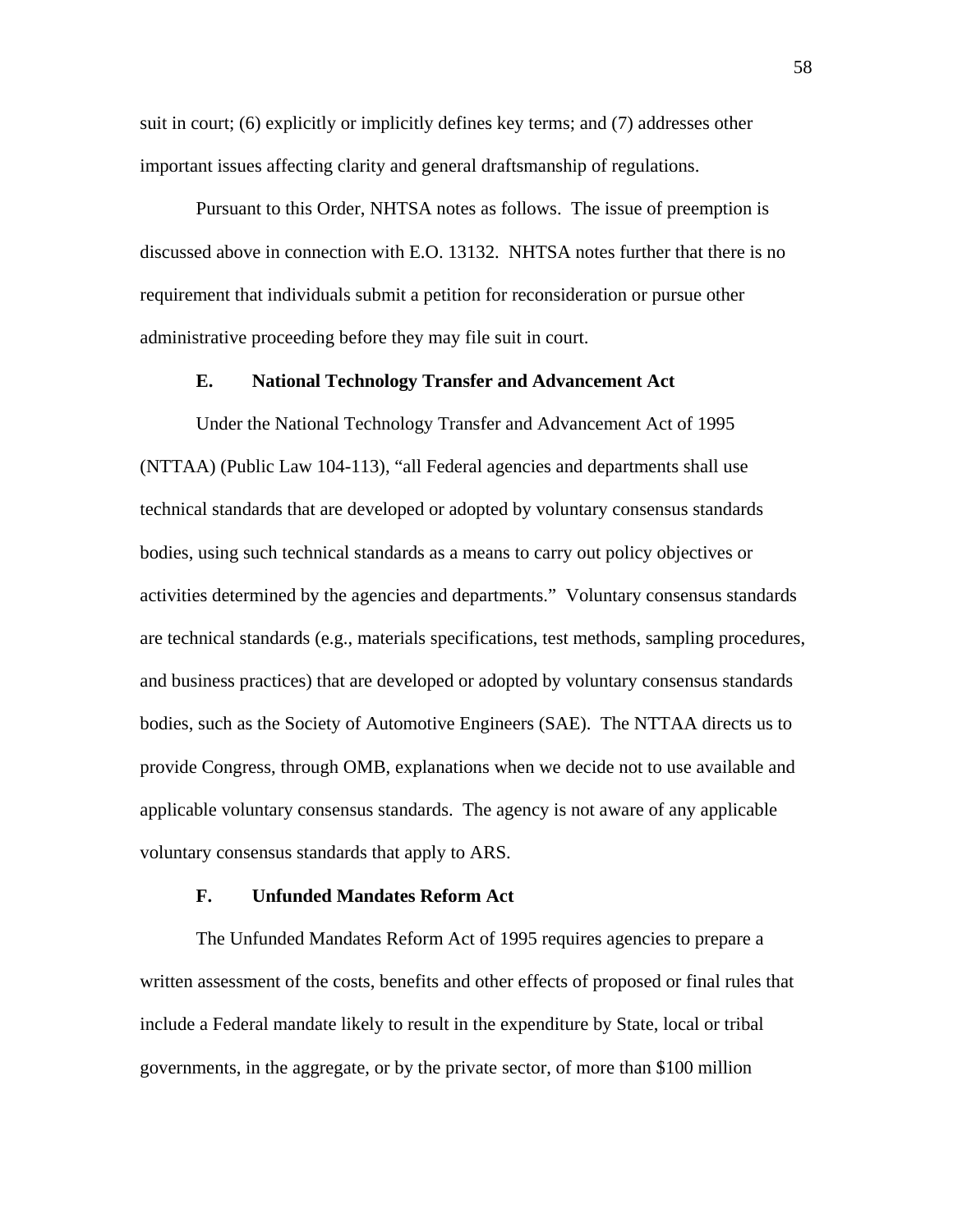annually (adjusted for inflation with base year of 1995). This proposed rule would not result in expenditures by State, local or tribal governments, in the aggregate, or by the private sector in excess of \$100 million annually.

# **G. National Environmental Policy Act**

NHTSA has analyzed this rulemaking action for the purposes of the National Environmental Policy Act. The agency has determined that implementation of this action would not have any significant impact on the quality of the human environment.

# **H. Paperwork Reduction Act**

Under the Paperwork Reduction Act of 1995 (PRA), a person is not required to respond to a collection of information by a Federal agency unless the collection displays a valid OMB control number. This proposal does not contain any new reporting requirements or requests for information.

# **I. Plain Language**

 Executive Order 12866 requires each agency to write all rules in plain language. Application of the principles of plain language includes consideration of the following questions:

- Have we organized the material to suit the public's needs?
- Are the requirements in the rule clearly stated?
- Does the rule contain technical language or jargon that isn't clear?
- Would a different format (grouping and order of sections, use of headings, paragraphing) make the rule easier to understand?
- Would more (but shorter) sections be better?
- Could we improve clarity by adding tables, lists, or diagrams?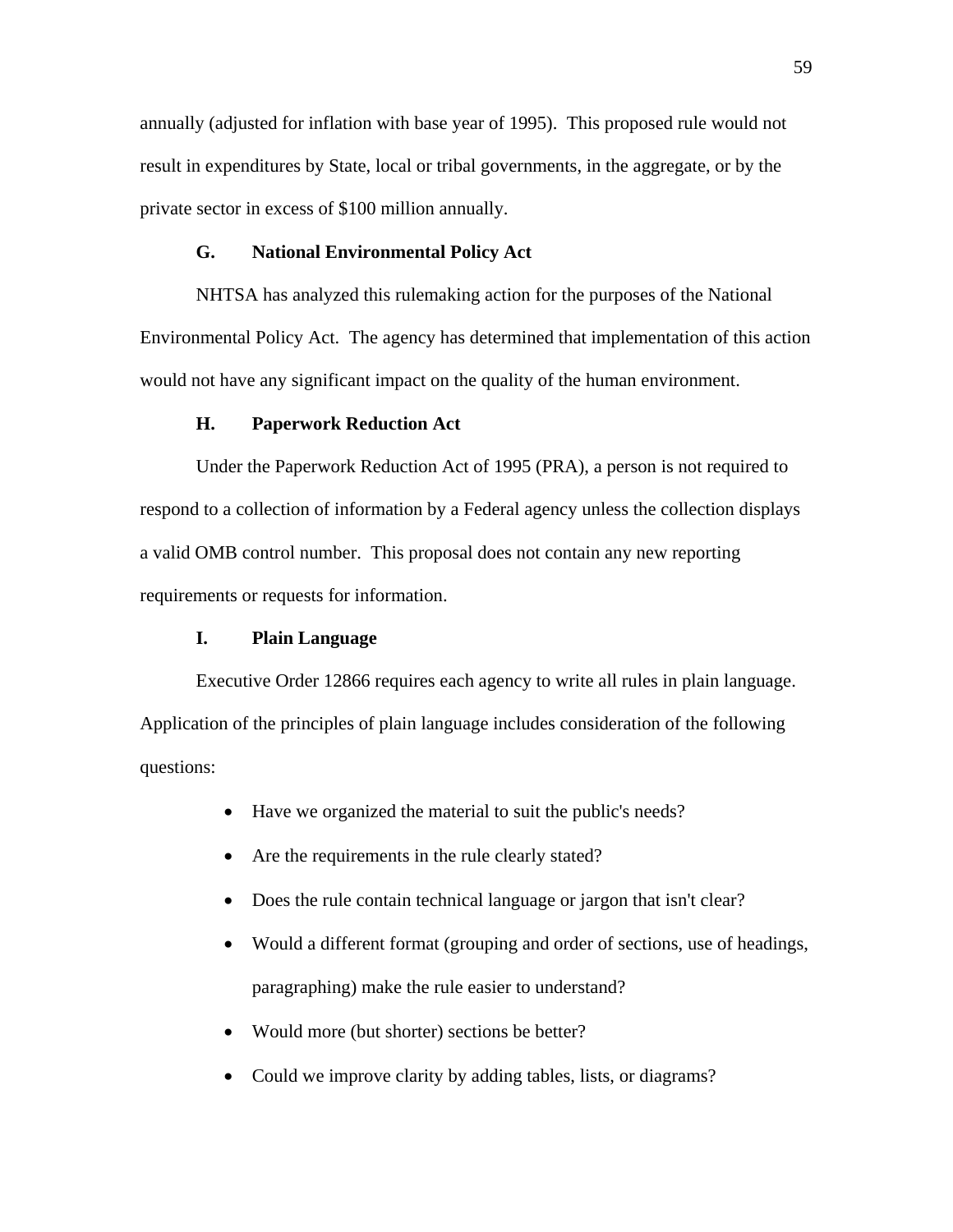• What else could we do to make the rule easier to understand?

If you have any responses to these questions, please include them in your comments on this proposal.

# **J. Regulation Identifier Number (RIN)**

 The Department of Transportation assigns a regulation identifier number (RIN) to each regulatory action listed in the Unified Agenda of Federal Regulations. The Regulatory Information Service Center publishes the Unified Agenda in April and October of each year. You may use the RIN contained in the heading at the beginning of this document to find this action in the Unified Agenda.

# **XI. Proposed Regulatory Text**

# **List of Subjects in 49 CFR Part 571**

Motor vehicle safety, Reporting and recordkeeping requirements, Tires.

In consideration of the foregoing, NHTSA proposes to amend 49 CFR part 571 as follows:

# PART 571 – FEDERAL MOTOR VEHICLE SAFETY STANDARDS

1. The authority citation for Part 571 of Title 49 continues to read as follows: Authority: 49 U.S.C. 322, 30111, 30115, 30117, and 30166; delegation of authority at 49 CFR 1.50.

 2. Section 571.118 is amended by adding the following definition to S3, by revising S4, and by adding S4.1 and S4.2, to read as follows:

 §571.118 Standard No. 118; Power-operated window, partition, and roof panel systems.

\* \* \* \* \*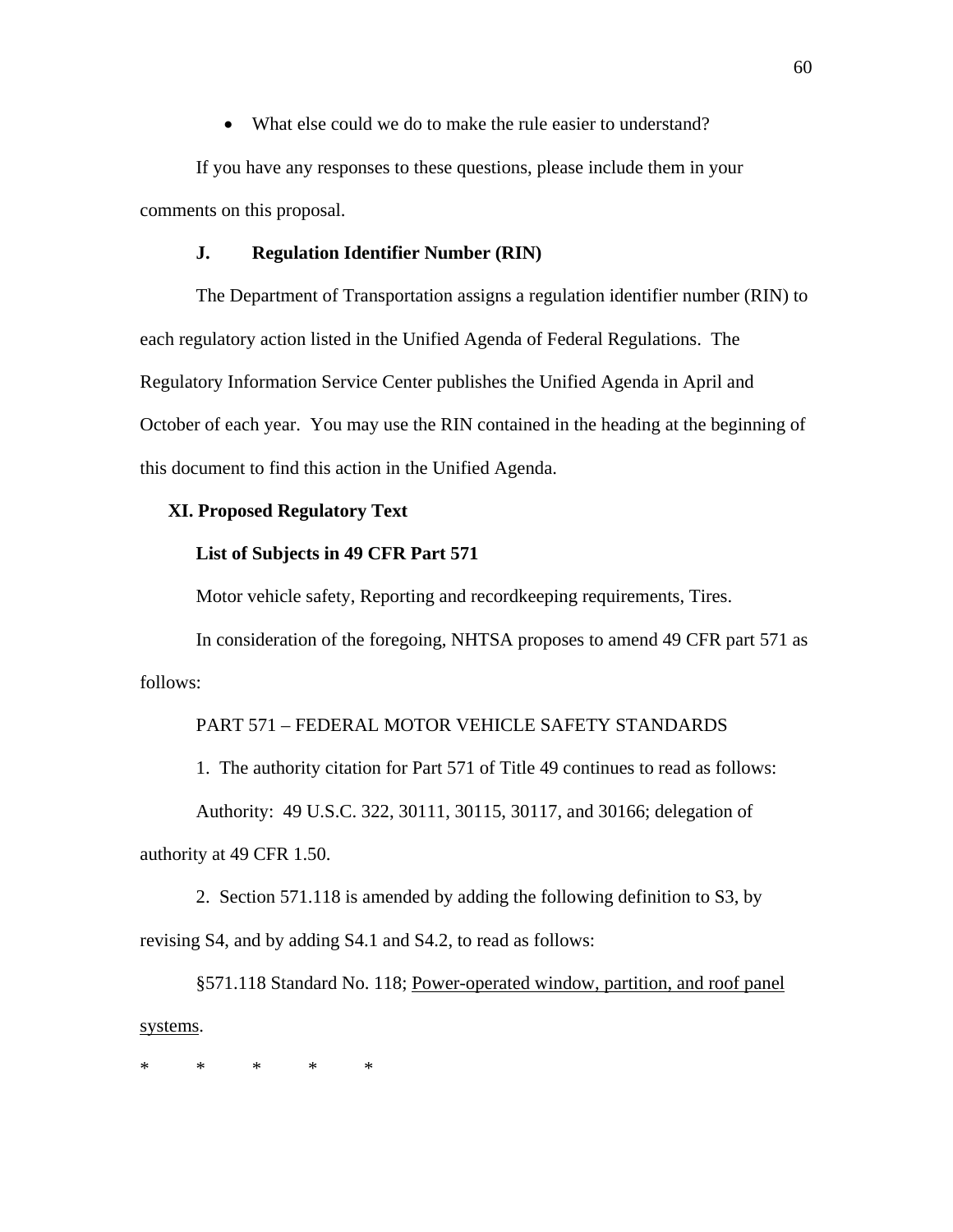#### S3. *Definitions.*

\* \* \*

*One-touch closing (or "express-up")* means any power window, partition or roof panel closing operation whereby the window, partition or roof panel continues in motion in the closing direction after release of the switch used to initiate the closure.

\* \* \* \* \*

S4. Operating requirements.

S4.1 Except as provided in S5, power-operated window, partition, or roof panel systems may be closed only in the following circumstances:

(a) When the key that controls activation of the vehicle's engine is in the ''ON'', ''START'', or ''ACCESSORY'' position;

(b) By muscular force unassisted by vehicle supplied power;

(c) Upon continuous activation by a locking system on the exterior of the vehicle;

(d) Upon continuous activation of a remote actuation device, provided that the remote actuation device shall be incapable of closing the power window, partition or roof panel from a distance of more than 6 meters from the vehicle;

(e) During the interval between the time the locking device which controls the activation of the vehicle's engine is turned off and the opening of either of a two-door vehicle's doors or, in the case of a vehicle with more than two doors, the opening of either of its front doors;

(f) If the window, partition, or roof panel is in a static position before starting to close and in that position creates an opening so small that a 4mm diameter semi-rigid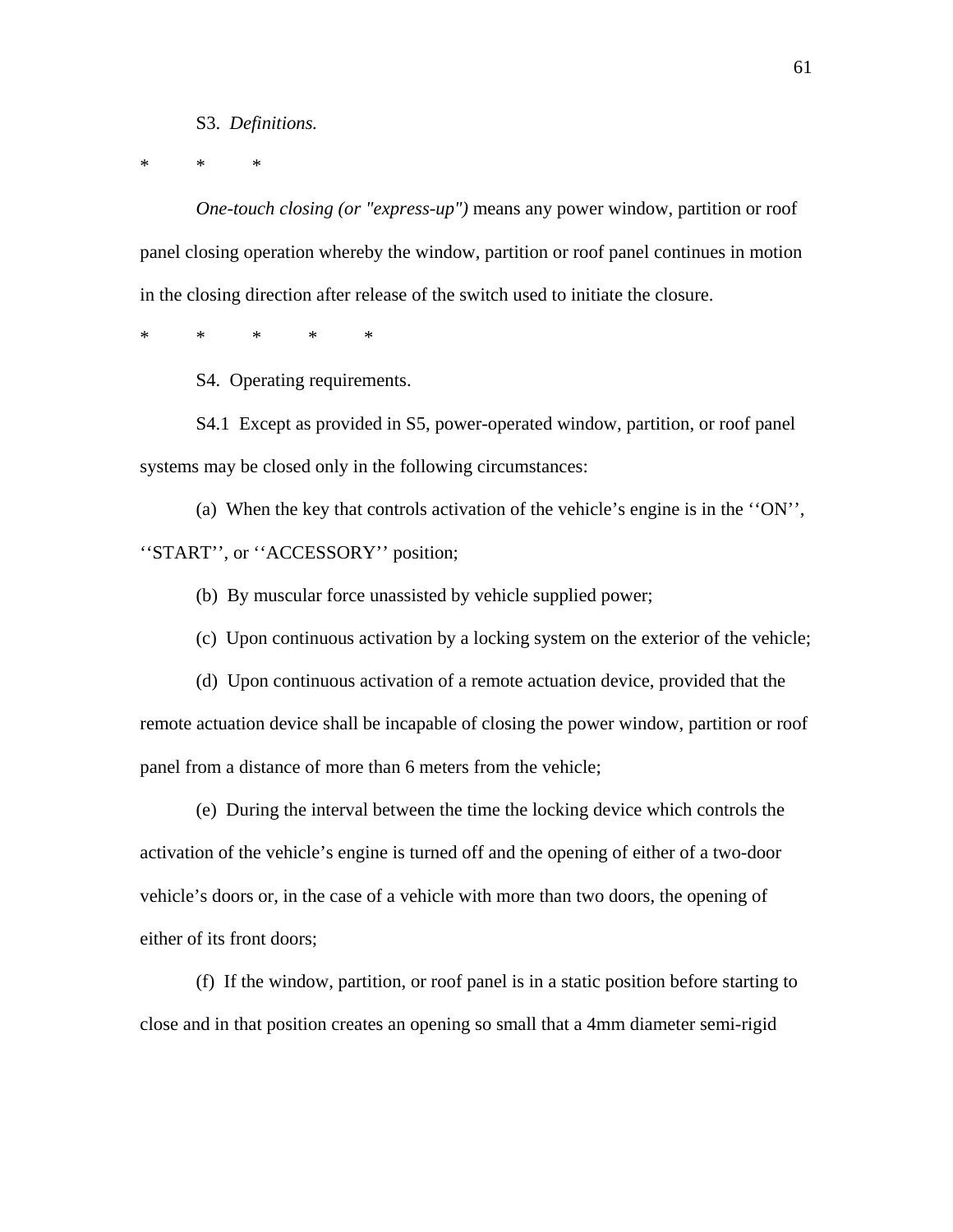cylindrical rod cannot be placed through the opening at any location around its edge in the manner described in S5(b); or

(g) Upon continuous activation of a remote actuation device, provided that the remote actuation device shall be incapable of closing the power window, partition or roof panel if the device and the vehicle are separated by an opaque surface and provided that the remote actuation device shall be incapable of closing the power window, partition or roof panel from a distance of more than 11 meters from the vehicle.

S4.2 During any one-touch closing operation as defined in S3 above, a power window must reverse direction before it exerts a squeezing force of more than 100N within any opening from 4mm to 200mm between the leading edge of the window and the window frame or mating surface, on a cylindrical test rod, maintained in a perpendicular orientation to the window surface, and having a force-deflection ratio of 10±0.5 N/mm. Upon reversal, the window must open to a position that meets at least one of the following criteria:

- i) a position which is at least as open as the initial position before closing commenced;
- ii) a position which is at least 50 millimeters more open than the position at the time reversing was initiated;
- iii) a position which permits a semi-rigid cylindrical rod of 200 millimeters diameter to be placed through the opening at the same contact points at which the squeezing force was measured.

\* \* \* \* \*